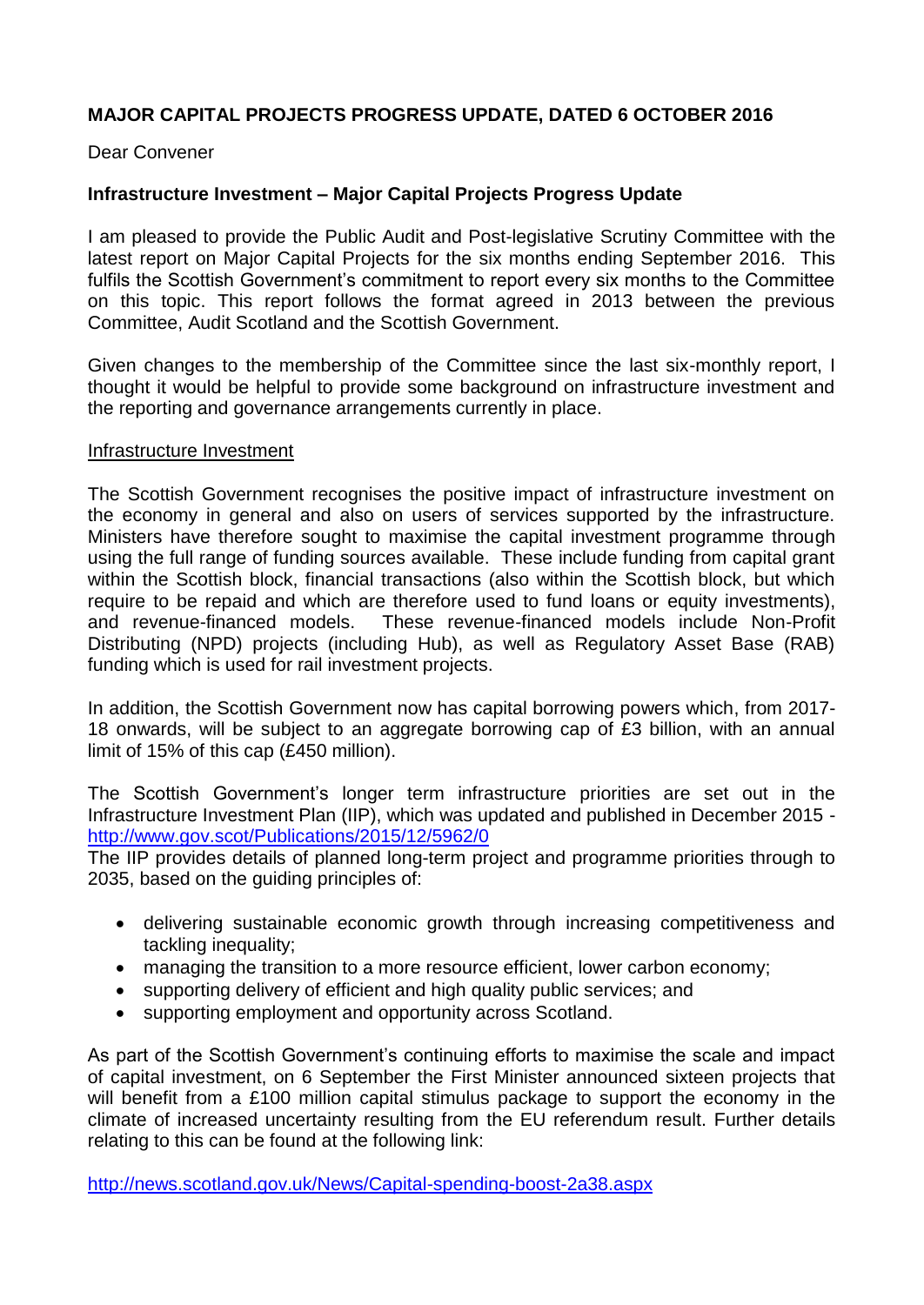## Reporting Arrangements

The Government publishes an annual report on progress against the IIP (usually in March) which outlines key achievements over the previous year and describes expected developments over the course of the next year and beyond.

In addition, every six months the Government publishes an IIP Project Pipeline. The aim is to provide information on major Scottish capital projects with a value of more than £20 million in which the Scottish Government has a lead role. The aim is to ensure that businesses who may be potential suppliers to major projects are alerted to future contract opportunities. I arrange to send a summary of this pipeline information to the Committee along with an update on the progress of major projects within the IIP.

## **Governance**

Responsibility for individual capital projects and programmes remains with the relevant accountable officers within Scottish Government portfolios and procuring authorities (e.g. Transport Scotland's Chief Executive, NHS Boards' Chief Executives and Local Authorities' Chief Executives). Our task of gathering relevant information and reporting it to Parliament does not interfere with the underlying accountabilities.

The Cabinet Secretary for Finance and Constitution and the Cabinet Secretary for Economy, Jobs and Fair Work have a shared responsibility for strategic decision making about the overall infrastructure investment programme. This work is supported by staff of the Infrastructure Investment Unit (IIU) within the Financial Strategy Directorate. The Scottish Futures Trust (SFT) which is a non-Departmental Public Body established in 2008, manages the programme of revenue funded NPD/hub investments and leads or contributes to a range of other infrastructure programmes.

In addition within the Scottish Government, an Infrastructure Investment Board (IIB), which I chair, has been established to provide strategic oversight of the delivery of major projects and provides advice to Ministers. One of the IIB's roles is to scrutinise the delivery of programmes and projects and to seek to apply learning points to improve our overall performance in infrastructure investment.

## Office for National Statistics (ONS) Classification

The ONS is responsible for deciding, in line with guidance set out in the Manual for Government Deficit and Debt (MGDD) published by Eurostat, whether particular projects and entities (e.g. special purpose vehicles set up to deliver revenue-funded investment projects) are appropriately classified to the public or the private sector. This is a subject of considerable technical complexity, and within the last 2 years classification decisions have been made that have affected revenue-funded projects in Scotland – for example, the Aberdeen Western Peripheral Route (AWPR) project. These have not resulted in delay to these projects but have resulted in financial pressures which have been managed. Following an update to the MGDD in March 2016, ONS reviewed and classified hub projects to the private sector, meaning that their funding and classification can continue as previously planned. This is an area that we keep under close review, working with SFT.

The most recent detailed Eurostat guidance was issued on 29 September - "A Guide to the Statistical Treatment of PPPs". We are working with SFT to review the guidance to assess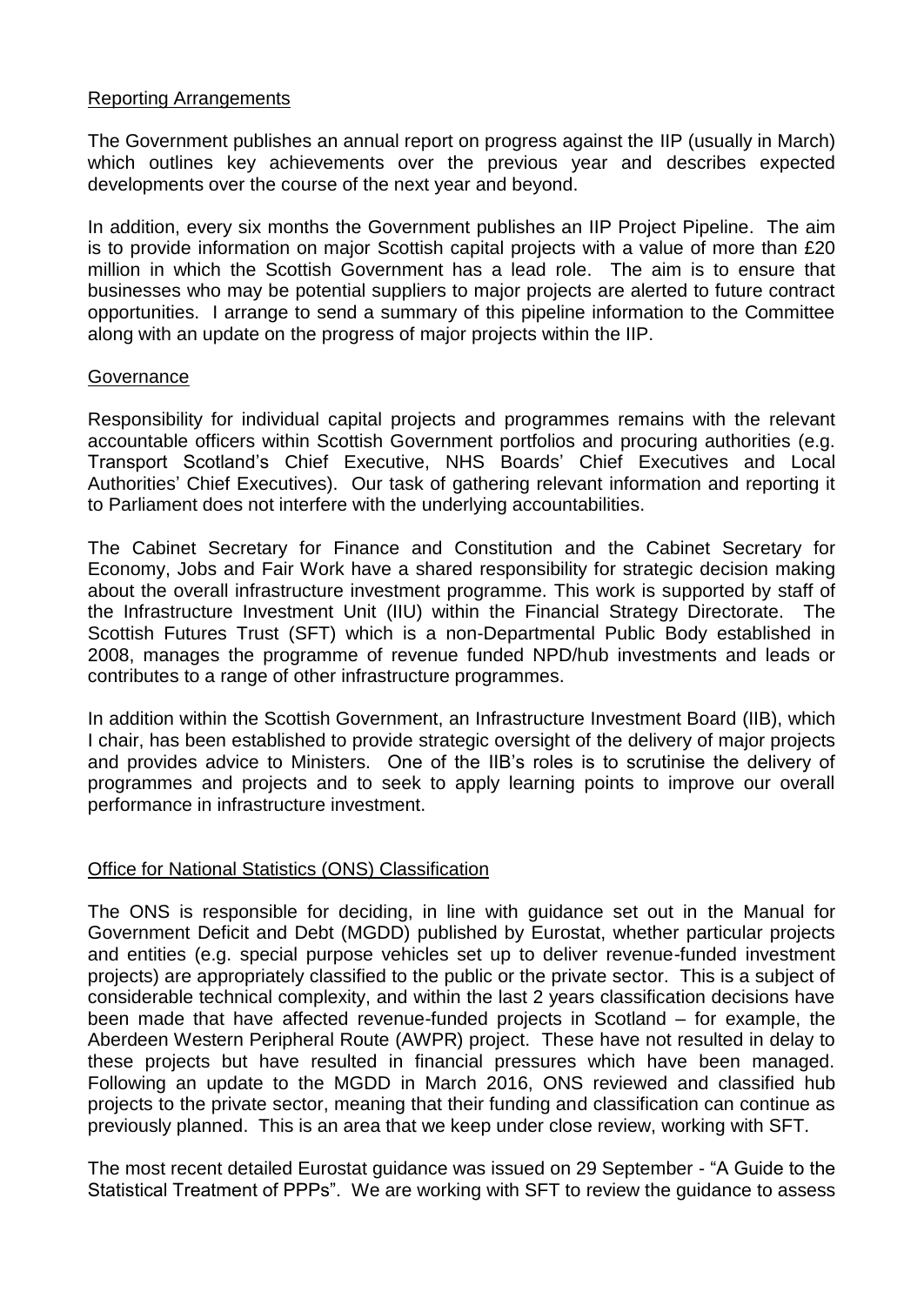its impact and to consider whether any further changes may be needed in the arrangements for current and planned revenue-funded investment projects.

# **Annex A**

Annex A provides information on major capital projects with a value of more than £20 million where the Scottish Government has a lead role in procurement or funding. It also includes school projects of lesser value which are being delivered through Scotland's Schools for the Future Programme, for which local authorities are responsible, and those health projects being taken forward through the Scotland-wide 'hub' initiative which form part of the current NPD/hub investment programme. The Annex provides links to information on unitary charge payments that will flow from revenue funded NPD/hub projects which are in construction and where costs have been finalised. Unitary charge payments are the means whereby commissioning authorities such as NHS Boards, local authorities or the Scottish Government meet the costs of revenue-funded projects over their lifetime. They are fixed (subject to inflationary uplifts) for periods of up to 30 years.

# **Annex B**

Annex B provides information on the progress of projects within the Infrastructure Investment Plan which have a value of more than £20 million and are at Outline Business Case approved stage or beyond. It also includes school projects in construction with a value above £20m which are being delivered by Scotland's Schools for the Future Programme and those health projects in construction which are being delivered by the Scotland-wide 'hub' initiative and which form part of the current NPD/hub investment programme.

Annex B also summarises key points and changes to projects since the previous progress update was provided to the previous Committee in March 2016.

## Hub investment projects

Further information about Hub investment projects can be found on the SFT website by way of the following link:

[http://www.scottishfuturestrust.org.uk/files/publications/hub\\_Pipeline\\_September\\_2016.pdf](http://www.scottishfuturestrust.org.uk/files/publications/hub_Pipeline_September_2016.pdf)

I trust that the Committee finds this update and additional information helpful. I am copying this update to the Clerks of the Economy, Jobs and Fair Work and Finance and Constitution Committees, as well as to the Auditor General for Scotland for their information.

Yours sincerely

# **ALYSON STAFFORD**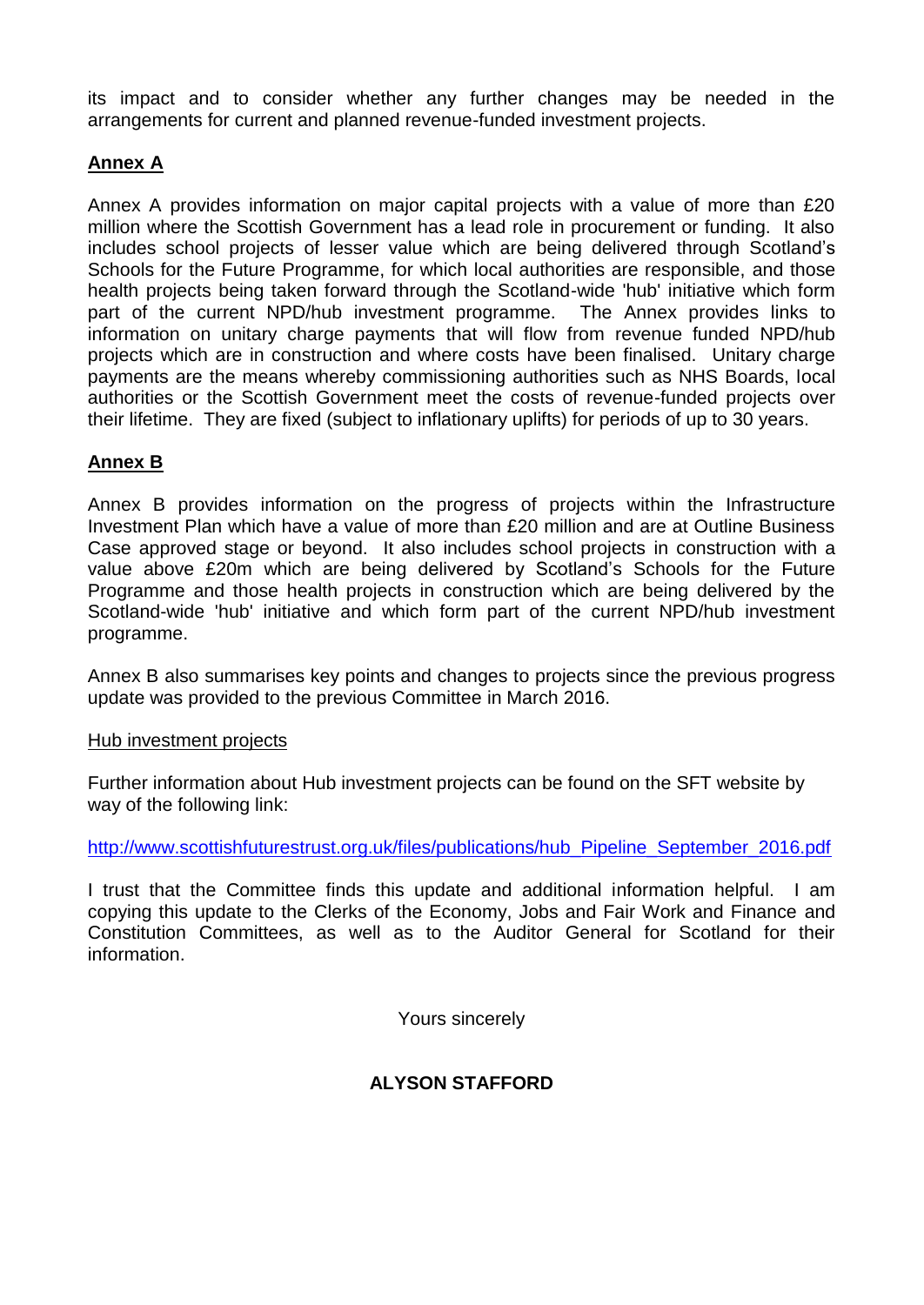# **Annex A: Infrastructure Investment Plan - Project Pipeline** [Note 1, 2]

The following information has been extracted from the IIP Project Pipeline which was published on the Scottish Government website on 30 September 2016.

|                                                                 |                                                                                                                                                                                                                                                                                                                                               | <b>Public Sector</b>                | <b>Total Capital</b><br>Investment                            | How is<br>project<br>being | <b>Procurement</b>                       | <b>Current Project</b><br><b>Status</b> | <b>Project Advertised to</b><br><b>Market</b><br>[Note 9] |            | <b>Construction Start</b><br>[Note 9] |            | <b>Operational/Service</b><br><b>Start</b><br>[Note 9] |             |
|-----------------------------------------------------------------|-----------------------------------------------------------------------------------------------------------------------------------------------------------------------------------------------------------------------------------------------------------------------------------------------------------------------------------------------|-------------------------------------|---------------------------------------------------------------|----------------------------|------------------------------------------|-----------------------------------------|-----------------------------------------------------------|------------|---------------------------------------|------------|--------------------------------------------------------|-------------|
| <b>Project Name</b>                                             | <b>Project Description</b>                                                                                                                                                                                                                                                                                                                    | <b>Procurement Body</b>             | Estimates (£)<br>[Notes 3,4,5,6]                              | Funded?<br>[Note 7]        | Route                                    | [Note 8]                                | <b>Status</b>                                             | Date       | <b>Status</b>                         | Date       | <b>Status</b>                                          | <b>Date</b> |
| M8 M73 M74<br><b>Motorway</b><br>Improvements<br>Project        | This project will<br>complete the Central<br>Scotland motorway<br>network, with<br>benefits including<br>reduced congestion<br>and safer, quicker<br>journeys.                                                                                                                                                                                | <b>TRANSPORT</b><br><b>SCOTLAND</b> | 439,000,000<br>(revenue<br>funded<br>element:<br>310,000,000) | Revenue<br><b>Funded</b>   | NPD (Non<br>Profit<br>Distributing)      | In Construction                         | Completed                                                 | 30/03/2012 | Completed                             | 20/02/2014 | Planned                                                | 30/04/2017  |
| Forth<br>Replacement<br>Crossing                                | The Forth<br>Replacement<br>Crossing project is<br>necessary to ensure<br>that there is an<br>effective<br>replacement of the<br>existing functionality<br>of the Forth Road<br>Bridge in regard to<br>general traffic. The<br>project also<br>maintains the use of<br>the Forth Road<br>Bridge as part of a<br>public transport<br>corridor. | <b>TRANSPORT</b><br><b>SCOTLAND</b> | 1,325,000,000<br>1,350,000,000                                | Capital<br>Funded          | Conventional<br>Capital<br>Procurement   | In Construction                         | Completed                                                 | 26/06/2009 | Completed                             | 28/06/2011 | Planned                                                | 31/05/2017  |
| Edinburgh<br>Glasgow<br>Improvement<br>Programme<br><b>EGIP</b> | A comprehensive<br>programme of<br>improvements to<br>Scotland's railway<br>infrastructure, rolling<br>stock and service<br>provision that<br>provides a major<br>boost to the wealth<br>of Scotland and its<br>long term economic                                                                                                            | <b>TRANSPORT</b><br><b>SCOTLAND</b> | 742,000,000<br>(RAB funded<br>value:<br>714,000,000)          | Revenue<br>funded          | <b>RAB</b><br>(Regulatory<br>Asset Base) | In Construction                         | Completed                                                 | 28/06/2011 | Completed                             | 04/01/2012 | Planned                                                | 31/03/2019  |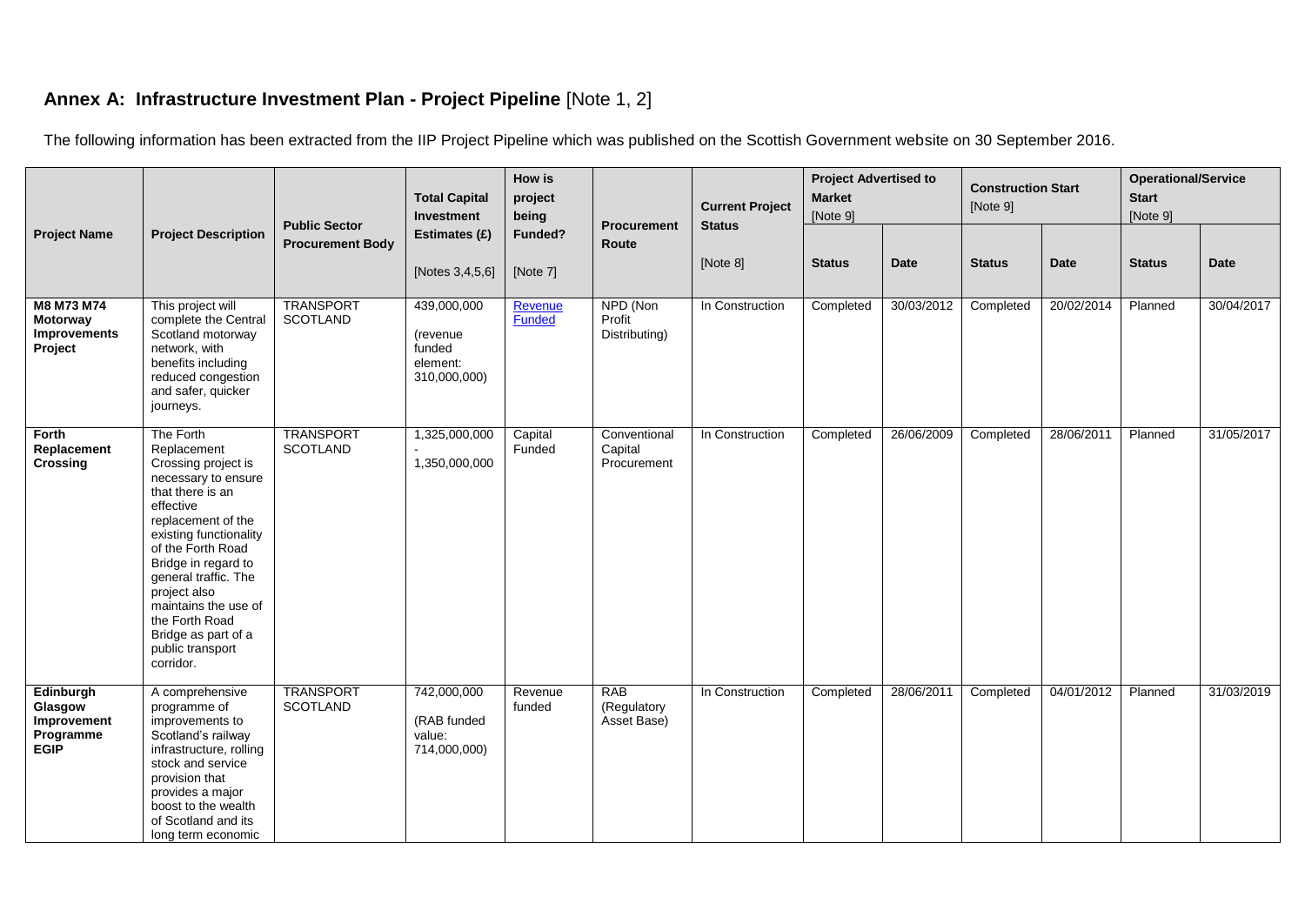|                                                                             |                                                                                                                                                                                                                                                                                    | <b>Public Sector</b>                | <b>Total Capital</b><br>Investment                            | How is<br>project<br>being | Procurement                            | <b>Current Project</b><br><b>Status</b> | <b>Project Advertised to</b><br><b>Market</b><br>[Note 9] |             | <b>Construction Start</b><br>[Note 9] |            | <b>Operational/Service</b><br><b>Start</b><br>[Note 9] |            |
|-----------------------------------------------------------------------------|------------------------------------------------------------------------------------------------------------------------------------------------------------------------------------------------------------------------------------------------------------------------------------|-------------------------------------|---------------------------------------------------------------|----------------------------|----------------------------------------|-----------------------------------------|-----------------------------------------------------------|-------------|---------------------------------------|------------|--------------------------------------------------------|------------|
| <b>Project Name</b>                                                         | <b>Project Description</b>                                                                                                                                                                                                                                                         | <b>Procurement Body</b>             | Estimates (£)                                                 | Funded?                    | Route                                  |                                         |                                                           |             |                                       |            |                                                        |            |
|                                                                             |                                                                                                                                                                                                                                                                                    |                                     | [Notes 3,4,5,6]                                               | [Note 7]                   |                                        | [Note 8]                                | <b>Status</b>                                             | <b>Date</b> | <b>Status</b>                         | Date       | <b>Status</b>                                          | Date       |
|                                                                             | sustainability.                                                                                                                                                                                                                                                                    |                                     |                                                               |                            |                                        |                                         |                                                           |             |                                       |            |                                                        |            |
| <b>A77 Maybole</b><br><b>Bypass</b>                                         | The project involves<br>the construction of a<br>new off-line bypass<br>approximately 5km<br>in length to the west<br>of the town of<br>Maybole                                                                                                                                    | <b>TRANSPORT</b><br><b>SCOTLAND</b> | 43,000,000                                                    | Capital<br>Funded          | Conventional<br>Capital<br>Procurement | In Preparation                          | Planned                                                   | 30/08/2017  | Planned                               | 15/08/2018 | Planned                                                | 15/02/2020 |
| A737 Dalry<br><b>Bypass</b>                                                 | The project involves<br>the construction of a<br>new off-line bypass<br>approximately 3.7km<br>in length to the east<br>of the town of Dalry.                                                                                                                                      | <b>TRANSPORT</b><br><b>SCOTLAND</b> | 58,900,000                                                    | Capital<br>Funded          | Conventional<br>Capital<br>Procurement | Invitation to<br>Tender Issued'         | Completed                                                 | 22/03/2016  | Planned                               | 21/03/2017 | Planned                                                | 17/09/2018 |
| A90/A96<br>Haudagain<br><b>Junction</b><br>Improvement                      | Improvements to the<br>A90/A96 Haudagain<br>Roundabout to<br>reduce congestion<br>and improve journey<br>time reliability.                                                                                                                                                         | TRANSPORT<br><b>SCOTLAND</b>        | To be<br>confirmed<br>[Note 11]                               | Capital<br>Funded          | Conventional<br>Capital<br>Procurement | In Preparation                          | Planned                                                   | 17/03/2017  | Planned                               | 31/03/2018 | Planned                                                | 31/03/2019 |
| A90 Aberdeen<br>Western<br>Peripheral<br>Route/Balmedie-<br><b>Tipperty</b> | The A90 Aberdeen<br>Western Peripheral<br>Route (AWPR) is<br>being delivered<br>alongside the A90<br>Balmedie-Tipperty<br>scheme through a<br>single NPD contract.<br>There are two major<br>constitution<br>elements, the 46km<br>AWPR and the<br>9.5km A90<br>Balmedie-Tipperty. | <b>TRANSPORT</b><br><b>SCOTLAND</b> | 745,000,000<br>(revenue<br>funded<br>element:<br>469,000,000) | Revenue<br>Funded          | NPD (Non<br>Profit<br>Distributing)    | In Construction                         | Completed                                                 | 18/01/2013  | Completed                             | 12/12/2014 | Planned                                                | 31/12/2017 |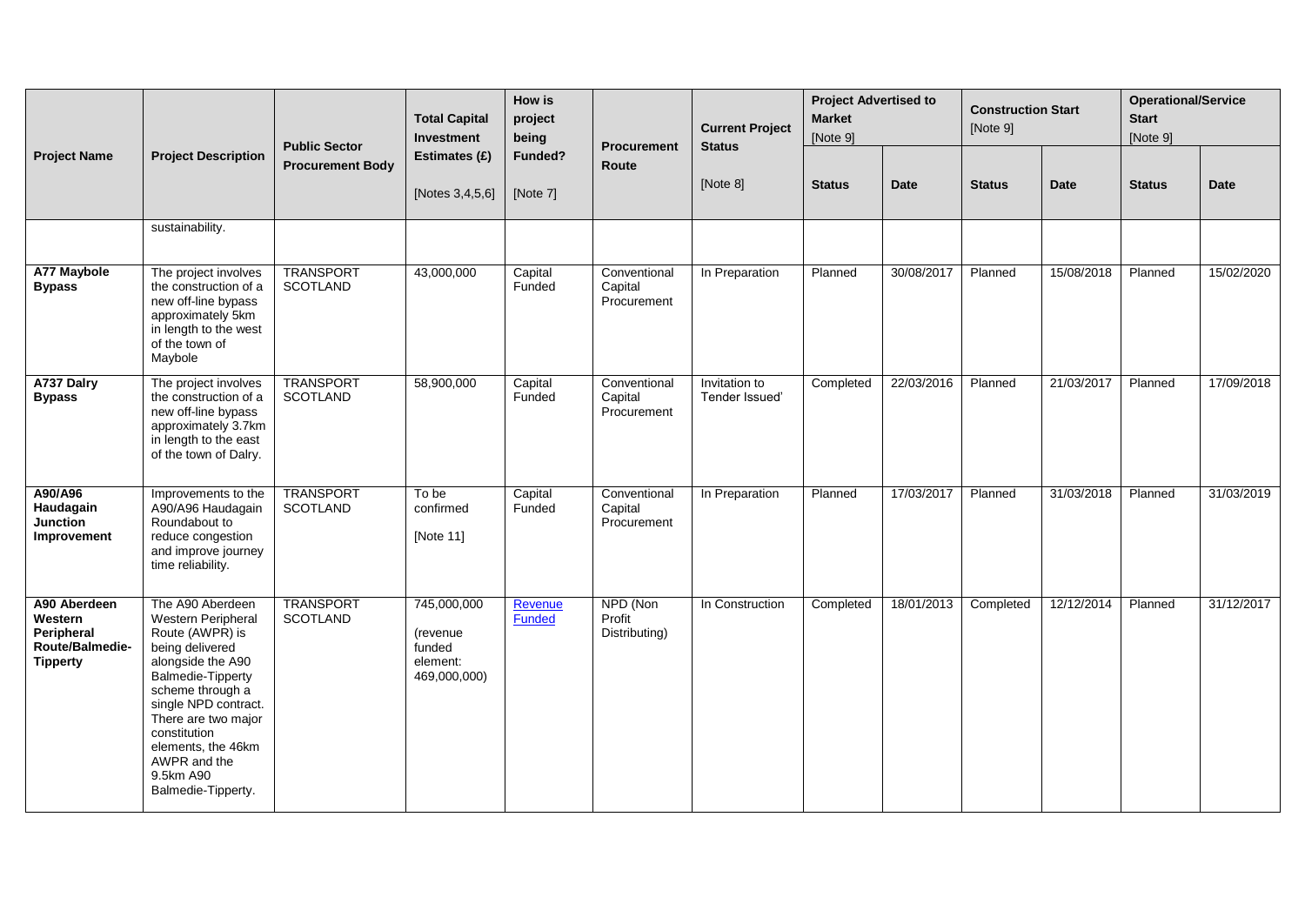|                                                                              |                                                                                                                                                                                                                                                                                                                                                            | <b>Public Sector</b>                               | <b>Total Capital</b><br>Investment | <b>How is</b><br>project<br>being | <b>Procurement</b>                       | <b>Current Project</b><br><b>Status</b> | <b>Project Advertised to</b><br><b>Market</b><br>[Note 9] |            | <b>Construction Start</b><br>[Note 9] |            | <b>Operational/Service</b><br><b>Start</b><br>[Note 9] |             |
|------------------------------------------------------------------------------|------------------------------------------------------------------------------------------------------------------------------------------------------------------------------------------------------------------------------------------------------------------------------------------------------------------------------------------------------------|----------------------------------------------------|------------------------------------|-----------------------------------|------------------------------------------|-----------------------------------------|-----------------------------------------------------------|------------|---------------------------------------|------------|--------------------------------------------------------|-------------|
| <b>Project Name</b>                                                          | <b>Project Description</b>                                                                                                                                                                                                                                                                                                                                 | <b>Procurement Body</b>                            | Estimates (£)<br>[Notes 3,4,5,6]   | Funded?<br>[Note 7]               | Route                                    | [Note 8]                                | <b>Status</b>                                             | Date       | <b>Status</b>                         | Date       | <b>Status</b>                                          | <b>Date</b> |
| A9 Dualling:<br>Kincraig to<br><b>Dalraddy</b>                               | The first stretch of<br>the A9 dualling<br>programme<br>comprising a 7.5km<br>stretch of dual<br>carriageway to the<br>south of Aviemore.                                                                                                                                                                                                                  | <b>TRANSPORT</b><br><b>SCOTLAND</b>                | 45,000,000                         | Capital<br>Funded                 | Conventional<br>Capital<br>Procurement   | In Construction                         | Completed                                                 | 19/08/2014 | Completed                             | 30/06/2015 | Planned                                                | 30/06/2017  |
| <b>CMAL - Two new</b><br>100 metre ferries                                   | CMAL - Two new<br>100 metre ferries.<br>The ferries are being<br>designed to provide<br>year round service<br>to the Isle of Arran<br>and the Uig<br>Triangle. (Uig -<br>Tarbert -<br>Lochmaddy)                                                                                                                                                           | CALEDONIAN<br><b>MARITIME ASSETS</b><br><b>LTD</b> | 97,000,000                         | Capital<br>Funded                 | Conventional<br>Capital<br>Procurement   | In Construction                         | Completed                                                 | 15/10/2014 | Completed                             | 15/12/2015 | Planned                                                | 01/07/2018  |
| <b>Stirling</b><br><b>Dunblane Alloa</b><br>Rail<br>Electrification<br>(SDA) | Project involves<br>electrification of 100<br>single track km of<br>track from Dunblane<br>through Stirling and<br>Alloa connecting to<br>the newly electrified<br>Edinburgh -<br>Glasgow via Falkirk<br>high route at<br>Larbert. The project<br>includes £13 million<br>advance route<br>clearance works to<br>prepare the route for<br>electrification. | <b>TRANSPORT</b><br><b>SCOTLAND</b>                | $92,000,000 -$<br>159,000,000      | Revenue<br>funded                 | <b>RAB</b><br>(Regulatory<br>Asset Base) | Tender<br>Evaluation                    | Completed                                                 | 28/06/2011 | Planned                               | 04/10/2016 | Planned                                                | 02/12/2018  |
| Aberdeen to<br><b>Inverness</b><br>Improvement<br>Project                    | A phased package<br>of improvements to<br>the railway line<br>between Aberdeen<br>and Inverness to<br>reduce journey<br>times, improve<br>infrastructure,                                                                                                                                                                                                  | <b>TRANSPORT</b><br><b>SCOTLAND</b>                | 170,000,000 -<br>283,000,000       | Revenue<br>funded                 | <b>RAB</b><br>(Regulatory<br>Asset Base) | In Preparation                          | Planned                                                   | 23/12/2016 | Planned                               | 08/01/2017 | Planned                                                | 30/09/2019  |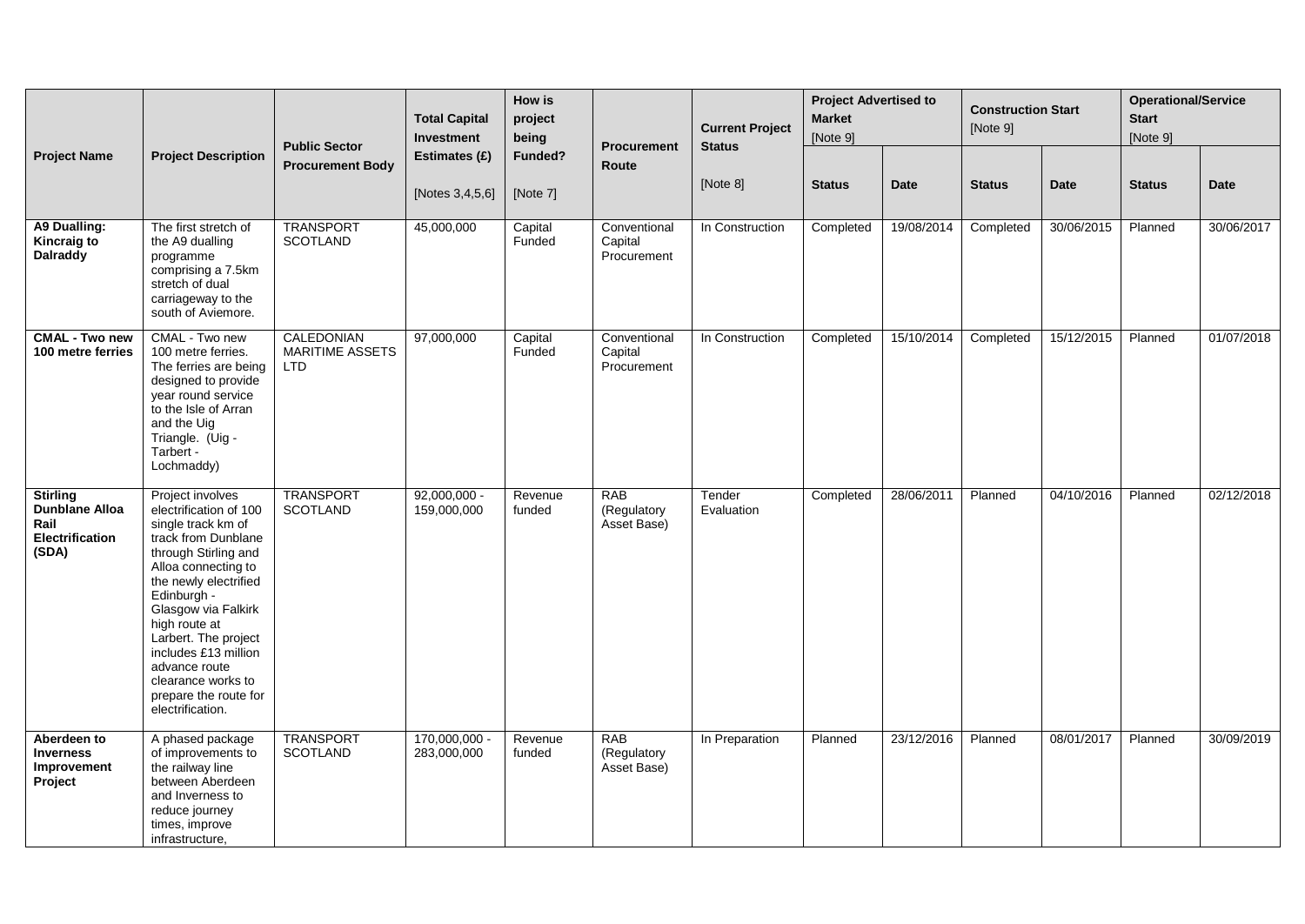|                                                                                 |                                                                                                                                                                                                                                                                                                                                 | <b>Public Sector</b>                         | <b>Total Capital</b><br>Investment                            | <b>How is</b><br>project<br>being | <b>Procurement</b>                  | <b>Current Project</b><br><b>Status</b> | <b>Project Advertised to</b><br><b>Market</b><br>[Note 9] |             | <b>Construction Start</b><br>[Note 9] |             | <b>Operational/Service</b><br><b>Start</b><br>[Note 9] |             |
|---------------------------------------------------------------------------------|---------------------------------------------------------------------------------------------------------------------------------------------------------------------------------------------------------------------------------------------------------------------------------------------------------------------------------|----------------------------------------------|---------------------------------------------------------------|-----------------------------------|-------------------------------------|-----------------------------------------|-----------------------------------------------------------|-------------|---------------------------------------|-------------|--------------------------------------------------------|-------------|
| <b>Project Name</b>                                                             | <b>Project Description</b>                                                                                                                                                                                                                                                                                                      | <b>Procurement Body</b>                      | Estimates (£)<br>[Notes 3,4,5,6]                              | Funded?<br>[Note 7]               | Route                               | [Note 8]                                | <b>Status</b>                                             | <b>Date</b> | <b>Status</b>                         | <b>Date</b> | <b>Status</b>                                          | <b>Date</b> |
|                                                                                 | connectivity and<br>capacity on an<br>incremental basis by<br>2030.                                                                                                                                                                                                                                                             |                                              |                                                               |                                   |                                     |                                         |                                                           |             |                                       |             |                                                        |             |
| <b>Building For</b><br><b>Better Care</b>                                       | Redesign 'Front<br>Door' by enhancing<br>level of Accident &<br><b>Emergency Services</b><br>delivered by<br>Consultants in<br>Emergency<br>Medicine at Ayr and<br>Crosshouse<br>Hospitals to provide<br>single point of<br>access to A&E,<br>Minor Injury and<br>Illness Service, and,<br>Ayrshire Doctors On<br>Call Service. | <b>NHS AYRSHIRE &amp;</b><br>ARRAN           | 27,600,000                                                    | Capital<br>Funded                 | Framework                           | In Construction                         | n/a                                                       | n/a         | Completed                             | 19/05/2014  | Planned                                                | 30/04/2017  |
| <b>Acute Services</b><br>Redevelopment<br>Project                               | Replacement of<br>Dumfries and<br>Galloway Royal<br>Infirmary to facilitate<br>the provision of<br>services in a high<br>quality environment<br>which is fit for<br>purpose for staff,<br>patients and visitors.                                                                                                                | <b>NHS DUMFRIES &amp;</b><br><b>GALLOWAY</b> | 275,500,000<br>(revenue<br>funded<br>element:<br>212,600,000) | Revenue<br><b>Funded</b>          | NPD (Non<br>Profit<br>Distributing) | In Construction                         | Completed                                                 | 25/06/2013  | Completed                             | 12/03/2015  | Planned                                                | 01/12/2017  |
| <b>NHS Orkney</b><br><b>New Hospital</b><br>and Healthcare<br><b>Facilities</b> | The project will<br>provide a new<br>integrated Rural<br>General Hospital<br>including 2 primary<br>care practices and<br>public dental<br>services with SAS                                                                                                                                                                    | <b>NHS ORKNEY</b><br><b>BOARD</b>            | 67,500,000<br>(revenue)<br>funded<br>element<br>59,000,000)   | Revenue<br>funded                 | NPD (Non<br>Profit<br>Distributing) | <b>Preferred Bidder</b><br>Appointed    | Completed                                                 | 17/07/2014  | Planned                               | 31/12/2016  | Planned                                                | 28/02/2019  |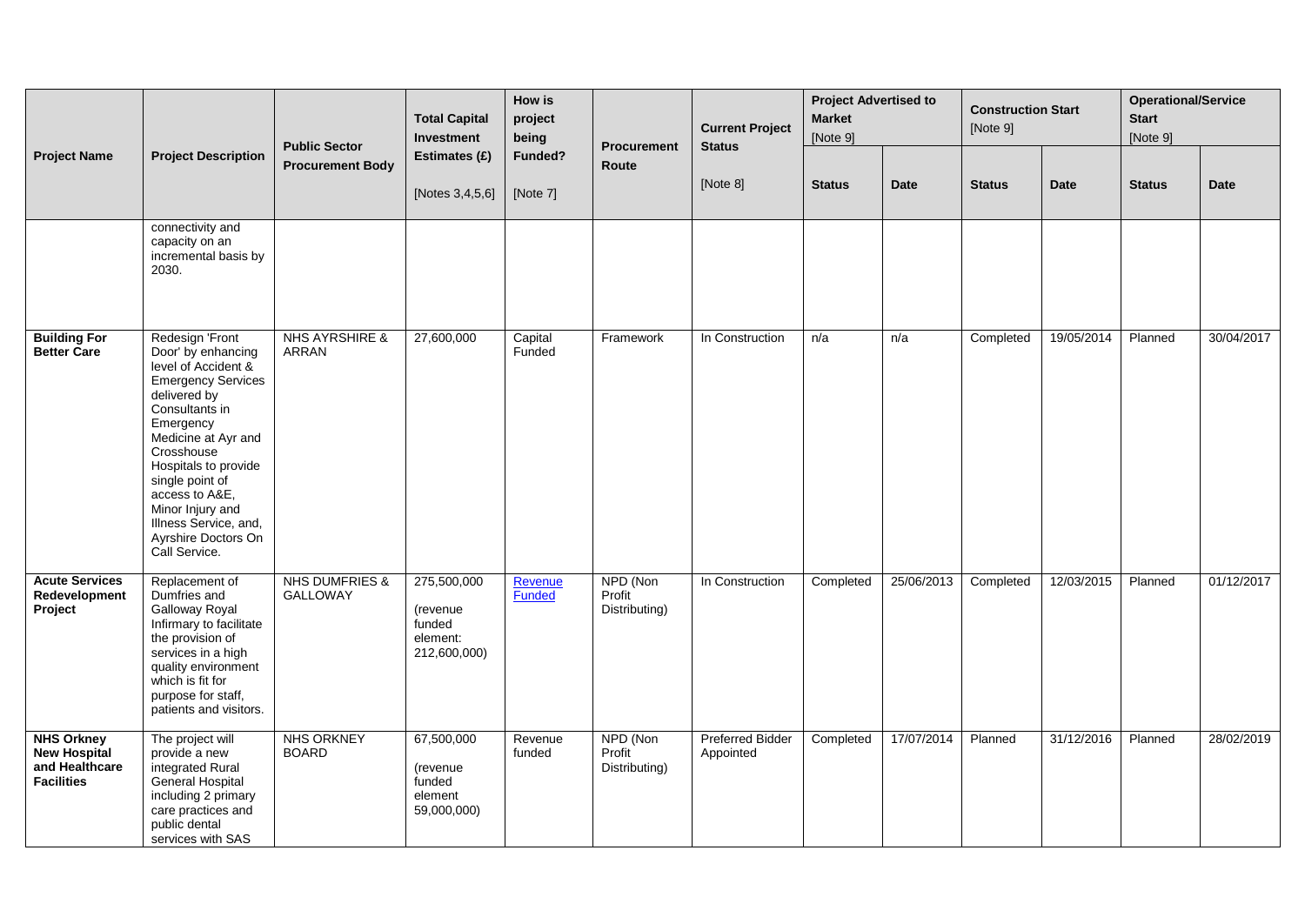|                                                                                                            |                                                                                                                                                                                                                                                                                                                | <b>Public Sector</b>                                      | <b>Total Capital</b><br>Investment                            | How is<br>project<br>being | <b>Procurement</b>                  | <b>Current Project</b><br><b>Status</b> | <b>Project Advertised to</b><br><b>Market</b><br>[Note 9] |            | <b>Construction Start</b><br>[Note 9] |             | <b>Operational/Service</b><br><b>Start</b><br>[Note 9] |             |
|------------------------------------------------------------------------------------------------------------|----------------------------------------------------------------------------------------------------------------------------------------------------------------------------------------------------------------------------------------------------------------------------------------------------------------|-----------------------------------------------------------|---------------------------------------------------------------|----------------------------|-------------------------------------|-----------------------------------------|-----------------------------------------------------------|------------|---------------------------------------|-------------|--------------------------------------------------------|-------------|
| <b>Project Name</b>                                                                                        | <b>Project Description</b>                                                                                                                                                                                                                                                                                     | <b>Procurement Body</b>                                   | Estimates (£)<br>[Notes 3,4,5,6]                              | Funded?<br>[Note 7]        | Route                               | [Note 8]                                | <b>Status</b>                                             | Date       | <b>Status</b>                         | <b>Date</b> | <b>Status</b>                                          | <b>Date</b> |
|                                                                                                            | and NHS24 co-<br>located on the site.                                                                                                                                                                                                                                                                          |                                                           |                                                               |                            |                                     |                                         |                                                           |            |                                       |             |                                                        |             |
| <b>NHS Scotland</b><br><b>Pharmaceutical</b><br><b>Specials Service</b>                                    | Access to<br>Unlicensed<br>Medicines in NHS<br>Scotland                                                                                                                                                                                                                                                        | <b>NHS TAYSIDE</b>                                        | 28,600,000<br>(revenue<br>funded<br>element:<br>25,400,000)   | Revenue<br>funded          | Hub                                 | In hub<br>Development                   | n/a                                                       | n/a        | Planned                               | 21/10/2016  | Planned                                                | 09/10/2018  |
| <b>Scottish</b><br><b>National Blood</b><br><b>Transfusion</b><br><b>Service National</b><br><b>Centre</b> | Consolidation of<br><b>SNBTS Blood</b><br>Processing &<br>Testing, Tissues and<br>Cells and other<br><b>SNBTS</b> functions<br>onto a single site in<br>the Central Belt.                                                                                                                                      | <b>NHS NATIONAL</b><br><b>SERVICES</b><br><b>SCOTLAND</b> | 38,100,000<br>(revenue)<br>funded<br>element:<br>33,300,000)  | <b>Revenue</b><br>Funded   | NPD (Non<br>Profit<br>Distributing) | In Construction                         | Completed                                                 | 23/10/2012 | Completed                             | 13/10/2014  | Planned                                                | 31/03/2017  |
| <b>Royal Hospital</b><br>for Sick Children<br>/ Department of<br><b>Clinical</b><br><b>Neurosciences</b>   | A project to re-<br>provide services<br>from the Royal<br><b>Hospital for Sick</b><br>Children, Child and<br><b>Adolescent Mental</b><br>Health Service and<br>the Department of<br>Clinical<br>Neurosciences in a<br>single building<br>adjoining the Royal<br>Infirmary of<br>Edinburgh at Little<br>France. | NHS LOTHIAN                                               | 230,100,000<br>(revenue<br>funded<br>element:<br>150,000,000) | Revenue<br><b>Funded</b>   | NPD (Non<br>Profit<br>Distributing) | In Construction                         | Completed                                                 | 05/12/2012 | Completed                             | 16/02/2015  | Planned                                                | 01/04/2018  |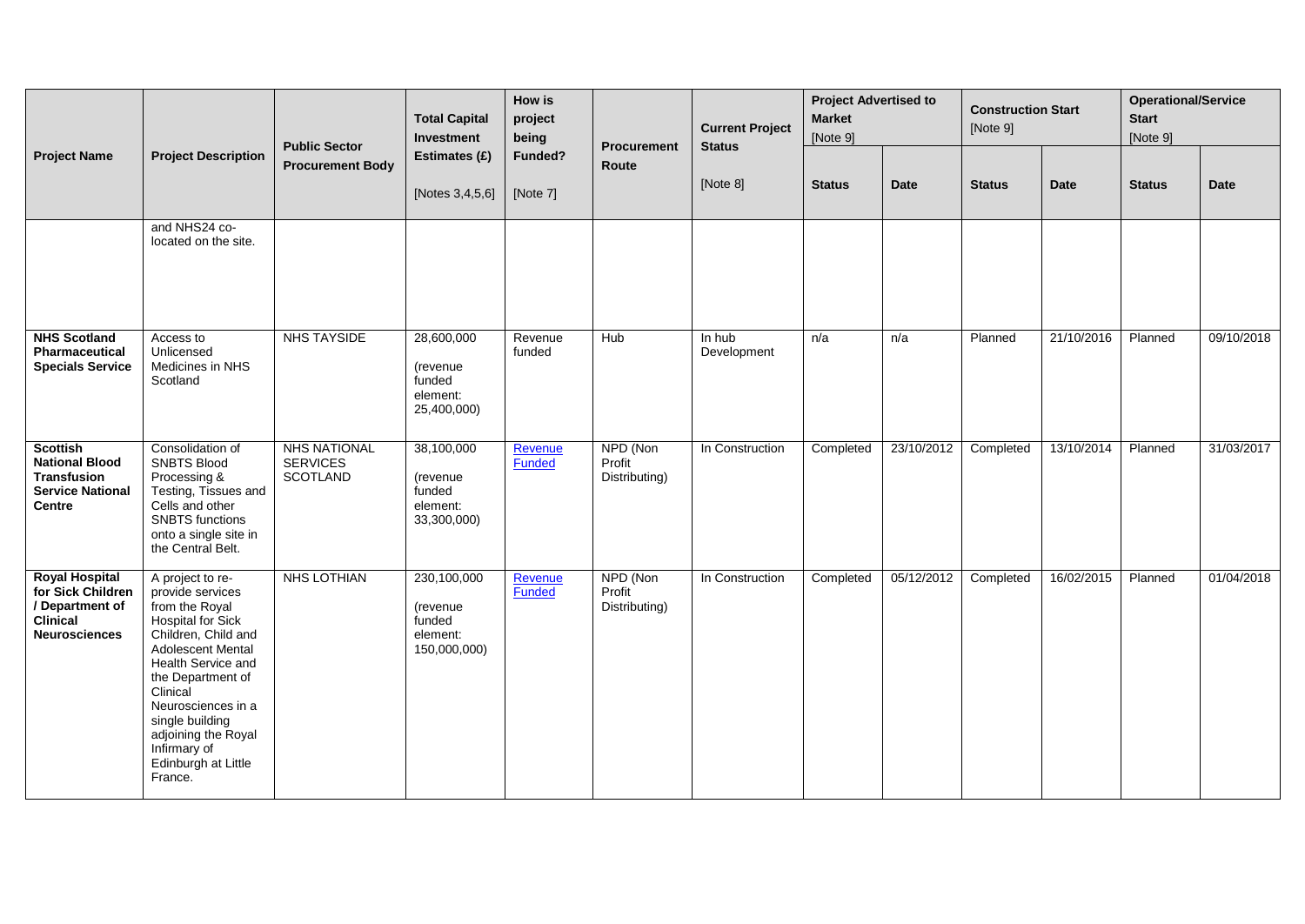|                                                                             |                                                                                                                                                                                                                                                                                           | <b>Public Sector</b>                                     | <b>Total Capital</b><br><b>Investment</b>                                                     | <b>How is</b><br>project<br>being | <b>Procurement</b> | <b>Current Project</b><br><b>Status</b> | <b>Project Advertised to</b><br><b>Market</b><br>[Note 9] |             | <b>Construction Start</b><br>[Note 9] |                                 | <b>Operational/Service</b><br><b>Start</b><br>[Note 9] |                                 |
|-----------------------------------------------------------------------------|-------------------------------------------------------------------------------------------------------------------------------------------------------------------------------------------------------------------------------------------------------------------------------------------|----------------------------------------------------------|-----------------------------------------------------------------------------------------------|-----------------------------------|--------------------|-----------------------------------------|-----------------------------------------------------------|-------------|---------------------------------------|---------------------------------|--------------------------------------------------------|---------------------------------|
| <b>Project Name</b>                                                         | <b>Project Description</b>                                                                                                                                                                                                                                                                | <b>Procurement Body</b>                                  | Estimates (£)<br>[Notes 3,4,5,6]                                                              | Funded?<br>[Note 7]               | Route              | [Note 8]                                | <b>Status</b>                                             | <b>Date</b> | <b>Status</b>                         | <b>Date</b>                     | <b>Status</b>                                          | Date                            |
| Redesign of<br><b>Mental Health</b><br><b>Facilities Argyll</b><br>& Bute   | <b>Transfer of Mental</b><br>Health services from<br>hospital to<br>community and<br>provision of modern<br>in-patient facilities<br>for those patients<br>who still require<br>hospital care.                                                                                            | <b>NHS HIGHLAND</b>                                      | To be<br>confirmed<br>[Note 12]                                                               | Revenue<br>funded                 | Hub                | In hub<br>Development                   | n/a                                                       | n/a         | Planned                               | To be<br>confirmed<br>[Note 12] | Planned                                                | To be<br>confirmed<br>[Note 12] |
| Redevelopment<br>of Royal<br>Edinburgh<br>Hospital<br><b>Campus - Phase</b> | Provision of 185 bed<br>facility for adult<br>mental health and<br>IPCU patients.                                                                                                                                                                                                         | <b>NHS LOTHIAN</b>                                       | 49,400,000<br>(revenue<br>funded<br>element:<br>38,400,000)                                   | Revenue<br>Funded                 | <b>Hub</b>         | In Construction                         | n/a                                                       | n/a         | Completed                             | 21/01/2015                      | Planned                                                | 06/12/2016                      |
| Redevelopment<br>of Royal<br>Edinburgh<br>Hospital<br><b>Campus Phase 2</b> | This scheme will<br>provide fit-for-<br>purpose<br>accommodation.                                                                                                                                                                                                                         | <b>NHS LOTHIAN</b>                                       | $98,000,000 -$<br>168,000,000                                                                 | Revenue<br>funded                 | <b>Hub</b>         | $\overline{\ln$ hub<br>Development      | n/a                                                       | n/a         | Planned                               | 01/03/2018                      | Planned                                                | 01/03/2020                      |
| <b>Gorbals Health</b><br><b>Centre</b>                                      | Provision of a new<br>build development to<br>accommodate 5 GP<br>practices.<br>community health<br>services, including<br>podiatry,<br>physiotherapy,<br>children's services,<br>speech therapy,<br>adult mental health<br>services, community<br>dental and General<br>Dental Practice. | <b>NHS GREATER</b><br><b>GLASGOW AND</b><br><b>CLYDE</b> | $14,400,000 -$<br>14,900,000<br>(revenue)<br>funded<br>element:<br>12,900,000-<br>13,500,000) | Revenue<br>funded                 | Hub                | In hub<br>Development                   | n/a                                                       | n/a         | Planned                               | 09/01/2017                      | Planned                                                | 24/05/2018                      |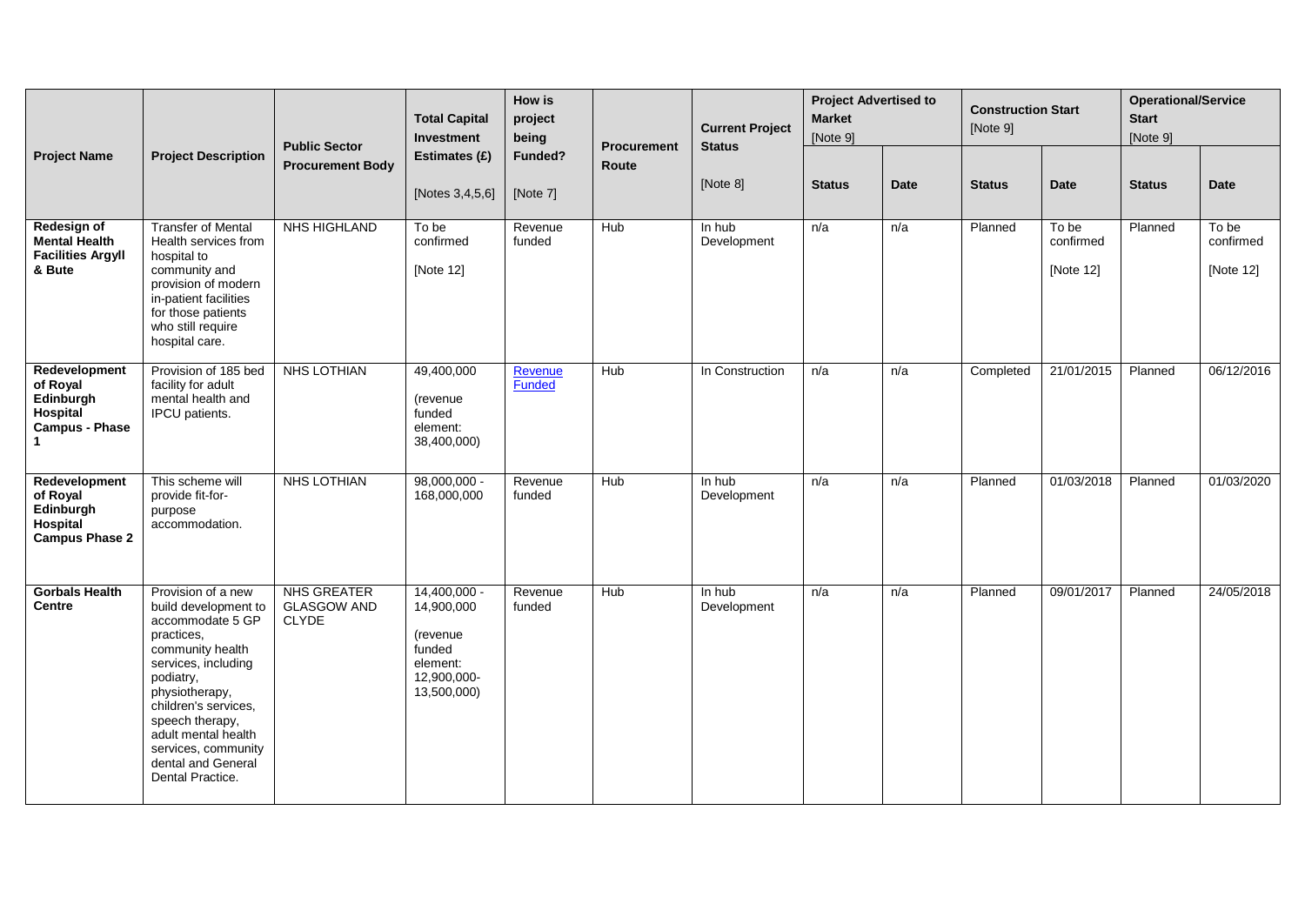|                                                           |                                                                                                                                                                                                                                                                                                             | <b>Public Sector</b>                                     | <b>Total Capital</b><br>Investment                                                            | How is<br>project<br>being | <b>Procurement</b> | <b>Current Project</b><br><b>Status</b> | <b>Market</b><br>[Note 9] | <b>Project Advertised to</b> | <b>Construction Start</b><br>[Note 9] |             | <b>Operational/Service</b><br><b>Start</b><br>[Note 9] |             |
|-----------------------------------------------------------|-------------------------------------------------------------------------------------------------------------------------------------------------------------------------------------------------------------------------------------------------------------------------------------------------------------|----------------------------------------------------------|-----------------------------------------------------------------------------------------------|----------------------------|--------------------|-----------------------------------------|---------------------------|------------------------------|---------------------------------------|-------------|--------------------------------------------------------|-------------|
| <b>Project Name</b>                                       | <b>Project Description</b>                                                                                                                                                                                                                                                                                  | <b>Procurement Body</b>                                  | Estimates (£)<br>[Notes 3,4,5,6]                                                              | Funded?<br>[Note 7]        | Route              | [Note 8]                                | <b>Status</b>             | <b>Date</b>                  | <b>Status</b>                         | <b>Date</b> | <b>Status</b>                                          | <b>Date</b> |
| <b>NHS Lothian</b><br>Partnership<br><b>Centre Bundle</b> | This will include<br>Blackburn, Firrhill<br>and North West<br>Edinburgh<br><b>Partnership Centres</b>                                                                                                                                                                                                       | <b>NHS LOTHIAN</b>                                       | 34,200,000<br>(revenue<br>funded<br>element:<br>28,400,000)                                   | Revenue<br><b>Funded</b>   | Hub                | In Construction                         | n/a                       | n/a                          | Completed                             | 02/05/2016  | Planned                                                | 01/06/2017  |
| <b>Stirling Care</b><br>Village                           | Joint venture<br>between NHS Forth<br>Valley, Stirling<br>Council, Forth Valley<br>College and Scottish<br>Ambulance Service<br>to meet the needs of<br>the local community<br>incorporating health<br>and social care<br>along with leisure,<br>recreational,<br>commercial and<br>educational facilities. | NHS FORTH<br>VALLEY                                      | $36,000,000 -$<br>38,000,000<br>(revenue<br>funded<br>element:<br>33,000,000 -<br>35,000,000) | Revenue<br>funded          | <b>Hub</b>         | In hub<br>Development                   | n/a                       | n/a                          | Planned                               | 17/10/2016  | Planned                                                | 16/04/2018  |
| <b>Woodside Health</b><br><b>Centre</b>                   | Provision of a new<br>build development to<br>accommodate 8 GP<br>practices.<br>community health<br>services, including<br>podiatry,<br>physiotherapy,<br>children's services,<br>speech therapy,<br>adult mental health<br>services, community<br>dental and<br>pharmacy.                                  | <b>NHS GREATER</b><br><b>GLASGOW AND</b><br><b>CLYDE</b> | $15,300,000 -$<br>16,000,000<br>(revenue<br>funded<br>element:<br>14,400,000-<br>15,100,000)  | Revenue<br>funded          | <b>Hub</b>         | In hub<br>Development                   | n/a                       | n/a                          | Planned                               | 09/01/2017  | Planned                                                | 31/05/2018  |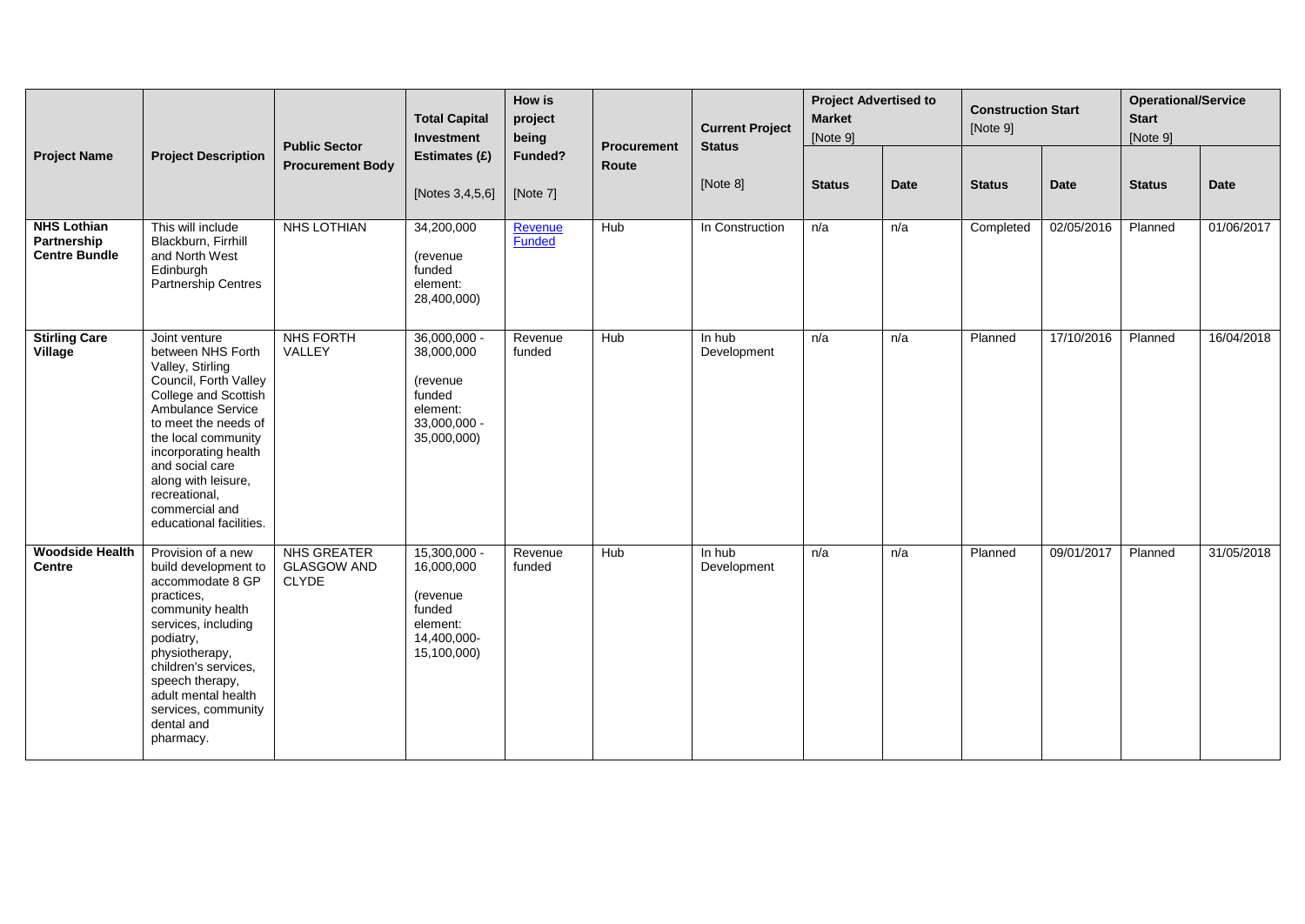| <b>Project Name</b>                                                                        |                                                                                                                                                                                                                                                                                                              | <b>Public Sector</b>                                     | <b>Total Capital</b><br>Investment                                                        | How is<br>project<br>being | <b>Procurement</b> | <b>Current Project</b><br><b>Status</b> | <b>Project Advertised to</b><br><b>Market</b><br>[Note 9] |      | <b>Construction Start</b><br>[Note 9] |            | <b>Operational/Service</b><br><b>Start</b><br>[Note 9] |             |
|--------------------------------------------------------------------------------------------|--------------------------------------------------------------------------------------------------------------------------------------------------------------------------------------------------------------------------------------------------------------------------------------------------------------|----------------------------------------------------------|-------------------------------------------------------------------------------------------|----------------------------|--------------------|-----------------------------------------|-----------------------------------------------------------|------|---------------------------------------|------------|--------------------------------------------------------|-------------|
|                                                                                            | <b>Project Description</b>                                                                                                                                                                                                                                                                                   | <b>Procurement Body</b>                                  | Estimates (£)<br>[Notes 3,4,5,6]                                                          | Funded?<br>[Note 7]        | Route              | [Note 8]                                | <b>Status</b>                                             | Date | <b>Status</b>                         | Date       | <b>Status</b>                                          | <b>Date</b> |
| Inverclyde<br><b>Continuing Care</b><br><b>Beds for Mental</b><br>Health                   | Provision of facilities<br>for 30 older peoples<br>continuing care beds<br>and 12 adult<br>continuing care<br>beds.                                                                                                                                                                                          | <b>NHS GREATER</b><br><b>GLASGOW AND</b><br><b>CLYDE</b> | 8,800,000<br>(revenue<br>funded<br>element:<br>8,400,000)                                 | Revenue<br><b>Funded</b>   | Hub                | In Construction                         | n/a                                                       | n/a  | Completed                             | 16/05/2016 | Planned                                                | 28/06/2017  |
| <b>Redesign of</b><br><b>Services for</b><br>Skye, Lochalsh<br>& South West<br><b>Ross</b> | To provide<br>appropriate services<br>to the local<br>communities in an<br>efficient and cost<br>effective way from<br>modern facilities<br>and, wherever<br>possible, as close to<br>the service users<br>home as possible<br>and to facilitate<br>integration between<br><b>Health and Social</b><br>Care. | NHS HIGHLAND                                             | 15,300,000<br>(revenue<br>funded<br>element:<br>15,000,000)                               | Revenue<br>funded          | Hub                | Pre-hub<br>Development                  | n/a                                                       | n/a  | Planned                               | 07/01/2019 | Planned                                                | 27/11/2020  |
| <b>Redesign of</b><br><b>Services for</b><br><b>Badenoch and</b><br><b>Strathspey</b>      | To provide<br>appropriate services<br>to the local<br>communities in an<br>efficient and cost<br>effective way from<br>modern facilities<br>and, wherever<br>possible, as close to<br>service users home<br>as possible and to<br>facilitate integration<br>between Health and<br>Social Care.               | <b>NHS HIGHLAND</b>                                      | 14,500,000-<br>16,000,000<br>(revenue<br>funded<br>element:<br>13,500,000-<br>15,000,000) | Revenue<br>funded          | <b>Hub</b>         | Pre-hub<br>Development                  | n/a                                                       | n/a  | Planned                               | 07/01/2019 | Planned                                                | 27/11/2020  |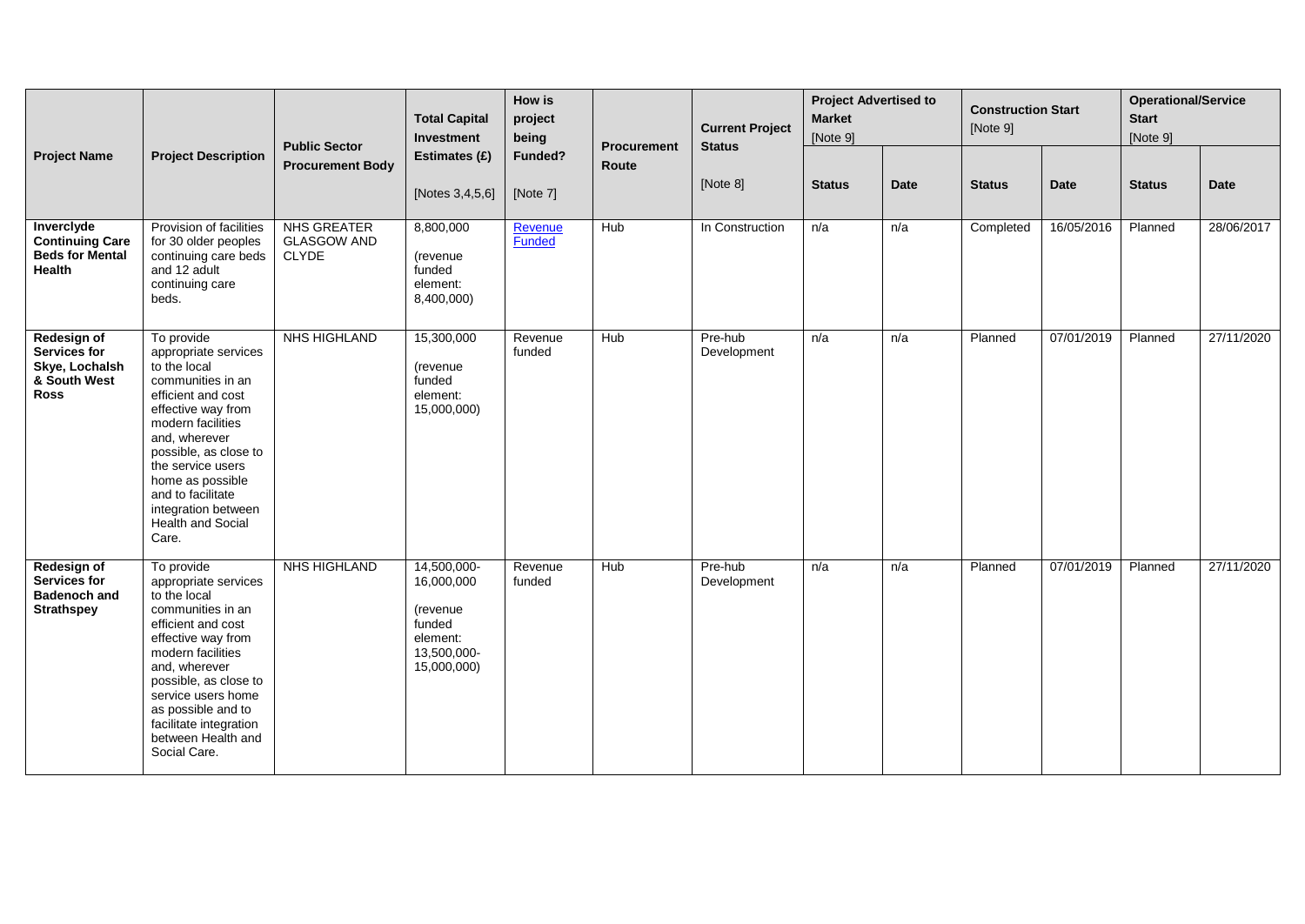| <b>Project Name</b>                                                            |                                                                                                                                                                                                                                                                               | <b>Public Sector</b>    | <b>Total Capital</b><br>Investment                          | How is<br>project<br>being | <b>Procurement</b> | <b>Current Project</b><br><b>Status</b> | <b>Project Advertised to</b><br><b>Market</b><br>[Note 9] |             | <b>Construction Start</b><br>[Note 9] |             | <b>Operational/Service</b><br><b>Start</b><br>[Note 9] |             |
|--------------------------------------------------------------------------------|-------------------------------------------------------------------------------------------------------------------------------------------------------------------------------------------------------------------------------------------------------------------------------|-------------------------|-------------------------------------------------------------|----------------------------|--------------------|-----------------------------------------|-----------------------------------------------------------|-------------|---------------------------------------|-------------|--------------------------------------------------------|-------------|
|                                                                                | <b>Project Description</b>                                                                                                                                                                                                                                                    | <b>Procurement Body</b> | Estimates (£)<br>[Notes 3,4,5,6]                            | Funded?<br>[Note 7]        | Route              | [Note 8]                                | <b>Status</b>                                             | <b>Date</b> | <b>Status</b>                         | <b>Date</b> | <b>Status</b>                                          | <b>Date</b> |
| <b>Inverurie Health</b><br>Care Hub &<br>Foresterhill<br><b>Health Centre</b>  | Reprovision of a<br>Health Centre for<br>Inverurie to<br>incorporate; GP<br>Practice, Community<br>Midwifery Unit,<br>Radiology and<br><b>Community Dental</b><br>services.<br>Reprovision of the<br>Health Centre on the<br>Foresterhill Health<br>Campus site.              | <b>NHS GRAMPIAN</b>     | 23,700,000<br>(revenue<br>funded<br>element:<br>21,700,000) | Revenue<br>funded          | Hub                | In hub<br>Development                   | n/a                                                       | n/a         | Planned                               | 01/11/2016  | Planned                                                | 16/05/2018  |
| <b>Aberdeen Baird</b><br><b>Family Hospital</b><br>and ANCHOR<br><b>Centre</b> | <b>New Maternity</b><br>Hospital and Centre<br>for Cancer services<br>in Aberdeen to<br>reprovide services<br>located on the<br>Foresterhill site. The<br>detail of the services<br>included in the<br>project is currently<br>under consideration.                           | <b>NHS GRAMPIAN</b>     | 156,000,000-<br>157,000,000                                 | Capital<br>Funded          | Framework          | In Preparation                          | n/a                                                       | n/a         | Planned                               | 31/03/2018  | Planned                                                | 31/08/2020  |
| <b>East Lothian</b><br>Community<br>Hospital                                   | This scheme will<br>provide fit-for-<br>purpose<br>accommodation<br>which will comprise<br>2 phases<br>(indicatively). Phase<br>1 is the provision of<br>outpatients services<br>and phase 2 the<br>remainder of the<br>community hospital<br>including 132<br>inpatient beds | NHS LOTHIAN             | 68,000,000-<br>72,000,000                                   | Revenue<br>funded          | Hub                | In hub<br>Development                   | n/a                                                       | n/a         | Planned                               | 01/11/2016  | Planned                                                | 31/12/2019  |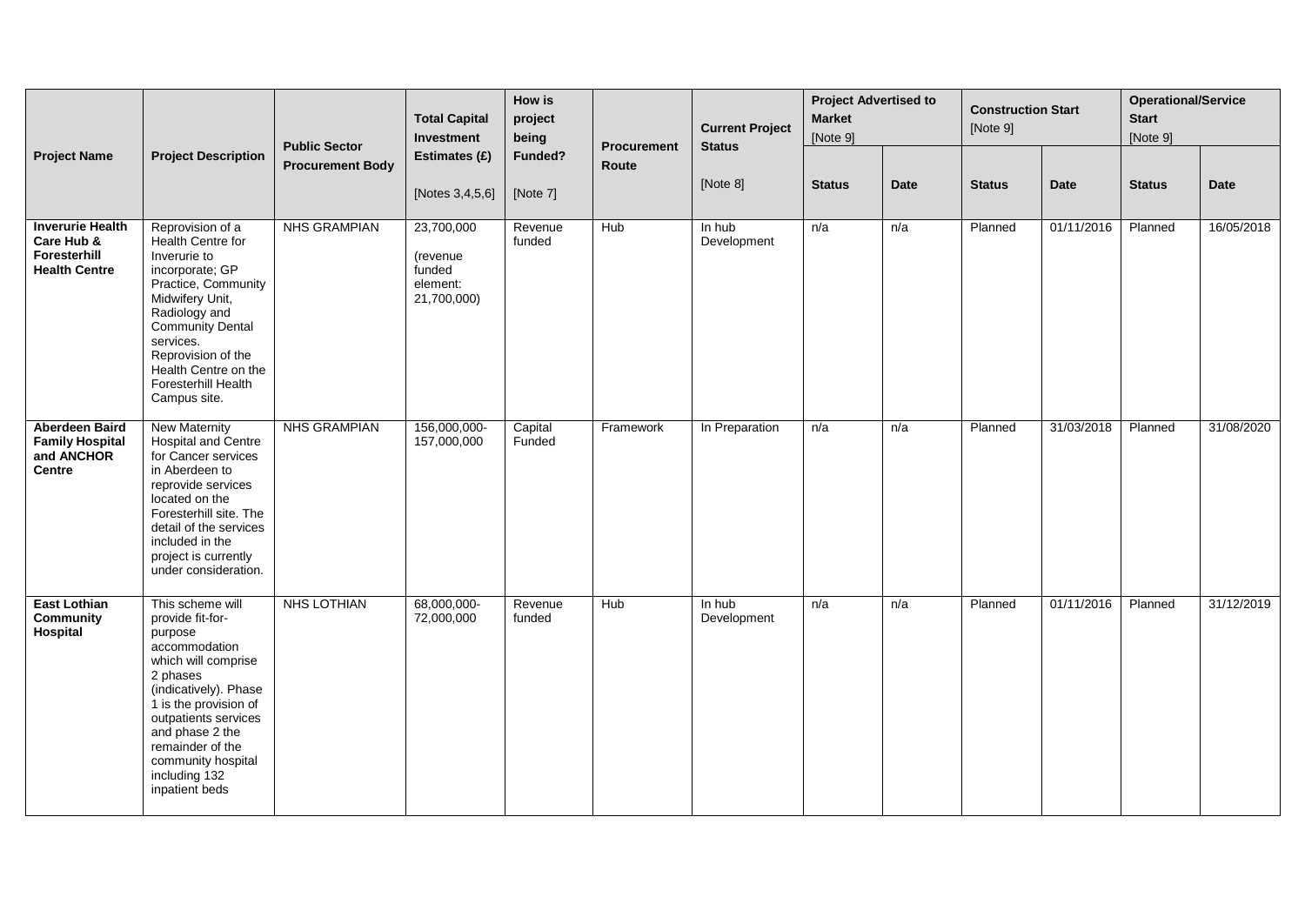|                                                        |                                                                                                                                                                                                                                                                                                | <b>Public Sector</b>                                     | <b>Total Capital</b><br>Investment                           | How is<br>project<br>being                                                                                  | <b>Procurement</b> | <b>Current Project</b><br><b>Status</b> | <b>Project Advertised to</b><br><b>Market</b><br>[Note 9] |             | <b>Construction Start</b><br>[Note 9] |             | <b>Operational/Service</b><br><b>Start</b><br>[Note 9] |            |
|--------------------------------------------------------|------------------------------------------------------------------------------------------------------------------------------------------------------------------------------------------------------------------------------------------------------------------------------------------------|----------------------------------------------------------|--------------------------------------------------------------|-------------------------------------------------------------------------------------------------------------|--------------------|-----------------------------------------|-----------------------------------------------------------|-------------|---------------------------------------|-------------|--------------------------------------------------------|------------|
| <b>Project Name</b>                                    | <b>Project Description</b>                                                                                                                                                                                                                                                                     | <b>Procurement Body</b>                                  | Estimates (£)<br>[Notes 3,4,5,6]                             | Funded?<br>[Note 7]                                                                                         | Route              | [Note 8]                                | <b>Status</b>                                             | <b>Date</b> | <b>Status</b>                         | <b>Date</b> | <b>Status</b>                                          | Date       |
| Clydebank<br><b>Health &amp; Care</b><br><b>Centre</b> | Provision of a new<br>build development to<br>accommodate 6 GP<br>practices,<br>community health<br>services, including<br>podiatry,<br>physiotherapy,<br>children's services,<br>speech therapy,<br>adult and older<br>peoples mental<br>health services.                                     | <b>NHS GREATER</b><br><b>GLASGOW AND</b><br><b>CLYDE</b> | 20,400,000<br>(revenue<br>funded<br>element:<br>19,000,000)  | Revenue<br>funded                                                                                           | Hub                | In hub<br>Development                   | n/a                                                       | n/a         | Planned                               | 05/02/2018  | Planned                                                | 28/06/2019 |
| <b>Greenock Health</b><br>& Care Centre                | Provision of a new<br>build development to<br>accommodate 5 GP<br>practices.<br>community health<br>services, including<br>podiatry,<br>physiotherapy,<br>speech therapy,<br>adult mental health<br>services, Sandyford<br>sexual health,<br>community dental,<br>pharmacy and social<br>work. | NHS GREATER<br><b>GLASGOW AND</b><br><b>CLYDE</b>        | 20,600,000<br>(revenue)<br>funded<br>element:<br>19,000,000) | Revenue<br>funded                                                                                           | Hub                | In hub<br>Development                   | n/a                                                       | n/a         | Planned                               | 05/02/2018  | Planned                                                | 28/06/2019 |
| South of the City                                      | Scotland's Schools<br>for the Future<br>Programme project                                                                                                                                                                                                                                      | <b>ABERDEEN CITY</b><br><b>COUNCIL</b>                   | 47,400,000<br>(revenue<br>funded<br>element:<br>44,500,000)  | <b>DBFM</b><br>school<br>supported<br>by revenue<br>funded<br>NPD/hub<br>programme<br>as part of a<br>group | Hub                | In Construction                         | n/a                                                       | n/a         | Completed                             | 10/06/2016  | Planned                                                | 19/08/2018 |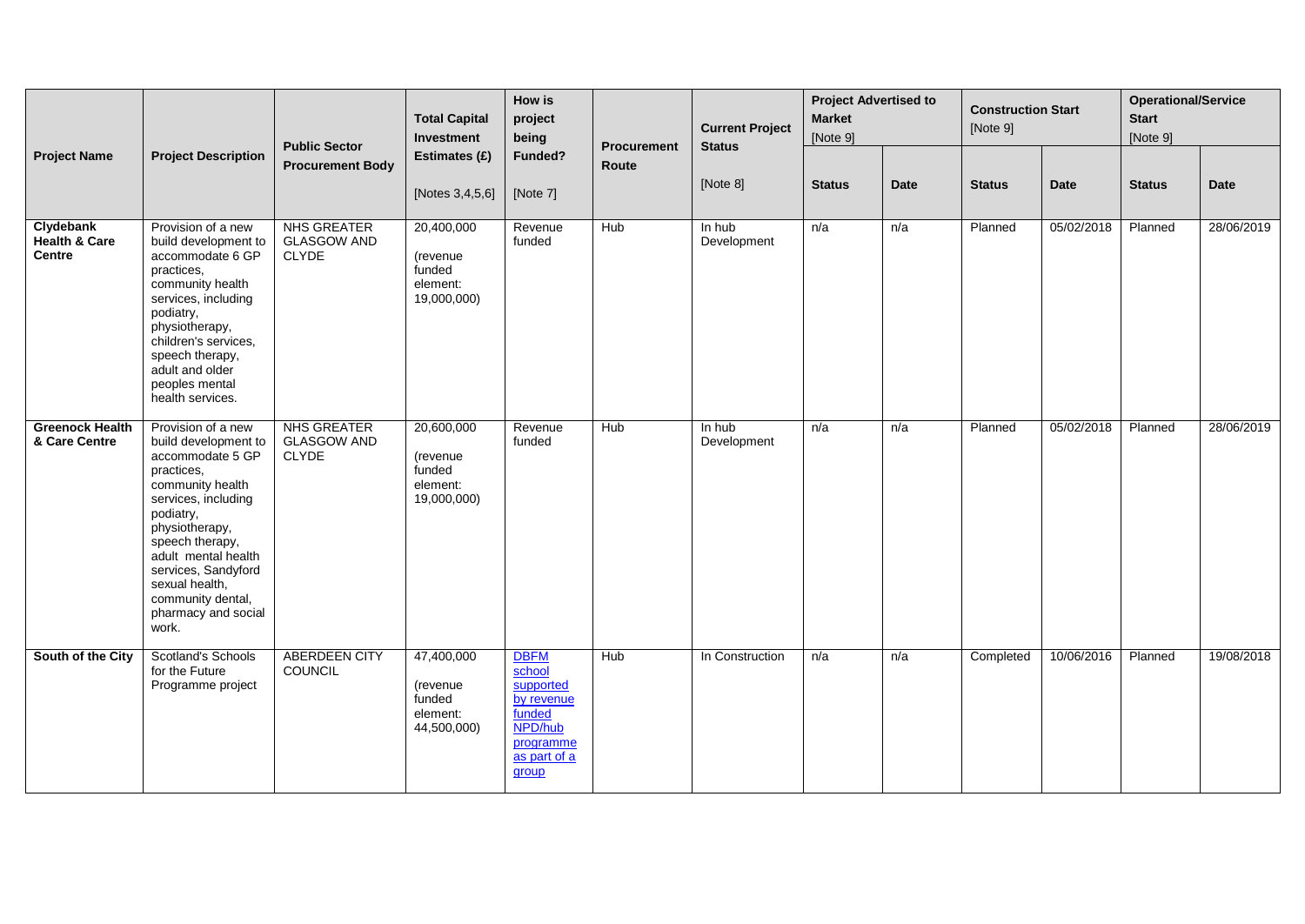| <b>Project Name</b>                  |                                                                  | <b>Public Sector</b>                     | <b>Total Capital</b><br>Investment                          | How is<br>project<br>being                                                                                  | <b>Procurement</b> | <b>Current Project</b><br><b>Status</b> | <b>Project Advertised to</b><br><b>Market</b><br>[Note 9] |      | <b>Construction Start</b><br>[Note 9] |            | <b>Operational/Service</b><br><b>Start</b><br>[Note 9] |             |
|--------------------------------------|------------------------------------------------------------------|------------------------------------------|-------------------------------------------------------------|-------------------------------------------------------------------------------------------------------------|--------------------|-----------------------------------------|-----------------------------------------------------------|------|---------------------------------------|------------|--------------------------------------------------------|-------------|
|                                      | <b>Project Description</b>                                       | <b>Procurement Body</b>                  | Estimates (£)<br>[Notes 3,4,5,6]                            | Funded?<br>[Note 7]                                                                                         | Route              | [Note 8]                                | <b>Status</b>                                             | Date | <b>Status</b>                         | Date       | <b>Status</b>                                          | <b>Date</b> |
| <b>Forfar Academy</b>                | <b>Scotland's Schools</b><br>for the Future<br>Programme project | ANGUS COUNCIL                            | 38,300,000<br>(revenue<br>funded<br>element<br>34,700,000)  | <b>DBFM</b><br>school<br>supported<br>by revenue<br>funded<br>NPD/hub<br>programme<br>as part of a<br>group | Hub                | In Construction                         | n/a                                                       | n/a  | Completed                             | 01/09/2014 | Planned                                                | 14/02/2017  |
| <b>Kirn Primary</b><br><b>School</b> | <b>Scotland's Schools</b><br>for the Future<br>Programme project | <b>ARGYLL AND</b><br><b>BUTE COUNCIL</b> | 10,600,000                                                  | D&B school<br>supported<br>by revenue<br>funded<br>NPD/hub<br>programme<br>as part of a<br>group            | Hub                | In Construction                         | n/a                                                       | n/a  | Completed                             | 13/06/2016 | Planned                                                | 10/10/2017  |
| Campbeltown<br>Grammar               | <b>Scotland's Schools</b><br>for the Future<br>Programme project | <b>ARGYLL AND</b><br><b>BUTE COUNCIL</b> | 25,700,000<br>(revenue<br>funded<br>element:<br>23,500,000) | <b>DBFM</b><br>school<br>supported<br>by revenue<br>funded<br>NPD/hub<br>programme<br>as part of a<br>group | Hub                | In Construction                         | n/a                                                       | n/a  | Completed                             | 03/05/2016 | Planned                                                | 22/02/2018  |
| <b>Oban High</b><br>School           | <b>Scotland's Schools</b><br>for the Future<br>Programme project | <b>ARGYLL AND</b><br><b>BUTE COUNCIL</b> | 36,000,000<br>(revenue<br>funded<br>element:<br>32,700,000) | <b>DBFM</b><br>school<br>supported<br>by revenue<br>funded<br>NPD/hub<br>programme<br>as part of a<br>group | Hub                | In Construction                         | n/a                                                       | n/a  | Completed                             | 25/04/2016 | Planned                                                | 13/04/2018  |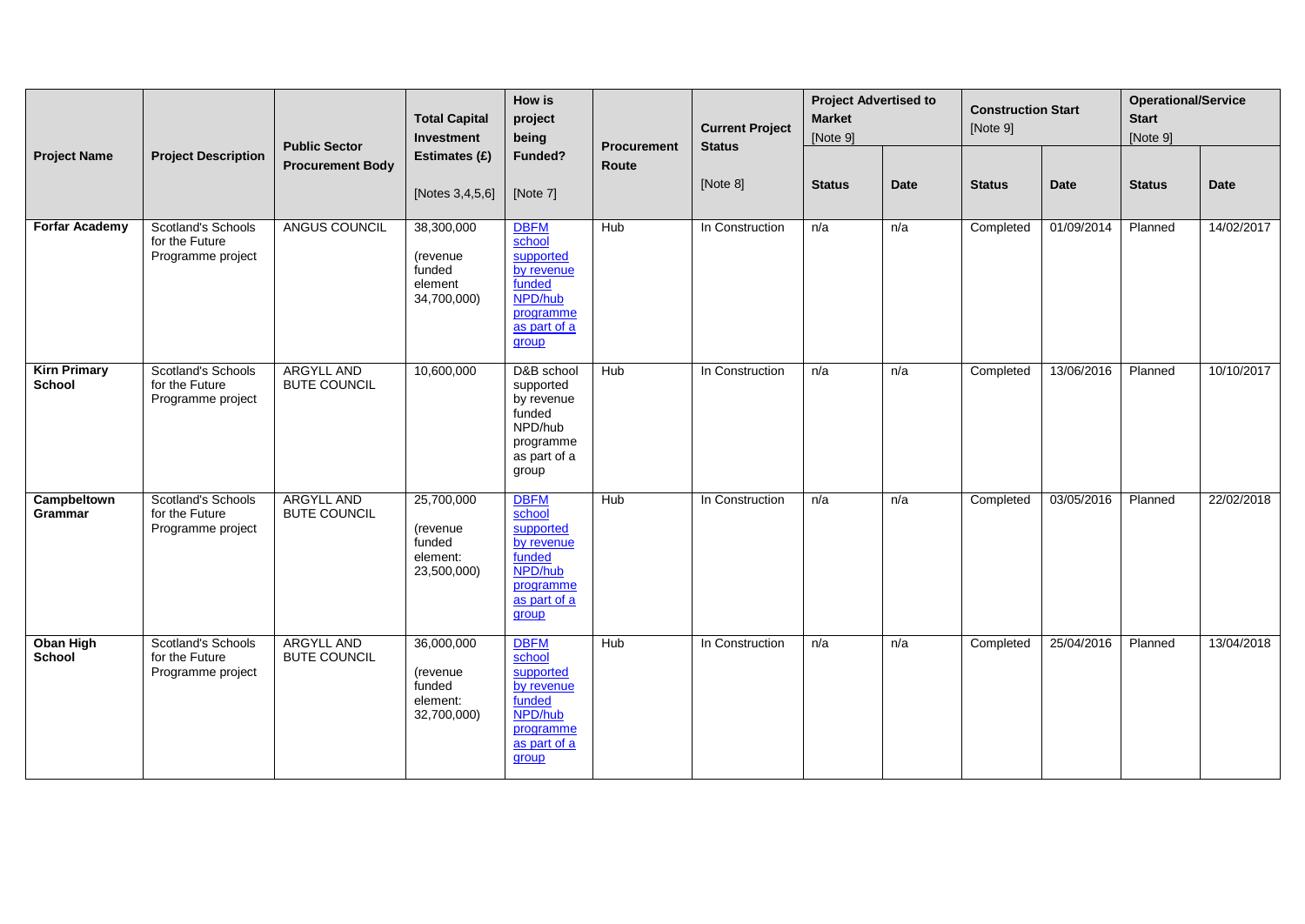| <b>Project Name</b>                                                           |                                                                  | <b>Public Sector</b>                                     | <b>Total Capital</b><br>Investment                                  | How is<br>project<br>being                                                                                  | <b>Procurement</b>                     | <b>Current Project</b><br><b>Status</b> | <b>Project Advertised to</b><br><b>Market</b><br>[Note 9] |                    | <b>Construction Start</b><br>[Note 9] |                    | <b>Operational/Service</b><br><b>Start</b><br>[Note 9] |                    |
|-------------------------------------------------------------------------------|------------------------------------------------------------------|----------------------------------------------------------|---------------------------------------------------------------------|-------------------------------------------------------------------------------------------------------------|----------------------------------------|-----------------------------------------|-----------------------------------------------------------|--------------------|---------------------------------------|--------------------|--------------------------------------------------------|--------------------|
|                                                                               | <b>Project Description</b>                                       | <b>Procurement Body</b>                                  | Estimates (£)                                                       | Funded?                                                                                                     | Route                                  |                                         |                                                           |                    |                                       |                    |                                                        |                    |
|                                                                               |                                                                  |                                                          | [Notes 3,4,5,6]                                                     | [Note 7]                                                                                                    |                                        | [Note 8]                                | <b>Status</b>                                             | Date               | <b>Status</b>                         | <b>Date</b>        | <b>Status</b>                                          | <b>Date</b>        |
| Boroughmuir<br><b>High School</b>                                             | Scotland's Schools<br>for the Future<br>Programme project        | <b>CITY OF</b><br><b>EDINBURGH</b><br><b>COUNCIL</b>     | 32,000,000                                                          | D&B school<br>supported<br>by revenue<br>funded<br>NPD/hub<br>programme<br>as part of a<br>group            | Conventional<br>Capital<br>Procurement | In Construction                         | Completed                                                 | 11/12/2013         | Completed                             | 08/10/2014         | Planned                                                | 11/01/2017         |
| St John's<br><b>Primary School</b>                                            | Scotland's Schools<br>for the Future<br>Programme project        | <b>CITY OF</b><br><b>EDINBURGH</b><br>COUNCIL            | $10,100,000 -$<br>10,600,000                                        | Capital<br>Funded                                                                                           | Conventional<br>Capital<br>Procurement | In Preparation                          | Completed                                                 | 31/08/2015         | Planned                               | 20/02/2017         | Planned                                                | 19/03/2018         |
| Craigbank<br><b>Primary School</b>                                            | <b>Scotland's Schools</b><br>for the Future<br>Programme project | <b>CLACKMANNANSH</b><br><b>IRE COUNCIL</b>               | $9,800,000 -$<br>11,300,000                                         | Capital<br>Funded                                                                                           | To be<br>confirmed                     | In Preparation                          | Planned                                                   | To be<br>confirmed | Planned                               | To be<br>confirmed | Planned                                                | To be<br>confirmed |
| <b>Dalbeattie High</b><br><b>School</b>                                       | Scotland's Schools<br>for the Future<br>Programme project        | <b>DUMFRIES AND</b><br>GALLOWAY<br>COUNCIL               | 25,800,000<br><i>(revenue)</i><br>funded<br>element:<br>24,800,000) | <b>DBFM</b><br>school<br>supported<br>by revenue<br>funded<br>NPD/hub<br>programme<br>as part of a<br>group | Hub                                    | In Construction                         | n/a                                                       | n/a                | Completed                             | 07/03/2016         | Planned                                                | 30/10/2017         |
| <b>Maxwellton High</b><br><b>School</b><br>(previously<br>Crichton<br>Campus) | <b>Scotland's Schools</b><br>for the Future<br>Programme project | <b>DUMFRIES AND</b><br><b>GALLOWAY</b><br><b>COUNCIL</b> | $12,300,000 -$<br>13,000,000                                        | D&B school<br>supported<br>by revenue<br>funded<br>NPD/hub<br>programme<br>as part of a<br>group            | Hub                                    | In Construction                         | n/a                                                       | n/a                | Completed                             | 19/09/2016         | Planned                                                | 11/06/2018         |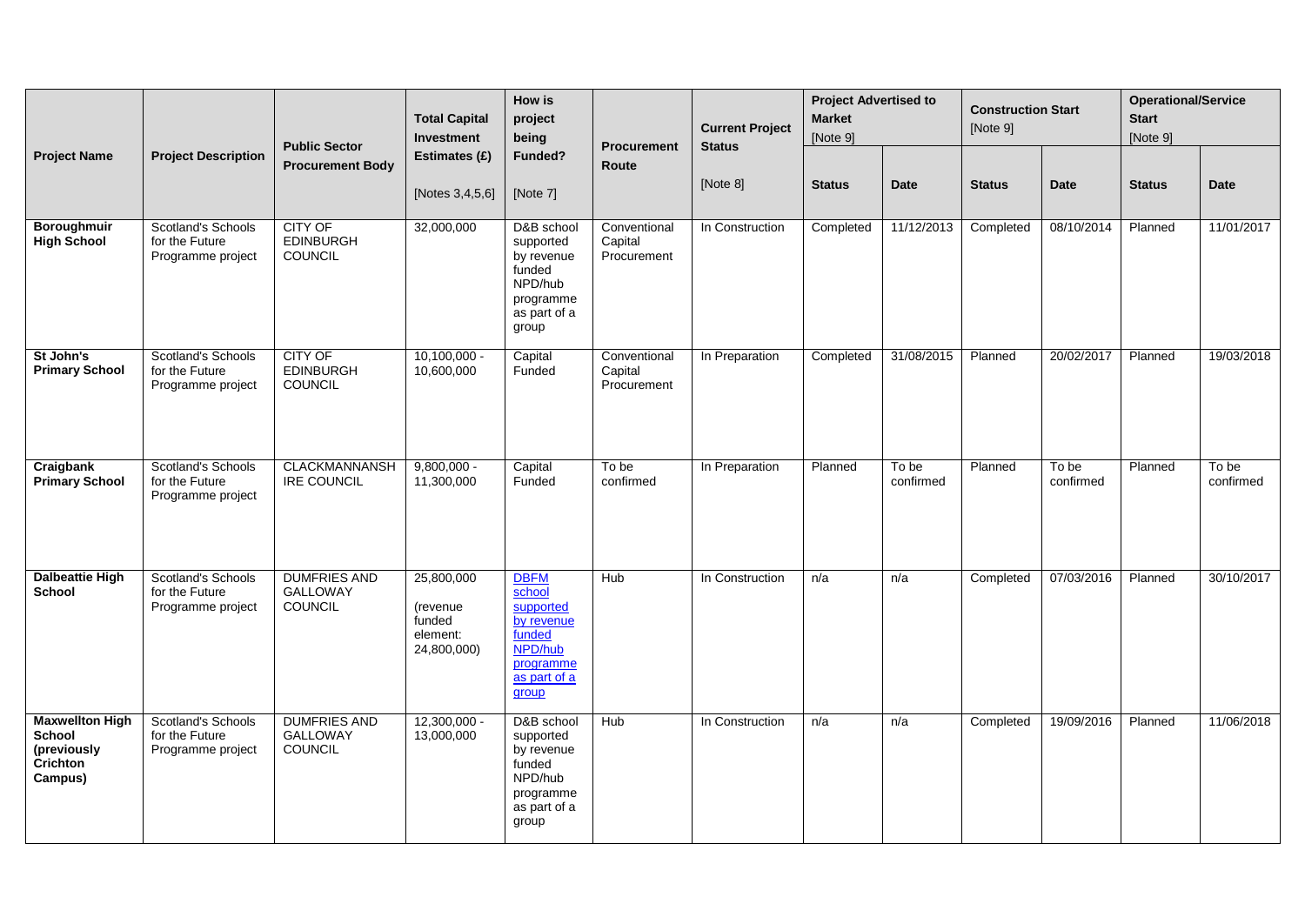|                                        |                                                                  | <b>Public Sector</b>                          | <b>Total Capital</b><br>Investment                          | How is<br>project<br>being                                                                                  | <b>Procurement</b> | <b>Current Project</b><br><b>Status</b> | <b>Project Advertised to</b><br><b>Market</b><br>[Note 9] |      | <b>Construction Start</b><br>[Note 9] |            | <b>Operational/Service</b><br><b>Start</b><br>[Note 9] |            |
|----------------------------------------|------------------------------------------------------------------|-----------------------------------------------|-------------------------------------------------------------|-------------------------------------------------------------------------------------------------------------|--------------------|-----------------------------------------|-----------------------------------------------------------|------|---------------------------------------|------------|--------------------------------------------------------|------------|
| <b>Project Name</b>                    | <b>Project Description</b>                                       | <b>Procurement Body</b>                       | Estimates (£)<br>[Notes 3,4,5,6]                            | Funded?<br>[Note 7]                                                                                         | Route              | [Note 8]                                | <b>Status</b>                                             | Date | <b>Status</b>                         | Date       | <b>Status</b>                                          | Date       |
| <b>Baldragon</b><br>Academy            | <b>Scotland's Schools</b><br>for the Future<br>Programme project | <b>DUNDEE CITY</b><br>COUNCIL                 | 29,100,000<br>(revenue<br>funded<br>element:<br>28,200,000) | <b>DBFM</b><br>school<br>supported<br>by revenue<br>funded<br>NPD/hub<br>programme<br>as part of a<br>group | <b>Hub</b>         | In Construction                         | n/a                                                       | n/a  | Completed                             | 29/02/2016 | Planned                                                | 08/01/2018 |
| William<br><b>McIlvanney</b><br>Campus | <b>Scotland's Schools</b><br>for the Future<br>Programme project | <b>EAST AYRSHIRE</b><br>COUNCIL               | 45,100,000<br>(revenue<br>funded<br>element:<br>42,400,000) | <b>DBFM</b><br>school<br>supported<br>by revenue<br>funded<br>NPD/hub<br>programme<br>as part of a<br>group | <b>Hub</b>         | In Construction                         | n/a                                                       | n/a  | Completed                             | 14/03/2016 | Planned                                                | 29/03/2018 |
| <b>Barrhead High</b><br><b>School</b>  | <b>Scotland's Schools</b><br>for the Future<br>Programme project | <b>EAST</b><br><b>RENFREWSHIRE</b><br>COUNCIL | 27,100,000<br>(revenue<br>funded<br>element:<br>22,700,000) | <b>DBFM</b><br>school<br>supported<br>by revenue<br>funded<br>NPD/hub<br>programme<br>as part of a<br>group | <b>Hub</b>         | In Construction                         | n/a                                                       | n/a  | Completed                             | 23/03/2016 | Planned                                                | 14/08/2017 |
| Carrongrange<br><b>ASN School</b>      | <b>Scotland's Schools</b><br>for the Future<br>Programme project | <b>FALKIRK COUNCIL</b>                        | 18,100,000                                                  | Capital<br>Funded                                                                                           | Hub                | In Construction                         | n/a                                                       | n/a  | Completed                             | 09/05/2016 | Planned                                                | 16/08/2017 |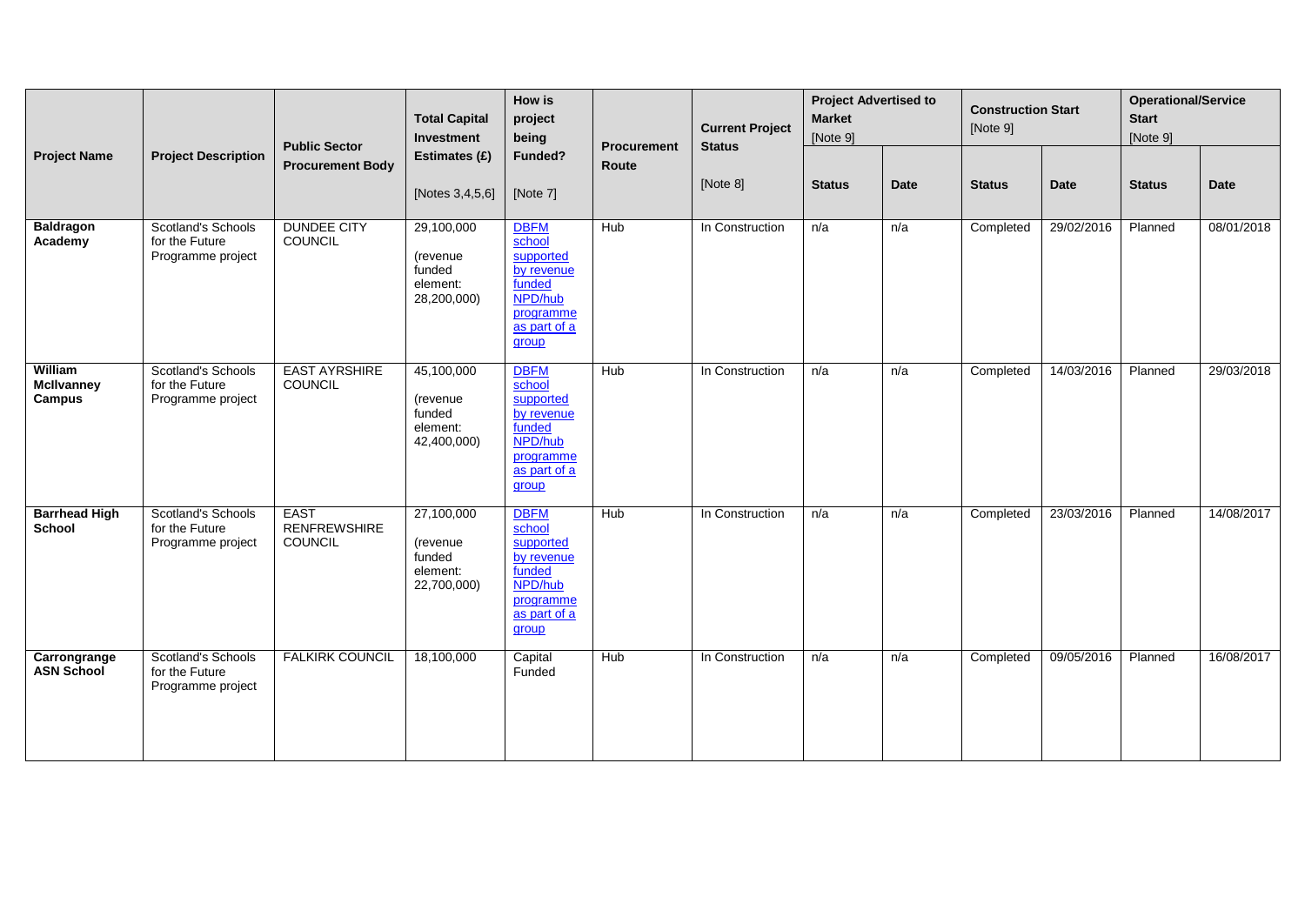|                                              |                                                                  | <b>Public Sector</b>                  | <b>Total Capital</b><br>Investment                          | <b>How is</b><br>project<br>being                                                                           | <b>Procurement</b>                     | <b>Current Project</b><br><b>Status</b> | <b>Project Advertised to</b><br><b>Market</b><br>[Note 9] |            | <b>Construction Start</b><br>[Note 9] |            | <b>Operational/Service</b><br><b>Start</b><br>[Note 9] |             |
|----------------------------------------------|------------------------------------------------------------------|---------------------------------------|-------------------------------------------------------------|-------------------------------------------------------------------------------------------------------------|----------------------------------------|-----------------------------------------|-----------------------------------------------------------|------------|---------------------------------------|------------|--------------------------------------------------------|-------------|
| <b>Project Name</b>                          | <b>Project Description</b>                                       | <b>Procurement Body</b>               | Estimates (£)<br>[Notes 3,4,5,6]                            | Funded?<br>[Note 7]                                                                                         | Route                                  | [Note 8]                                | <b>Status</b>                                             | Date       | <b>Status</b>                         | Date       | <b>Status</b>                                          | <b>Date</b> |
| <b>Clyde Campus</b>                          | <b>Scotland's Schools</b><br>for the Future<br>Programme project | <b>GLASGOW CITY</b><br><b>COUNCIL</b> | 21,600,000                                                  | D&B school<br>supported<br>by revenue<br>funded<br>NPD/hub<br>programme<br>as part of a<br>group            | Conventional<br>Capital<br>Procurement | In Construction                         | Completed                                                 | 26/08/2014 | Completed                             | 25/06/2015 | Planned                                                | 23/10/2017  |
| <b>Wick High</b><br><b>School</b>            | <b>Scotland's Schools</b><br>for the Future<br>Programme project | <b>HIGHLAND</b><br>COUNCIL            | 53,800,000<br>(revenue<br>funded<br>element:<br>48,500,000) | <b>DBFM</b><br>school<br>supported<br>by revenue<br>funded<br>NPD/hub<br>programme<br>as part of a<br>group | Hub                                    | In Construction                         | n/a                                                       | n/a        | Completed                             | 15/07/2014 | Planned                                                | 24/10/2016  |
| <b>St Patrick's</b><br><b>Primary School</b> | <b>Scotland's Schools</b><br>for the Future<br>Programme project | <b>INVERCLYDE</b><br>COUNCIL          | 7,000,000                                                   | Capital<br>Funded                                                                                           | Hub                                    | In Construction                         | n/a                                                       | n/a        | Completed                             | 10/08/2015 | Planned                                                | 28/10/2016  |
| <b>Newbattle High</b><br>School              | Scotland's Schools<br>for the Future<br>Programme project        | <b>MIDLOTHIAN</b><br><b>COUNCIL</b>   | 35,900,000<br>(revenue<br>funded<br>element:<br>33,800,000) | <b>DBFM</b><br>school<br>supported<br>by revenue<br>funded<br>NPD/hub<br>programme<br>as part of a<br>group | Hub                                    | In Construction                         | n/a                                                       | n/a        | Completed                             | 12/02/2016 | Planned                                                | 30/03/2018  |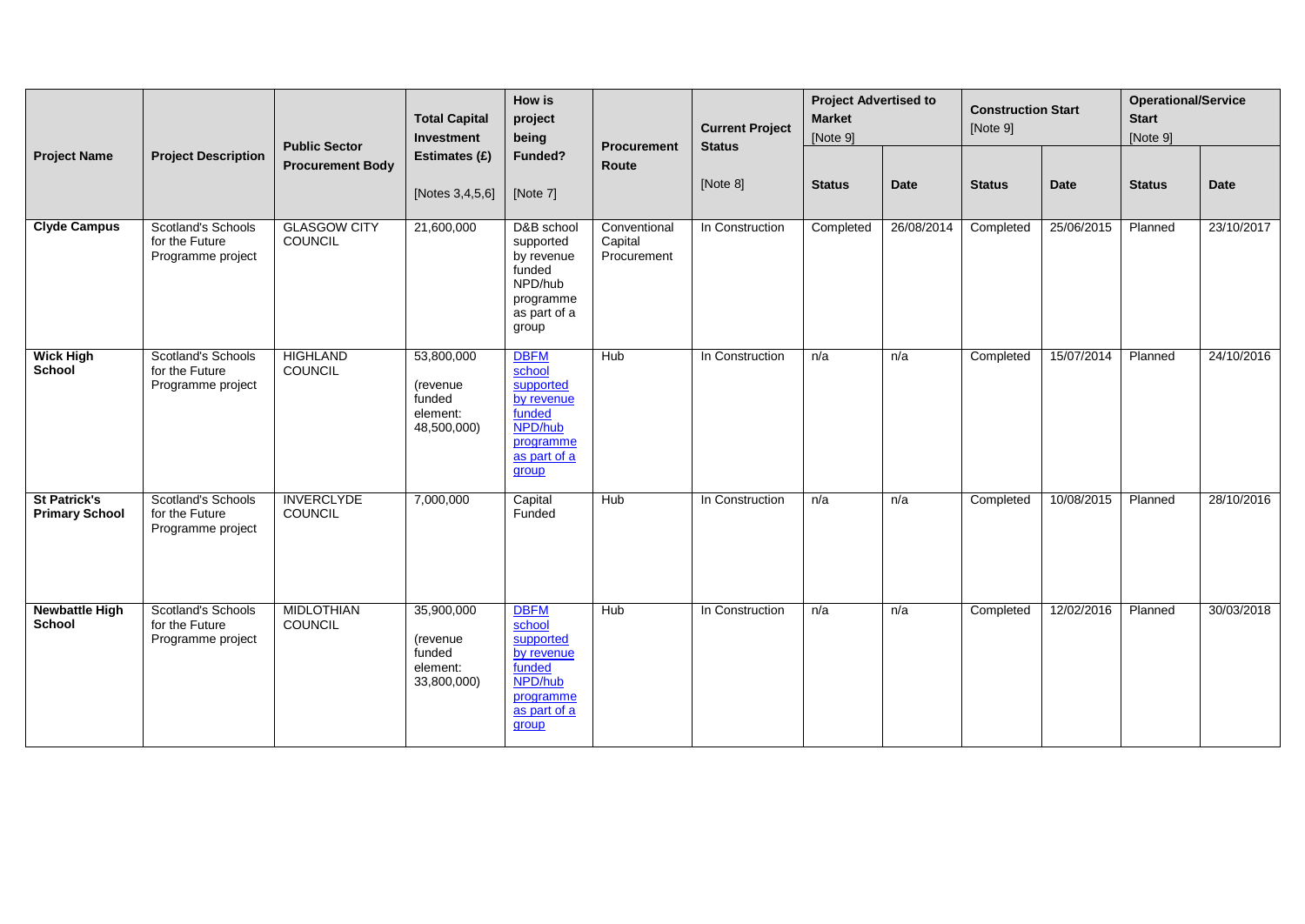|                                         |                                                                  | <b>Public Sector</b>             | <b>Total Capital</b><br>Investment                          | How is<br>project<br>being                                                                                  | <b>Procurement</b>                     | <b>Current Project</b><br><b>Status</b> | <b>Project Advertised to</b><br><b>Market</b><br>[Note 9] |             | <b>Construction Start</b><br>[Note 9] |             | <b>Operational/Service</b><br><b>Start</b><br>[Note 9] |             |
|-----------------------------------------|------------------------------------------------------------------|----------------------------------|-------------------------------------------------------------|-------------------------------------------------------------------------------------------------------------|----------------------------------------|-----------------------------------------|-----------------------------------------------------------|-------------|---------------------------------------|-------------|--------------------------------------------------------|-------------|
| <b>Project Name</b>                     | <b>Project Description</b>                                       | <b>Procurement Body</b>          | Estimates (£)<br>[Notes 3,4,5,6]                            | Funded?<br>[Note 7]                                                                                         | Route                                  | [Note 8]                                | <b>Status</b>                                             | <b>Date</b> | <b>Status</b>                         | <b>Date</b> | <b>Status</b>                                          | <b>Date</b> |
| <b>Milne's Primary</b><br><b>School</b> | Scotland's Schools<br>for the Future<br>Programme project        | <b>MORAY COUNCIL</b>             | $2,000,000 -$<br>2,100,000                                  | D&B school<br>supported<br>by revenue<br>funded<br>NPD/hub<br>programme<br>as part of a<br>group            | Conventional<br>Capital<br>Procurement | In Preparation                          | Completed                                                 | 02/05/2016  | Planned                               | 16/01/2017  | Planned                                                | 14/08/2017  |
| <b>Elgin High</b><br>School             | <b>Scotland's Schools</b><br>for the Future<br>Programme project | <b>MORAY COUNCIL</b>             | 29,500,000<br>(revenue<br>funded<br>element:<br>27,700,000) | <b>DBFM</b><br>school<br>supported<br>by revenue<br>funded<br>NPD/hub<br>programme<br>as part of a<br>group | Hub                                    | In Construction                         | n/a                                                       | n/a         | Completed                             | 09/03/2016  | Planned                                                | 23/10/2017  |
| <b>Garnock</b><br>Academy               | Scotland's Schools<br>for the Future<br>Programme project        | NORTH AYRSHIRE<br>COUNCIL        | 42,200,000                                                  | D&B school<br>supported<br>by revenue<br>funded<br>NPD/hub<br>programme<br>as part of a<br>group            | Hub                                    | In Construction                         | n/a                                                       | n/a         | Completed                             | 16/02/2015  | Planned                                                | 05/01/2017  |
| Largs Academy                           | Scotland's Schools<br>for the Future<br>Programme project        | <b>NORTH AYRSHIRE</b><br>COUNCIL | 51,900,000<br>(revenue<br>funded<br>element<br>44,300,000)  | <b>DBFM</b><br>school<br>supported<br>by revenue<br>funded<br>NPD/hub<br>programme<br>as part of a<br>group | Hub                                    | In Construction                         | n/a                                                       | n/a         | Completed                             | 30/05/2016  | Planned                                                | 12/03/2018  |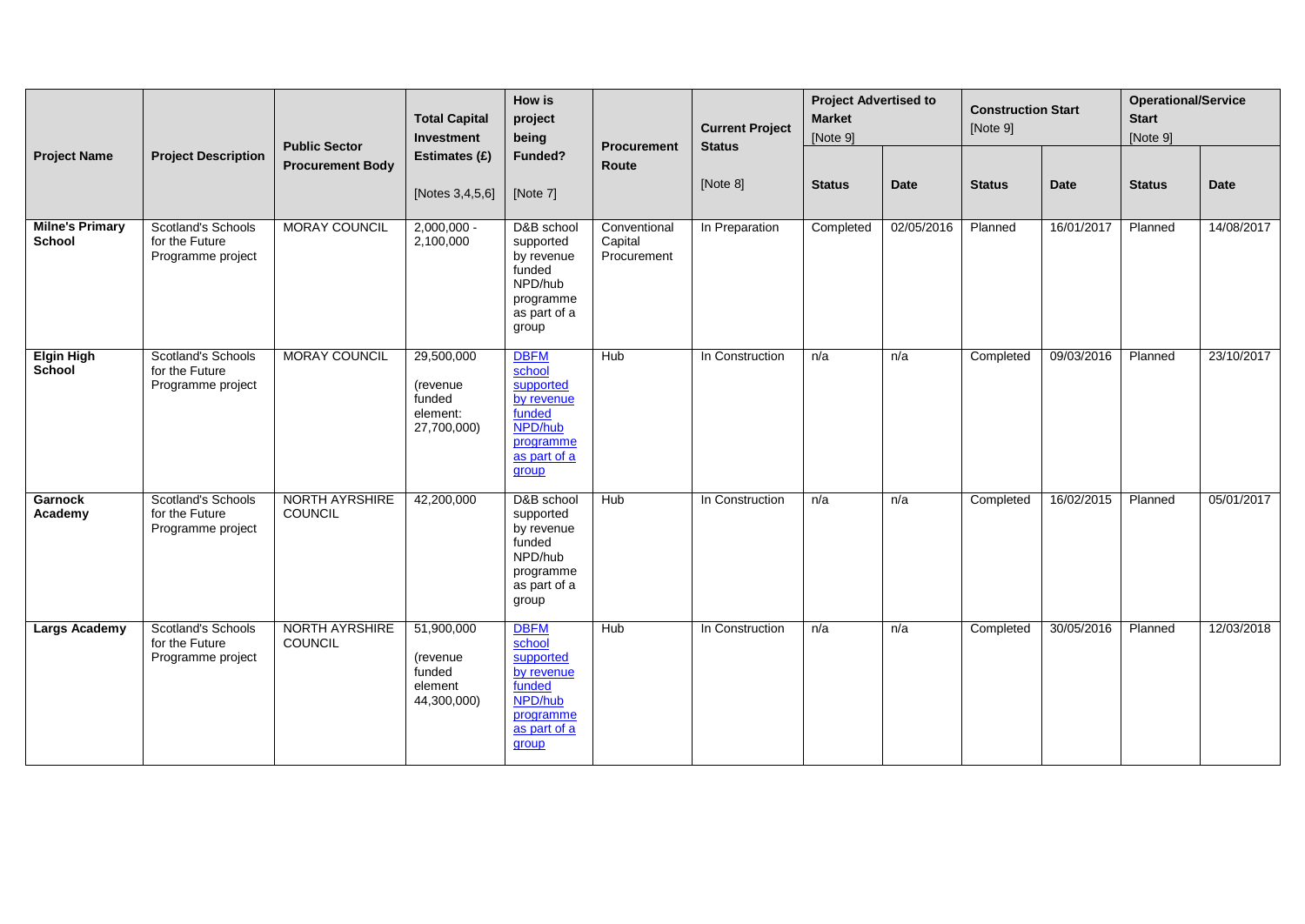| <b>Project Name</b>                     |                                                           | <b>Public Sector</b>                                | <b>Total Capital</b><br>Investment                          | How is<br>project<br>being                                                                                  | <b>Procurement</b>                     | <b>Current Project</b><br><b>Status</b> | <b>Project Advertised to</b><br><b>Market</b><br>[Note 9] |            | <b>Construction Start</b><br>[Note 9] |             | <b>Operational/Service</b><br><b>Start</b><br>[Note 9] |             |
|-----------------------------------------|-----------------------------------------------------------|-----------------------------------------------------|-------------------------------------------------------------|-------------------------------------------------------------------------------------------------------------|----------------------------------------|-----------------------------------------|-----------------------------------------------------------|------------|---------------------------------------|-------------|--------------------------------------------------------|-------------|
|                                         | <b>Project Description</b>                                | <b>Procurement Body</b>                             | Estimates (£)<br>[Notes 3,4,5,6]                            | Funded?<br>[Note 7]                                                                                         | Route                                  | [Note 8]                                | <b>Status</b>                                             | Date       | <b>Status</b>                         | <b>Date</b> | <b>Status</b>                                          | <b>Date</b> |
| <b>Evie Primary</b><br>School           | Scotland's Schools<br>for the Future<br>Programme project | <b>ORKNEY ISLANDS</b><br><b>COUNCIL</b>             | 2,900,000                                                   | Capital<br>Funded                                                                                           | Conventional<br>Capital<br>Procurement | In Construction                         | Completed                                                 | 01/09/2014 | Completed                             | 23/03/2015  | Planned                                                | 31/10/2016  |
| <b>Kinross Primary</b><br><b>School</b> | Scotland's Schools<br>for the Future<br>Programme project | PERTH AND<br><b>KINROSS</b><br>COUNCIL              | $10,200,000 -$<br>10,800,000                                | D&B school<br>supported<br>by revenue<br>funded<br>NPD/hub<br>programme<br>as part of a<br>group            | Hub                                    | In hub<br>Development                   | n/a                                                       | n/a        | Planned                               | 10/10/2016  | Planned                                                | 11/12/2017  |
| <b>Kersland/Clippe</b><br>ns School     | Scotland's Schools<br>for the Future<br>Programme project | <b>RENFREWSHIRE</b><br>COUNCIL                      | 17,700,000                                                  | Capital<br>Funded                                                                                           | Framework                              | In Construction                         | n/a                                                       | n/a        | Completed                             | 03/11/2014  | Planned                                                | 15/08/2017  |
| <b>Duns Primary</b><br>School           | Scotland's Schools<br>for the Future<br>Programme project | <b>SCOTTISH</b><br><b>BORDERS</b><br><b>COUNCIL</b> | 9,300,000                                                   | Capital<br>Funded                                                                                           | Hub                                    | In Construction                         | n/a                                                       | n/a        | Completed                             | 24/08/2015  | Planned                                                | 06/03/2017  |
| <b>Kelso High</b><br><b>School</b>      | Scotland's Schools<br>for the Future<br>Programme project | <b>SCOTTISH</b><br><b>BORDERS</b><br><b>COUNCIL</b> | 24,600,000<br>(revenue<br>funded<br>element:<br>21,500,000) | <b>DBFM</b><br>school<br>supported<br>by revenue<br>funded<br>NPD/hub<br>programme<br>as part of a<br>group | Hub                                    | In Construction                         | n/a                                                       | n/a        | Completed                             | 14/03/2016  | Planned                                                | 09/01/2018  |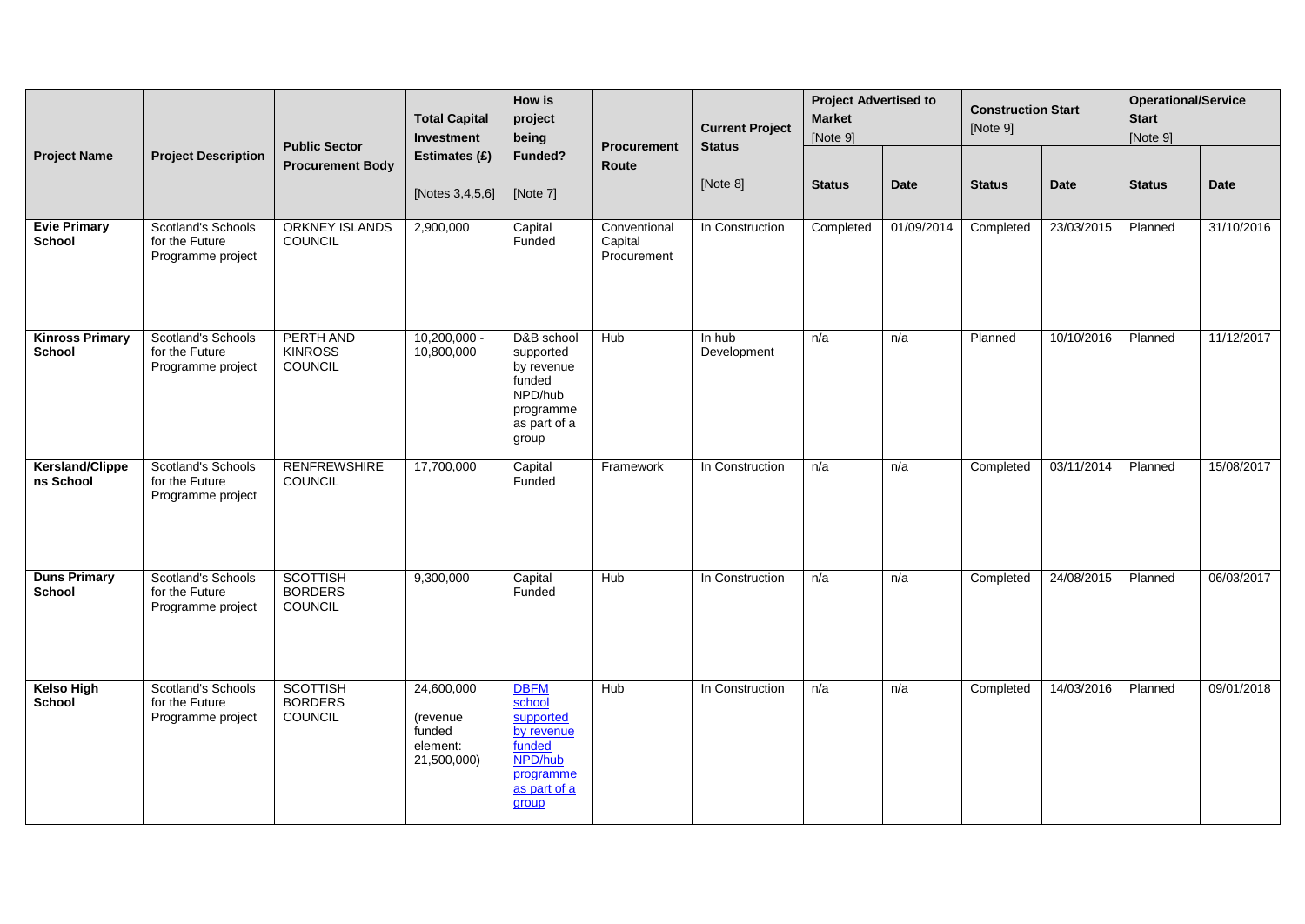|                                                                              |                                                                  | <b>Public Sector</b>                          | <b>Total Capital</b><br>Investment                          | How is<br>project<br>being                                                                                  | Procurement | <b>Current Project</b>    | <b>Project Advertised to</b><br><b>Market</b><br>[Note 9] |             | <b>Construction Start</b><br>[Note 9] |             | <b>Operational/Service</b><br><b>Start</b><br>[Note 9] |             |
|------------------------------------------------------------------------------|------------------------------------------------------------------|-----------------------------------------------|-------------------------------------------------------------|-------------------------------------------------------------------------------------------------------------|-------------|---------------------------|-----------------------------------------------------------|-------------|---------------------------------------|-------------|--------------------------------------------------------|-------------|
| <b>Project Name</b>                                                          | <b>Project Description</b>                                       | <b>Procurement Body</b>                       | Estimates (£)<br>[Notes 3,4,5,6]                            | Funded?<br>[Note 7]                                                                                         | Route       | <b>Status</b><br>[Note 8] | <b>Status</b>                                             | <b>Date</b> | <b>Status</b>                         | <b>Date</b> | <b>Status</b>                                          | <b>Date</b> |
| <b>Anderson High</b><br><b>School</b>                                        | Scotland's Schools<br>for the Future<br>Programme project        | <b>SHETLAND</b><br><b>ISLANDS COUNCIL</b>     | 64,400,000<br>(revenue<br>funded<br>element:<br>40,600,000) | <b>DBFM</b><br>school<br>supported<br>by revenue<br>funded<br>NPD/hub<br>programme<br>as part of a<br>group | <b>Hub</b>  | In Construction           | n/a                                                       | n/a         | Completed                             | 26/06/2015  | Planned                                                | 07/09/2017  |
| Ayr Academy                                                                  | Scotland's Schools<br>for the Future<br>Programme project        | <b>SOUTH AYRSHIRE</b><br>COUNCIL              | 25,100,000<br>(revenue<br>funded<br>element:<br>24,400,000) | <b>DBFM</b><br>school<br>supported<br>by revenue<br>funded<br>NPD/hub<br>programme<br>as part of a<br>group | Hub         | In Construction           | n/a                                                       | n/a         | Completed                             | 30/01/2016  | Planned                                                | 17/08/2017  |
| <b>Marr College</b>                                                          | <b>Scotland's Schools</b><br>for the Future<br>Programme project | <b>SOUTH AYRSHIRE</b><br>COUNCIL              | 37,000,000                                                  | D&B school<br>supported<br>by revenue<br>funded<br>NPD/hub<br>programme<br>as part of a<br>group            | Hub         | In Construction           | n/a                                                       | n/a         | Completed                             | 29/06/2015  | Planned                                                | 06/01/2018  |
| <b>Halfmerke</b><br><b>Primary School</b><br>and West Mains<br><b>School</b> | Scotland's Schools<br>for the Future<br>Programme project        | <b>SOUTH</b><br>LANARKSHIRE<br><b>COUNCIL</b> | 11,500,000                                                  | Capital<br>Funded                                                                                           | Framework   | In Construction           | n/a                                                       | n/a         | Completed                             | 31/03/2015  | Planned                                                | 09/01/2017  |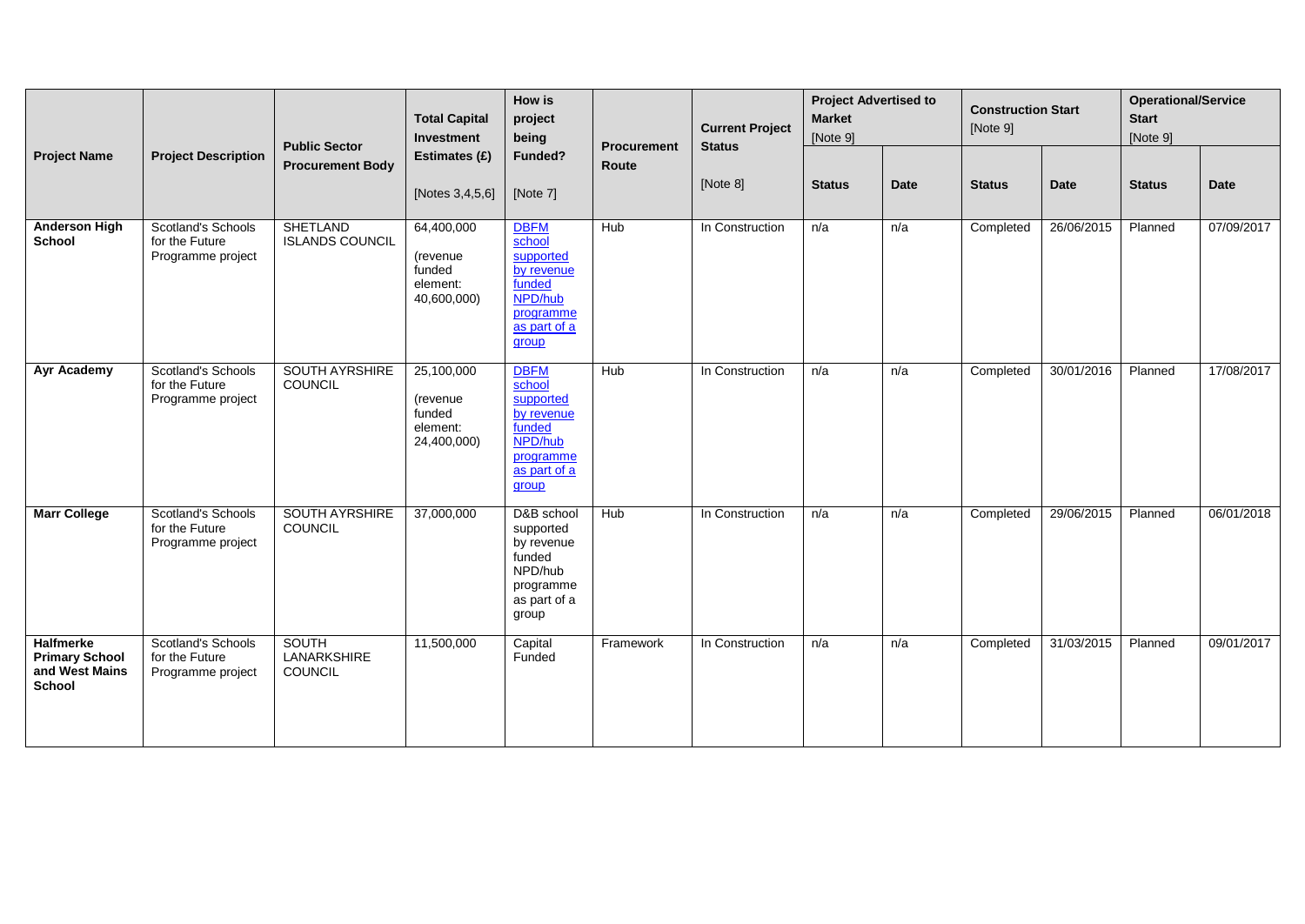|                                                  |                                                                  | <b>Public Sector</b>                             | <b>Total Capital</b><br>Investment                          | How is<br>project<br>being                                                                                  |                                        | <b>Current Project</b><br><b>Status</b> | <b>Project Advertised to</b><br><b>Market</b><br>[Note 9] |             | <b>Construction Start</b><br>[Note 9] |            | <b>Operational/Service</b><br><b>Start</b><br>[Note 9] |             |
|--------------------------------------------------|------------------------------------------------------------------|--------------------------------------------------|-------------------------------------------------------------|-------------------------------------------------------------------------------------------------------------|----------------------------------------|-----------------------------------------|-----------------------------------------------------------|-------------|---------------------------------------|------------|--------------------------------------------------------|-------------|
| <b>Project Name</b>                              | <b>Project Description</b>                                       | <b>Procurement Body</b>                          | Estimates (£)<br>[Notes 3,4,5,6]                            | Funded?<br>[Note 7]                                                                                         | <b>Procurement</b><br>Route            | [Note 8]                                | <b>Status</b>                                             | <b>Date</b> | <b>Status</b>                         | Date       | <b>Status</b>                                          | <b>Date</b> |
| <b>St Ninian's</b><br><b>Primary School</b>      | <b>Scotland's Schools</b><br>for the Future<br>Programme project | <b>STIRLING</b><br>COUNCIL                       | 8,300,000                                                   | Capital<br>Funded                                                                                           | <b>Hub</b>                             | In Construction                         | n/a                                                       | n/a         | Completed                             | 05/10/2015 | Planned                                                | 06/10/2016  |
| Our Lady & St<br>Patrick's High<br><b>School</b> | <b>Scotland's Schools</b><br>for the Future<br>Programme project | <b>WEST</b><br><b>DUNBARTONSHIR</b><br>E COUNCIL | 26,700,000<br>(revenue<br>funded<br>element:<br>25,900,000) | <b>DBFM</b><br>school<br>supported<br>by revenue<br>funded<br>NPD/hub<br>programme<br>as part of a<br>group | Hub                                    | In Construction                         | n/a                                                       | n/a         | Completed                             | 11/04/2016 | Planned                                                | 23/10/2017  |
| <b>West Calder</b><br><b>High School</b>         | <b>Scotland's Schools</b><br>for the Future<br>Programme project | <b>WEST LOTHIAN</b><br>COUNCIL                   | 38,900,000                                                  | <b>DBFM</b><br>school<br>supported<br>by revenue<br>funded<br>NPD/hub<br>programme<br>as part of a<br>group | Hub                                    | In Construction                         | n/a                                                       | n/a         | Completed                             | 19/09/2016 | Planned                                                | 01/06/2018  |
| Paradykes<br><b>Primary School</b>               | <b>Scotland's Schools</b><br>for the Future<br>Programme project | <b>MIDLOTHIAN</b><br>COUNCIL                     | 15,600,000                                                  | D&B school<br>supported<br>by revenue<br>funded<br>NPD/hub<br>programme<br>as part of a<br>group            | Conventional<br>Capital<br>Procurement | In Construction                         | Completed                                                 | 06/10/2015  | Completed                             | 06/06/2016 | Planned                                                | 16/08/2017  |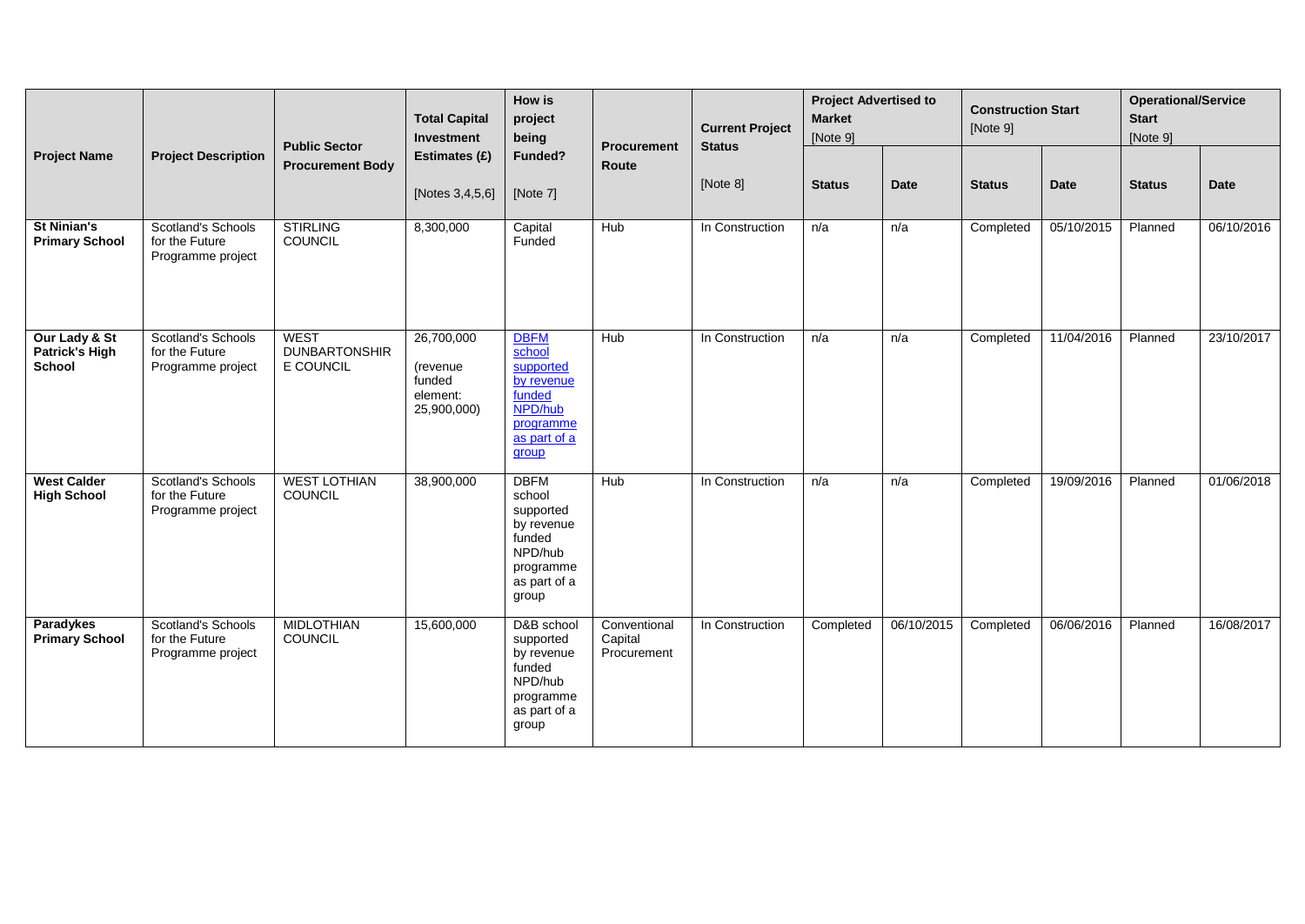| <b>Project Name</b>                        |                                                                  | <b>Public Sector</b>                         | <b>Total Capital</b><br>Investment  | <b>How is</b><br>project<br>being                                                                | <b>Procurement</b>                     | <b>Current Project</b><br><b>Status</b> | <b>Project Advertised to</b><br><b>Market</b><br>[Note 9] |             | <b>Construction Start</b><br>[Note 9] |             | <b>Operational/Service</b><br><b>Start</b><br>[Note 9] |             |
|--------------------------------------------|------------------------------------------------------------------|----------------------------------------------|-------------------------------------|--------------------------------------------------------------------------------------------------|----------------------------------------|-----------------------------------------|-----------------------------------------------------------|-------------|---------------------------------------|-------------|--------------------------------------------------------|-------------|
|                                            | <b>Project Description</b>                                       | <b>Procurement Body</b>                      | Estimates (£)<br>[Notes $3,4,5,6$ ] | Funded?<br>[Note 7]                                                                              | Route                                  | [Note 8]                                | <b>Status</b>                                             | <b>Date</b> | <b>Status</b>                         | <b>Date</b> | <b>Status</b>                                          | <b>Date</b> |
| <b>Roslin Primary</b><br><b>School</b>     | <b>Scotland's Schools</b><br>for the Future<br>Programme project | <b>MIDLOTHIAN</b><br>COUNCIL                 | 7,200,000                           | D&B school<br>supported<br>by revenue<br>funded<br>NPD/hub<br>programme<br>as part of a<br>group | Conventional<br>Capital<br>Procurement | In Construction                         | Completed                                                 | 06/10/2015  | Completed                             | 13/06/2016  | Planned                                                | 31/03/2017  |
| <b>Broomlands</b><br><b>Primary School</b> | <b>Scotland's Schools</b><br>for the Future<br>Programme project | <b>SCOTTISH</b><br><b>BORDERS</b><br>COUNCIL | $5,400,000 -$<br>5,700,000          | D&B school<br>supported<br>by revenue<br>funded<br>NPD/hub<br>programme<br>as part of a<br>group | Conventional<br>Capital<br>Procurement | Advertised to<br>Market                 | Completed                                                 | 13/07/2015  | Planned                               | 10/10/2016  | Planned                                                | 16/12/2017  |
| <b>Langlee Primary</b><br>School           | <b>Scotland's Schools</b><br>for the Future<br>Programme project | <b>SCOTTISH</b><br><b>BORDERS</b><br>COUNCIL | 10,900,000                          | D&B school<br>supported<br>by revenue<br>funded<br>NPD/hub<br>programme<br>as part of a<br>group | Conventional<br>Capital<br>Procurement | In Construction                         | Completed                                                 | 13/07/2015  | Completed                             | 09/05/2016  | Planned                                                | 15/06/2017  |
| <b>Toronto Primary</b><br>School           | Scotland's Schools<br>for the Future<br>Programme project        | <b>WEST LOTHIAN</b><br>COUNCIL               | 2,500,000                           | D&B school<br>supported<br>by revenue<br>funded<br>NPD/hub<br>programme<br>as part of a<br>group | Conventional<br>Capital<br>Procurement | In Construction                         | Completed                                                 | 10/08/2015  | Completed                             | 04/12/2015  | Planned                                                | 17/10/2016  |
| <b>Dunoon Primary</b><br>School            | <b>Scotland's Schools</b><br>for the Future<br>Programme project | <b>ARGYLL AND</b><br><b>BUTE COUNCIL</b>     | $7,200,000 -$<br>7,600,000          | D&B school<br>supported<br>by revenue<br>funded<br>NPD/hub<br>programme<br>as part of a<br>group | <b>Hub</b>                             | In hub<br>Development                   | n/a                                                       | n/a         | Planned                               | 03/04/2017  | Planned                                                | 04/04/2019  |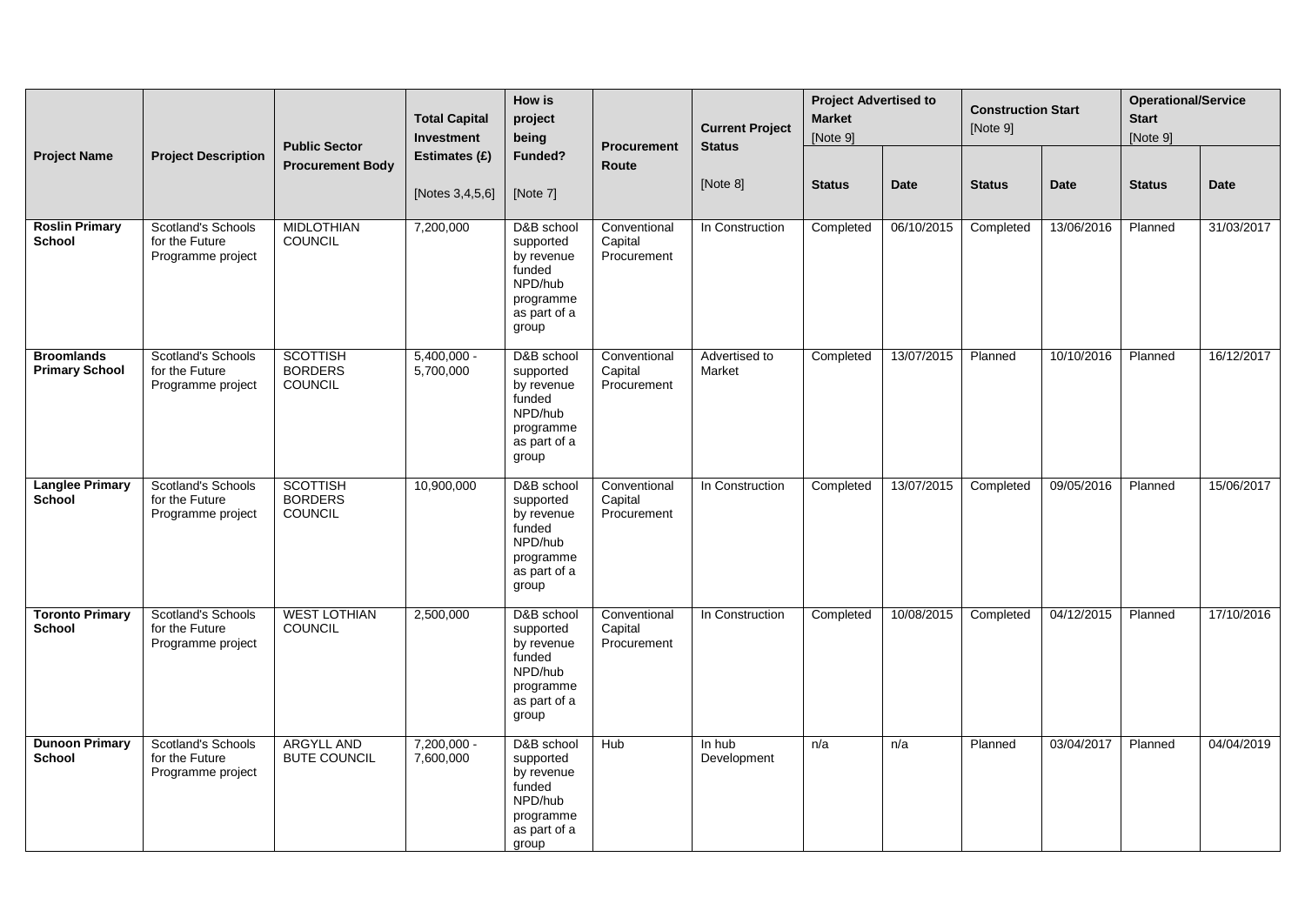|                                           |                                                                  | <b>Public Sector</b>                      | <b>Total Capital</b><br>Investment | How is<br>project<br>being                                                                       | Procurement                            | <b>Current Project</b><br><b>Status</b> | <b>Project Advertised to</b><br><b>Market</b><br>[Note 9] |             | <b>Construction Start</b><br>[Note 9] |             | <b>Operational/Service</b><br><b>Start</b><br>[Note 9] |             |
|-------------------------------------------|------------------------------------------------------------------|-------------------------------------------|------------------------------------|--------------------------------------------------------------------------------------------------|----------------------------------------|-----------------------------------------|-----------------------------------------------------------|-------------|---------------------------------------|-------------|--------------------------------------------------------|-------------|
| <b>Project Name</b>                       | <b>Project Description</b>                                       | <b>Procurement Body</b>                   | Estimates (£)<br>[Notes 3,4,5,6]   | Funded?<br>[Note 7]                                                                              | Route                                  | [Note 8]                                | <b>Status</b>                                             | <b>Date</b> | <b>Status</b>                         | <b>Date</b> | <b>Status</b>                                          | <b>Date</b> |
|                                           |                                                                  |                                           |                                    |                                                                                                  |                                        |                                         |                                                           |             |                                       |             |                                                        |             |
| <b>Tain Campus</b>                        | Scotland's Schools<br>for the Future<br>Programme project        | <b>HIGHLAND</b><br>COUNCIL                | $29,700,000 -$<br>31,300,000       | D&B school<br>supported<br>by revenue<br>funded<br>NPD/hub<br>programme<br>as part of a<br>group | Conventional<br>Capital<br>Procurement | In Preparation                          | Planned                                                   | 09/01/2017  | Planned                               | 22/09/2017  | Planned                                                | 13/08/2019  |
| <b>Millbank Primary</b><br><b>School</b>  | <b>Scotland's Schools</b><br>for the Future<br>Programme project | <b>MORAY COUNCIL</b>                      | 4,900,000                          | D&B school<br>supported<br>by revenue<br>funded<br>NPD/hub<br>programme<br>as part of a<br>group | Framework                              | In Construction                         | n/a                                                       | n/a         | Completed                             | 06/07/2015  | Planned                                                | 31/03/2017  |
| <b>Seafield Primary</b><br><b>School</b>  | <b>Scotland's Schools</b><br>for the Future<br>Programme project | <b>MORAY COUNCIL</b>                      | 6,700,000                          | D&B school<br>supported<br>by revenue<br>funded<br>NPD/hub<br>programme<br>as part of a<br>group | Framework                              | In Construction                         | n/a                                                       | n/a         | Completed                             | 06/07/2015  | Planned                                                | 31/03/2017  |
| <b>Bellsbrae</b><br><b>Primary School</b> | Scotland's Schools<br>for the Future<br>Programme project        | <b>SHETLAND</b><br><b>ISLANDS COUNCIL</b> | 700,000                            | D&B school<br>supported<br>by revenue<br>funded<br>NPD/hub<br>programme<br>as part of a<br>group | Conventional<br>Capital<br>Procurement | In Construction                         | Completed                                                 | 25/01/2016  | Completed                             | 29/03/2016  | Planned                                                | 29/09/2017  |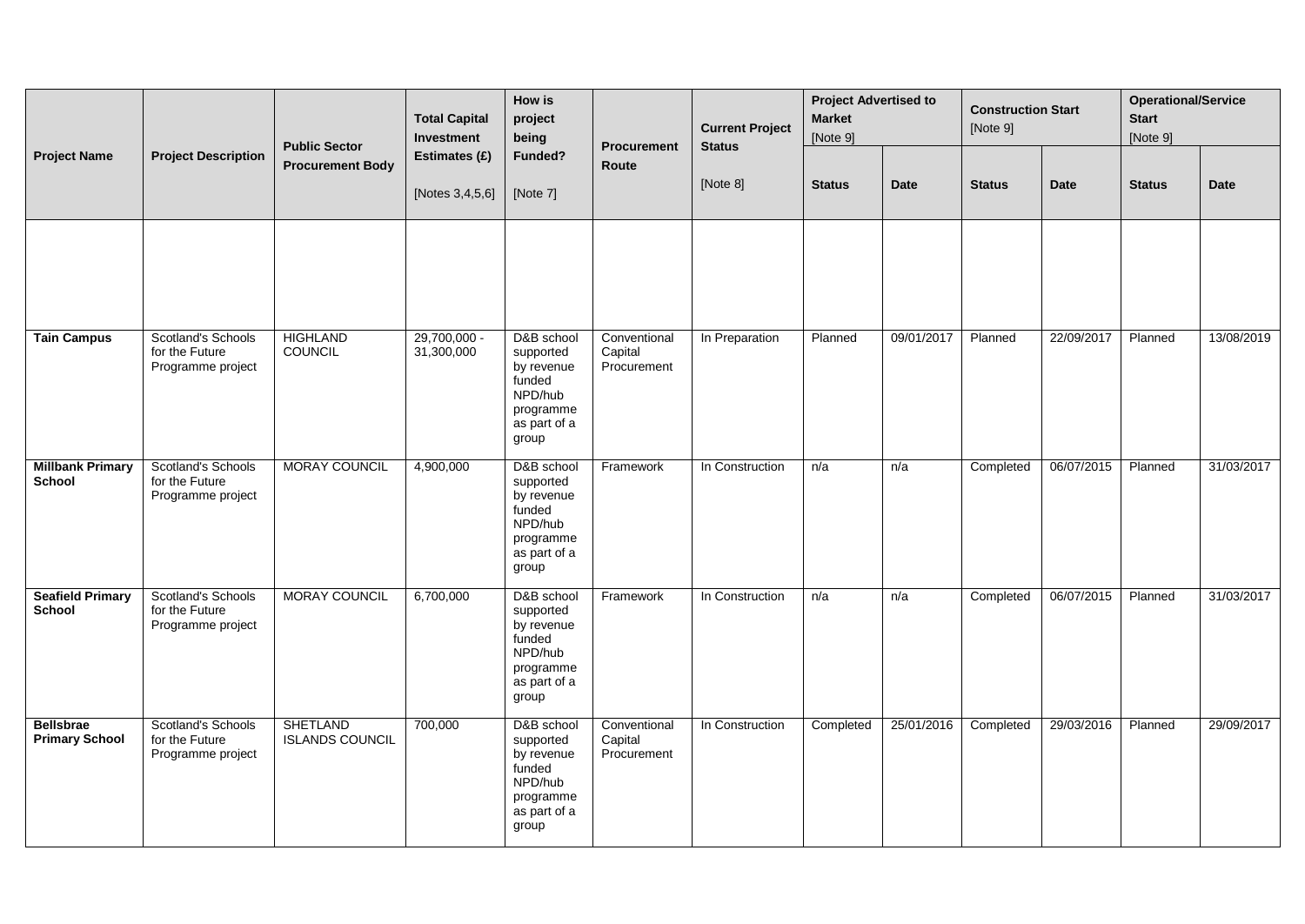|                                                                      |                                                                  | <b>Public Sector</b>                             | <b>Total Capital</b><br>Investment | How is<br>project<br>being                                                                                  | <b>Procurement</b>                     | <b>Current Project</b><br><b>Status</b> | <b>Project Advertised to</b><br><b>Market</b><br>[Note 9] |             | <b>Construction Start</b><br>[Note 9] |             | <b>Operational/Service</b><br><b>Start</b><br>[Note 9] |             |
|----------------------------------------------------------------------|------------------------------------------------------------------|--------------------------------------------------|------------------------------------|-------------------------------------------------------------------------------------------------------------|----------------------------------------|-----------------------------------------|-----------------------------------------------------------|-------------|---------------------------------------|-------------|--------------------------------------------------------|-------------|
| <b>Project Name</b>                                                  | <b>Project Description</b>                                       | <b>Procurement Body</b>                          | Estimates (£)<br>[Notes 3,4,5,6]   | Funded?<br>[Note 7]                                                                                         | Route                                  | [Note 8]                                | <b>Status</b>                                             | <b>Date</b> | <b>Status</b>                         | <b>Date</b> | <b>Status</b>                                          | <b>Date</b> |
| <b>Sound Primary</b><br><b>School</b>                                | Scotland's Schools<br>for the Future<br>Programme project        | <b>SHETLAND</b><br><b>ISLANDS COUNCIL</b>        | 700,000                            | D&B school<br>supported<br>by revenue<br>funded<br>NPD/hub<br>programme<br>as part of a<br>group            | Conventional<br>Capital<br>Procurement | In Construction                         | Completed                                                 | 27/01/2015  | Completed                             | 30/03/2015  | Planned                                                | 01/12/2016  |
| <b>The Waid</b>                                                      | <b>Scotland's Schools</b><br>for the Future<br>Programme project | <b>FIFE COUNCIL</b>                              | 24,000,000                         | D&B school<br>supported<br>by revenue<br>funded<br>NPD/hub<br>programme<br>as part of a<br>group            | <b>Hub</b>                             | In Construction                         | n/a                                                       | n/a         | Completed                             | 09/11/2015  | Planned                                                | 31/03/2017  |
| <b>TBC (New</b><br>Secondary<br>School)                              | Scotland's Schools<br>for the Future<br>Programme project        | PERTH AND<br><b>KINROSS</b><br><b>COUNCIL</b>    | 28,700,000 -<br>30,200,000         | <b>DBFM</b><br>school<br>supported<br>by revenue<br>funded<br>NPD/hub<br>programme<br>as part of a<br>group | Hub                                    | In hub<br>Development                   | n/a                                                       | n/a         | Planned                               | 15/08/2017  | Planned                                                | 13/08/2019  |
| <b>Balloch Campus</b><br>(Inc. St Kessogs,<br>Jamestown,<br>Haldane) | <b>Scotland's Schools</b><br>for the Future<br>Programme project | <b>WEST</b><br><b>DUNBARTONSHIR</b><br>E COUNCIL | 16,500,000                         | D&B school<br>supported<br>by revenue<br>funded<br>NPD/hub<br>programme<br>as part of a<br>group            | Conventional<br>Capital<br>Procurement | In Construction                         | Completed                                                 | 04/01/2016  | Completed                             | 22/07/2016  | Planned                                                | 23/10/2017  |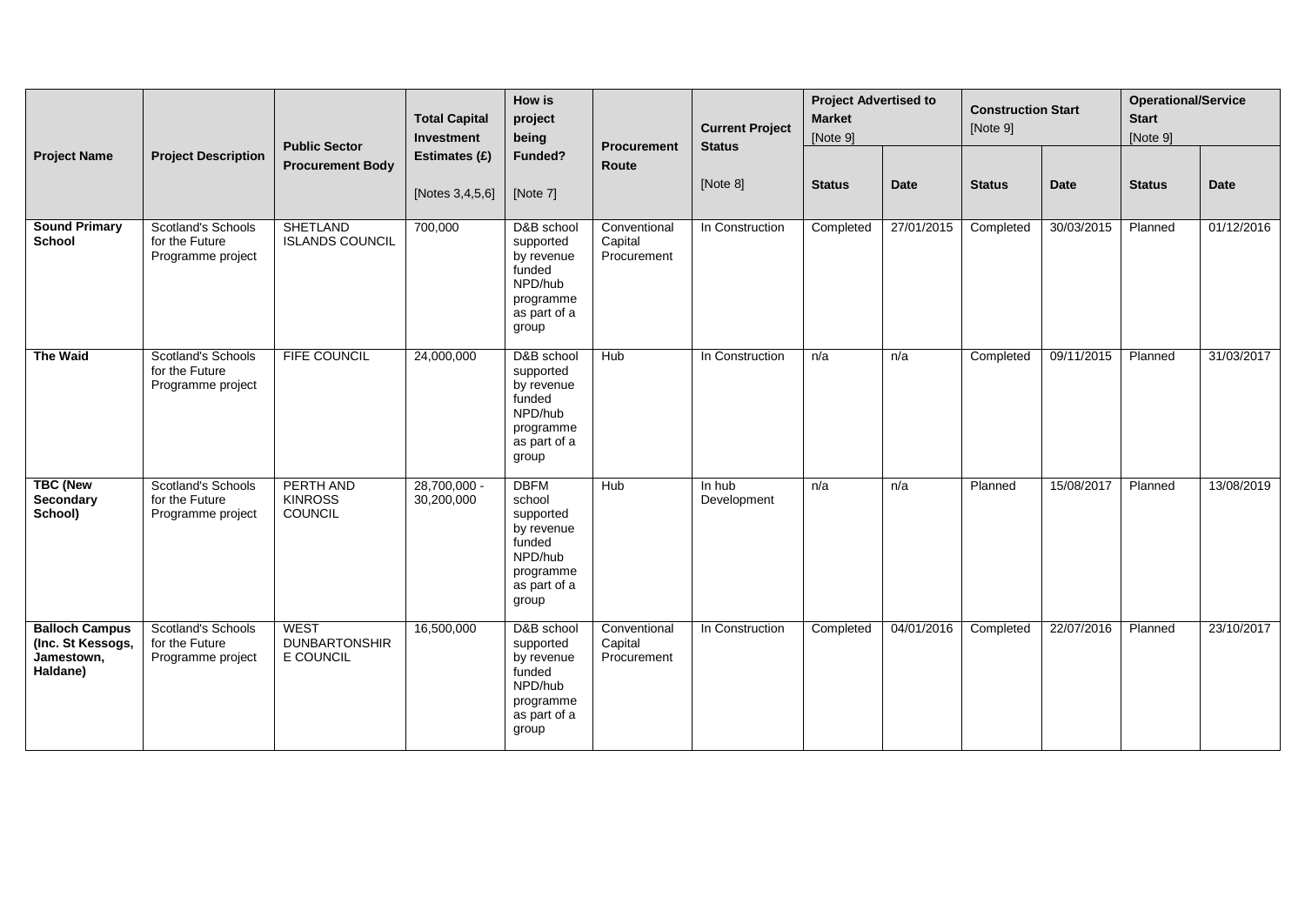| <b>Project Name</b>                         |                                                                  | <b>Public Sector</b>                              | <b>Total Capital</b><br>Investment  | How is<br>project<br>being                                                                       | <b>Procurement</b>                     | <b>Current Project</b><br><b>Status</b> | <b>Project Advertised to</b><br><b>Market</b><br>[Note 9] |             | <b>Construction Start</b><br>[Note 9] |             | <b>Operational/Service</b><br><b>Start</b><br>[Note 9] |             |
|---------------------------------------------|------------------------------------------------------------------|---------------------------------------------------|-------------------------------------|--------------------------------------------------------------------------------------------------|----------------------------------------|-----------------------------------------|-----------------------------------------------------------|-------------|---------------------------------------|-------------|--------------------------------------------------------|-------------|
|                                             | <b>Project Description</b>                                       | <b>Procurement Body</b>                           | Estimates (£)<br>[Notes $3,4,5,6$ ] | Funded?<br>[Note 7]                                                                              | <b>Route</b>                           | [Note 8]                                | <b>Status</b>                                             | <b>Date</b> | <b>Status</b>                         | <b>Date</b> | <b>Status</b>                                          | <b>Date</b> |
| <b>St Josephs</b><br>College                | Scotland's Schools<br>for the Future<br>Programme project        | <b>DUMFRIES AND</b><br><b>GALLOWAY</b><br>COUNCIL | $12,200,000 -$<br>12,800,000        | D&B school<br>supported<br>by revenue<br>funded<br>NPD/hub<br>programme<br>as part of a<br>group | Hub                                    | In Construction                         | n/a                                                       | n/a         | Completed                             | 15/08/2016  | Planned                                                | 12/02/2018  |
| <b>Bellsbank</b><br><b>Primary School</b>   | <b>Scotland's Schools</b><br>for the Future<br>Programme project | <b>EAST AYRSHIRE</b><br><b>COUNCIL</b>            | $3,200,000 -$<br>3,400,000          | D&B school<br>supported<br>by revenue<br>funded<br>NPD/hub<br>programme<br>as part of a<br>group | Conventional<br>Capital<br>Procurement | Advertised to<br>Market                 | Completed                                                 | 11/09/2015  | Planned                               | 02/03/2017  | Planned                                                | 29/03/2018  |
| <b>Muirkirk Primary</b><br><b>School</b>    | Scotland's Schools<br>for the Future<br>Programme project        | <b>EAST AYRSHIRE</b><br><b>COUNCIL</b>            | 5,900,000                           | D&B school<br>supported<br>by revenue<br>funded<br>NPD/hub<br>programme<br>as part of a<br>group | Conventional<br>Capital<br>Procurement | In Construction                         | Completed                                                 | 14/09/2015  | Completed                             | 25/07/2016  | Planned                                                | 16/08/2017  |
| <b>St Sophia's</b><br><b>Primary School</b> | Scotland's Schools<br>for the Future<br>Programme project        | <b>EAST AYRSHIRE</b><br><b>COUNCIL</b>            | $1,700,000 -$<br>1,800,000          | D&B school<br>supported<br>by revenue<br>funded<br>NPD/hub<br>programme<br>as part of a<br>group | Conventional<br>Capital<br>Procurement | In Preparation                          | Completed                                                 | 01/12/2015  | Planned                               | 01/12/2016  | Planned                                                | 08/01/2018  |
| Stoneywood<br><b>Primary School</b>         | <b>Scotland's Schools</b><br>for the Future<br>Programme project | <b>ABERDEEN CITY</b><br><b>COUNCIL</b>            | $5,000,000 -$<br>5,200,000          | D&B school<br>supported<br>by revenue<br>funded<br>NPD/hub<br>programme<br>as part of a<br>group | Conventional<br>Capital<br>Procurement | In Preparation                          | Completed                                                 | 01/06/2015  | Planned                               | 31/10/2016  | Planned                                                | 08/01/2018  |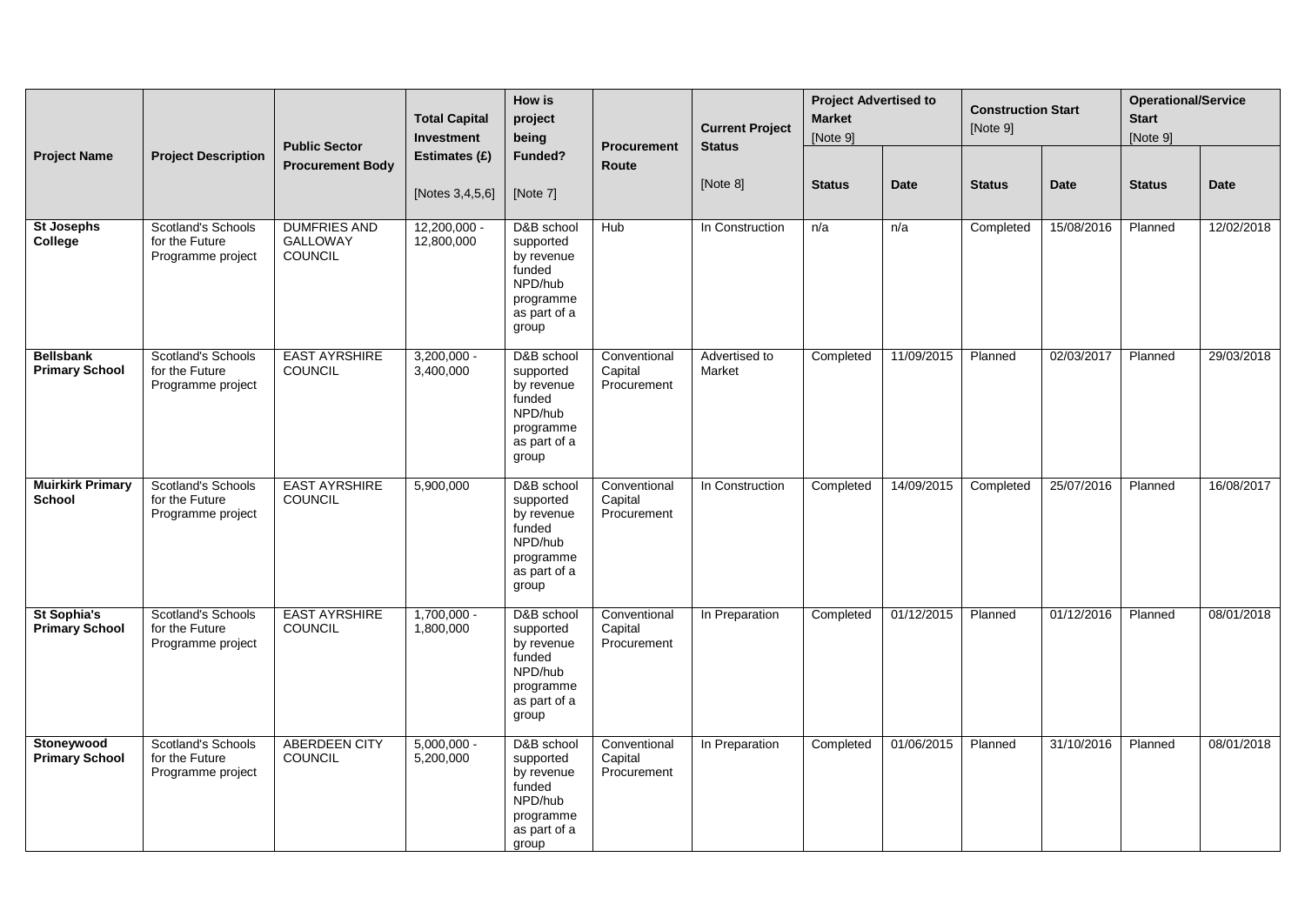| <b>Project Name</b>                          |                                                           | <b>Public Sector</b>                          | <b>Total Capital</b><br>Investment | How is<br>project<br>being                                                                       | Procurement                            | <b>Current Project</b><br><b>Status</b> | <b>Project Advertised to</b><br><b>Market</b><br>[Note 9] |             | <b>Construction Start</b><br>[Note 9] |             | <b>Operational/Service</b><br><b>Start</b><br>[Note 9] |             |
|----------------------------------------------|-----------------------------------------------------------|-----------------------------------------------|------------------------------------|--------------------------------------------------------------------------------------------------|----------------------------------------|-----------------------------------------|-----------------------------------------------------------|-------------|---------------------------------------|-------------|--------------------------------------------------------|-------------|
|                                              | <b>Project Description</b>                                | <b>Procurement Body</b>                       | Estimates (£)<br>[Notes 3,4,5,6]   | Funded?<br>[Note 7]                                                                              | Route                                  | [Note 8]                                | <b>Status</b>                                             | <b>Date</b> | <b>Status</b>                         | <b>Date</b> | <b>Status</b>                                          | <b>Date</b> |
|                                              |                                                           |                                               |                                    |                                                                                                  |                                        |                                         |                                                           |             |                                       |             |                                                        |             |
| Applegrove<br><b>Primary School</b>          | Scotland's Schools<br>for the Future<br>Programme project | MORAY COUNCIL                                 | 4,800,000                          | D&B school<br>supported<br>by revenue<br>funded<br>NPD/hub<br>programme<br>as part of a<br>group | Framework                              | In Construction                         | n/a                                                       | n/a         | Completed                             | 06/07/2015  | Planned                                                | 31/03/2017  |
| <b>St Gerardine</b><br><b>Primary School</b> | Scotland's Schools<br>for the Future<br>Programme project | <b>MORAY COUNCIL</b>                          | 5,000,000                          | D&B school<br>supported<br>by revenue<br>funded<br>NPD/hub<br>programme<br>as part of a<br>group | Framework                              | In Construction                         | n/a                                                       | n/a         | Completed                             | 06/07/2015  | Planned                                                | 31/03/2017  |
| <b>Dundee Joint</b><br>Campus                | Scotland's Schools<br>for the Future<br>Programme project | <b>DUNDEE CITY</b><br>COUNCIL                 | $18,900,000 -$<br>19,800,000       | D&B school<br>supported<br>by revenue<br>funded<br>NPD/hub<br>programme<br>as part of a<br>group | Framework                              | In Preparation                          | n/a                                                       | n/a         | Planned                               | 01/04/2017  | Planned                                                | 20/08/2018  |
| <b>Crookfur</b><br><b>Primary School</b>     | Scotland's Schools<br>for the Future<br>Programme project | <b>EAST</b><br><b>RENFREWSHIRE</b><br>COUNCIL | 7,800,000                          | D&B school<br>supported<br>by revenue<br>funded<br>NPD/hub<br>programme<br>as part of a<br>group | Conventional<br>Capital<br>Procurement | In Construction                         | Completed                                                 | 21/09/2015  | Completed                             | 22/03/2016  | Planned                                                | 14/08/2017  |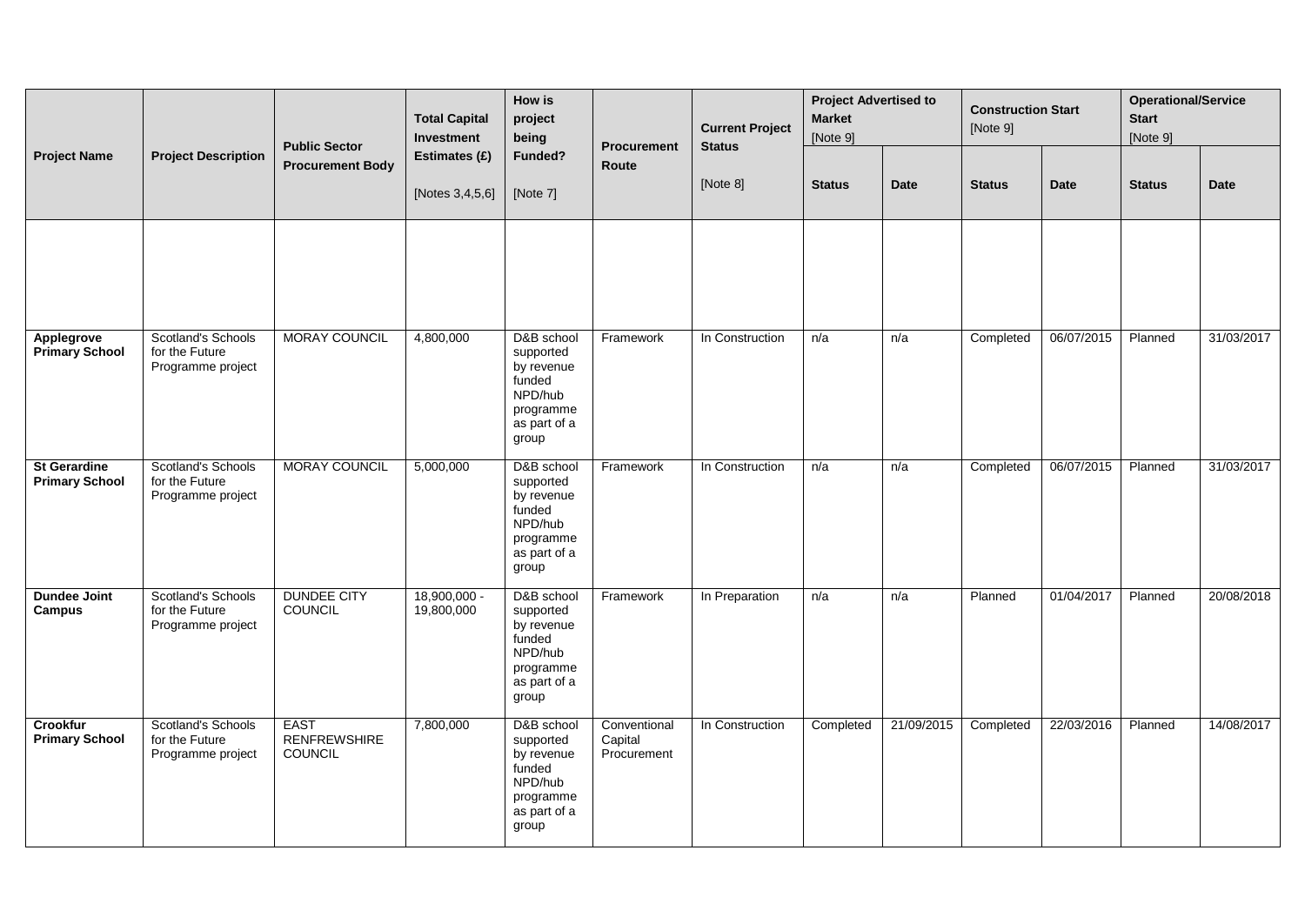| <b>Project Name</b>                                                                                                                                                                       |                                                                  | <b>Public Sector</b>                          | <b>Total Capital</b><br>Investment | How is<br>project<br>being                                                                                  | <b>Procurement</b>                     | <b>Current Project</b><br><b>Status</b> | <b>Project Advertised to</b><br><b>Market</b><br>[Note 9] |             | <b>Construction Start</b><br>[Note 9] |             | <b>Operational/Service</b><br><b>Start</b><br>[Note 9] |             |
|-------------------------------------------------------------------------------------------------------------------------------------------------------------------------------------------|------------------------------------------------------------------|-----------------------------------------------|------------------------------------|-------------------------------------------------------------------------------------------------------------|----------------------------------------|-----------------------------------------|-----------------------------------------------------------|-------------|---------------------------------------|-------------|--------------------------------------------------------|-------------|
|                                                                                                                                                                                           | <b>Project Description</b>                                       | <b>Procurement Body</b>                       | Estimates (£)<br>[Notes 3,4,5,6]   | Funded?<br>[Note 7]                                                                                         | Route                                  | [Note 8]                                | <b>Status</b>                                             | <b>Date</b> | <b>Status</b>                         | <b>Date</b> | <b>Status</b>                                          | <b>Date</b> |
| <b>Tulloch Primary</b><br><b>School</b>                                                                                                                                                   | <b>Scotland's Schools</b><br>for the Future<br>Programme project | PERTH AND<br><b>KINROSS</b><br><b>COUNCIL</b> | $8,600,000 -$<br>9,100,000         | D&B school<br>supported<br>by revenue<br>funded<br>NPD/hub<br>programme<br>as part of a<br>group            | <b>Hub</b>                             | In hub<br>Development                   | n/a                                                       | n/a         | Planned                               | 01/12/2016  | Planned                                                | 07/02/2018  |
| <b>Knockroon</b><br><b>Learning and</b><br>Enterprise<br><b>Campus</b><br>(previously<br>$\ddot{3}$ into 1 -<br>Greenmill,<br>Barshare, Hillside<br>part of 2-18<br>Enterprise<br>Campus) | <b>Scotland's Schools</b><br>for the Future<br>Programme project | <b>EAST AYRSHIRE</b><br><b>COUNCIL</b>        | $17,400,000 -$<br>18,300,000       | D&B school<br>supported<br>by revenue<br>funded<br>NPD/hub<br>programme<br>as part of a<br>group            | Conventional<br>Capital<br>Procurement | In Preparation                          | Planned                                                   | 01/12/2016  | Planned                               | 03/07/2017  | Planned                                                | 14/08/2019  |
| <b>Inverurie</b>                                                                                                                                                                          | <b>Scotland's Schools</b><br>for the Future<br>Programme project | ABERDEENSHIRE<br>COUNCIL                      | $36,300,000 -$<br>38,200,000       | <b>DBFM</b><br>school<br>supported<br>by revenue<br>funded<br>NPD/hub<br>programme<br>as part of a<br>group | <b>Hub</b>                             | Pre-hub<br>Development                  | n/a                                                       | n/a         | Planned                               | 01/01/2018  | Planned                                                | 30/03/2020  |
| Hayshead                                                                                                                                                                                  | <b>Scotland's Schools</b><br>for the Future<br>Programme project | ANGUS COUNCIL                                 | $11,400,000 -$<br>11,900,000       | D&B school<br>supported<br>by revenue<br>funded<br>NPD/hub<br>programme<br>as part of a<br>group            | Hub                                    | Pre-hub<br>Development                  | n/a                                                       | n/a         | Planned                               | 01/05/2017  | Planned                                                | 14/08/2018  |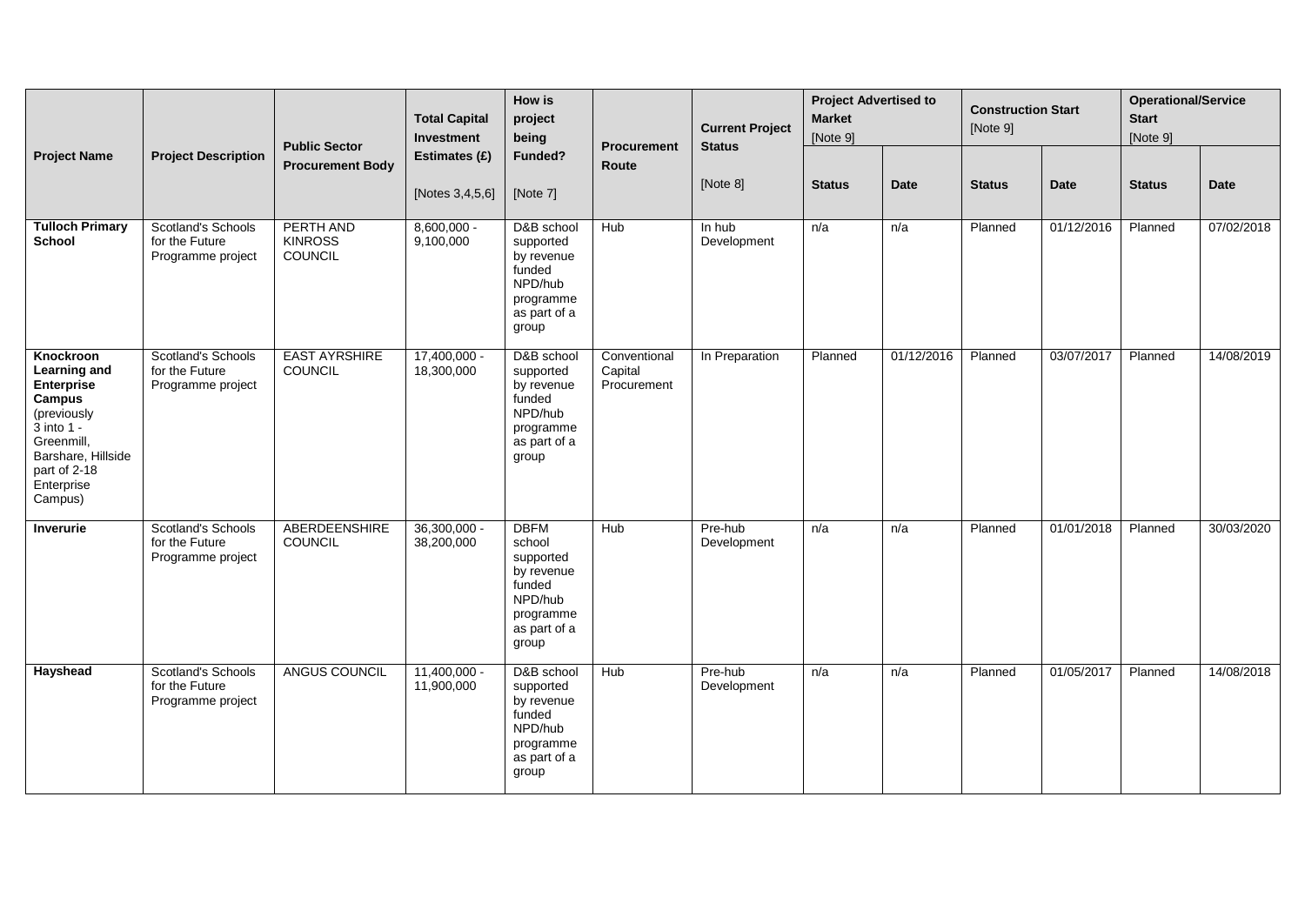|                        |                                                                  | <b>Public Sector</b>                             | <b>Total Capital</b><br>Investment | How is<br>project<br>being                                                                                  | <b>Current Project</b><br><b>Status</b><br>Procurement |                        | <b>Project Advertised to</b><br><b>Market</b><br>[Note 9] |             | <b>Construction Start</b><br>[Note 9] |             | <b>Operational/Service</b><br><b>Start</b><br>[Note 9] |             |
|------------------------|------------------------------------------------------------------|--------------------------------------------------|------------------------------------|-------------------------------------------------------------------------------------------------------------|--------------------------------------------------------|------------------------|-----------------------------------------------------------|-------------|---------------------------------------|-------------|--------------------------------------------------------|-------------|
| <b>Project Name</b>    | <b>Project Description</b>                                       | <b>Procurement Body</b>                          | Estimates (£)                      | Funded?                                                                                                     | Route                                                  |                        |                                                           |             |                                       |             |                                                        |             |
|                        |                                                                  |                                                  | [Notes 3,4,5,6]                    | [Note 7]                                                                                                    |                                                        | [Note 8]               | <b>Status</b>                                             | <b>Date</b> | <b>Status</b>                         | <b>Date</b> | <b>Status</b>                                          | <b>Date</b> |
| Ladyloan               | Scotland's Schools<br>for the Future<br>Programme project        | ANGUS COUNCIL                                    | $8,500,000 -$<br>8,900,000         | <b>DBFM</b><br>school<br>supported<br>by revenue<br>funded<br>NPD/hub<br>programme<br>as part of a<br>group | Hub                                                    | Pre-hub<br>Development | n/a                                                       | n/a         | Planned                               | 01/05/2017  | Planned                                                | 14/08/2018  |
| <b>Muirfield</b>       | <b>Scotland's Schools</b><br>for the Future<br>Programme project | ANGUS COUNCIL                                    | $8,600,000 -$<br>9,000,000         | <b>DBFM</b><br>school<br>supported<br>by revenue<br>funded<br>NPD/hub<br>programme<br>as part of a<br>group | Hub                                                    | Pre-hub<br>Development | n/a                                                       | n/a         | Planned                               | 01/05/2017  | Planned                                                | 22/02/2018  |
| <b>Tullibody South</b> | <b>Scotland's Schools</b><br>for the Future<br>Programme project | <b>CLACKMANNANSH</b><br><b>IRE COUNCIL</b>       | $10,400,000 -$<br>10,900,000       | Capital<br>Funded                                                                                           | Hub                                                    | Pre-hub<br>Development | n/a                                                       | n/a         | Planned                               | 13/09/2017  | Planned                                                | 26/02/2019  |
| St Agatha's            | Scotland's Schools<br>for the Future<br>Programme project        | <b>EAST</b><br><b>DUNBARTONSHIR</b><br>E COUNCIL | 8,600,000                          | Capital<br>Funded                                                                                           | <b>Hub</b>                                             | In Construction        | n/a                                                       | n/a         | Completed                             | 06/06/2016  | Planned                                                | 18/04/2017  |
| Wallyford              | <b>Scotland's Schools</b><br>for the Future<br>Programme project | <b>EAST LOTHIAN</b><br>COUNCIL                   | $8,900,000 -$<br>9,300,000         | Capital<br>Funded                                                                                           | Hub                                                    | Pre-hub<br>Development | n/a                                                       | n/a         | Planned                               | 01/08/2017  | Planned                                                | 01/12/2018  |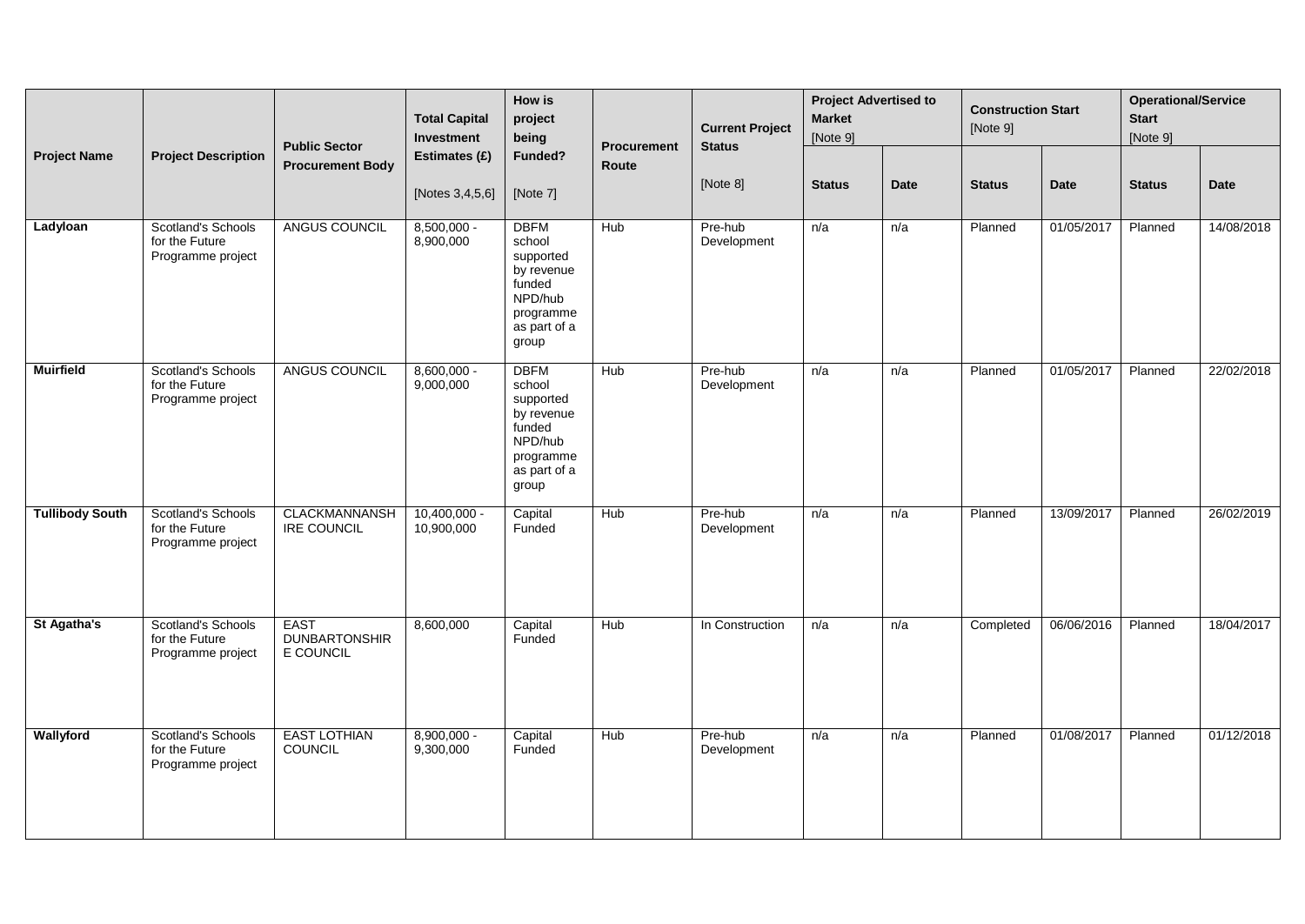|                     | <b>Total Capital</b><br>Investment<br><b>Public Sector</b>       | How is<br>project<br>being<br><b>Procurement</b> | <b>Current Project</b><br><b>Status</b> | <b>Project Advertised to</b><br><b>Market</b><br>[Note 9]                                                   |            | <b>Construction Start</b><br>[Note 9] |               | <b>Operational/Service</b><br><b>Start</b><br>[Note 9] |               |             |               |             |
|---------------------|------------------------------------------------------------------|--------------------------------------------------|-----------------------------------------|-------------------------------------------------------------------------------------------------------------|------------|---------------------------------------|---------------|--------------------------------------------------------|---------------|-------------|---------------|-------------|
| <b>Project Name</b> | <b>Project Description</b>                                       | <b>Procurement Body</b>                          | Estimates (£)<br>[Notes 3,4,5,6]        | Funded?<br>[Note 7]                                                                                         | Route      | [Note 8]                              | <b>Status</b> | <b>Date</b>                                            | <b>Status</b> | <b>Date</b> | <b>Status</b> | <b>Date</b> |
| Queensferry         | Scotland's Schools<br>for the Future<br>Programme project        | <b>CITY OF</b><br><b>EDINBURGH</b><br>COUNCIL    | $29,000,000 -$<br>30,500,000            | <b>DBFM</b><br>school<br>supported<br>by revenue<br>funded<br>NPD/hub<br>programme<br>as part of a<br>group | <b>Hub</b> | Pre-hub<br>Development                | n/a           | n/a                                                    | Planned       | 05/01/2018  | Planned       | 07/01/2020  |
| <b>Blairdardie</b>  | Scotland's Schools<br>for the Future<br>Programme project        | <b>GLASGOW CITY</b><br>COUNCIL                   | $9,900,000 -$<br>10,400,000             | <b>DBFM</b><br>school<br>supported<br>by revenue<br>funded<br>NPD/hub<br>programme<br>as part of a<br>group | Hub        | $\overline{\ln$ hub<br>Development    | n/a           | n/a                                                    | Planned       | 10/07/2017  | Planned       | 20/08/2018  |
| Carntyne            | Scotland's Schools<br>for the Future<br>Programme project        | <b>GLASGOW CITY</b><br>COUNCIL                   | $5,600,000 -$<br>5,900,000              | <b>DBFM</b><br>school<br>supported<br>by revenue<br>funded<br>NPD/hub<br>programme<br>as part of a<br>group | Hub        | In hub<br>Development                 | n/a           | n/a                                                    | Planned       | 10/07/2017  | Planned       | 20/08/2018  |
| <b>Alness</b>       | <b>Scotland's Schools</b><br>for the Future<br>Programme project | <b>HIGHLAND</b><br>COUNCIL                       | 21,200,000 -<br>22,300,000              | <b>DBFM</b><br>school<br>supported<br>by revenue<br>funded<br>NPD/hub<br>programme<br>as part of a<br>group | Hub        | Pre-hub<br>Development                | n/a           | n/a                                                    | Planned       | 01/04/2018  | Planned       | 28/02/2020  |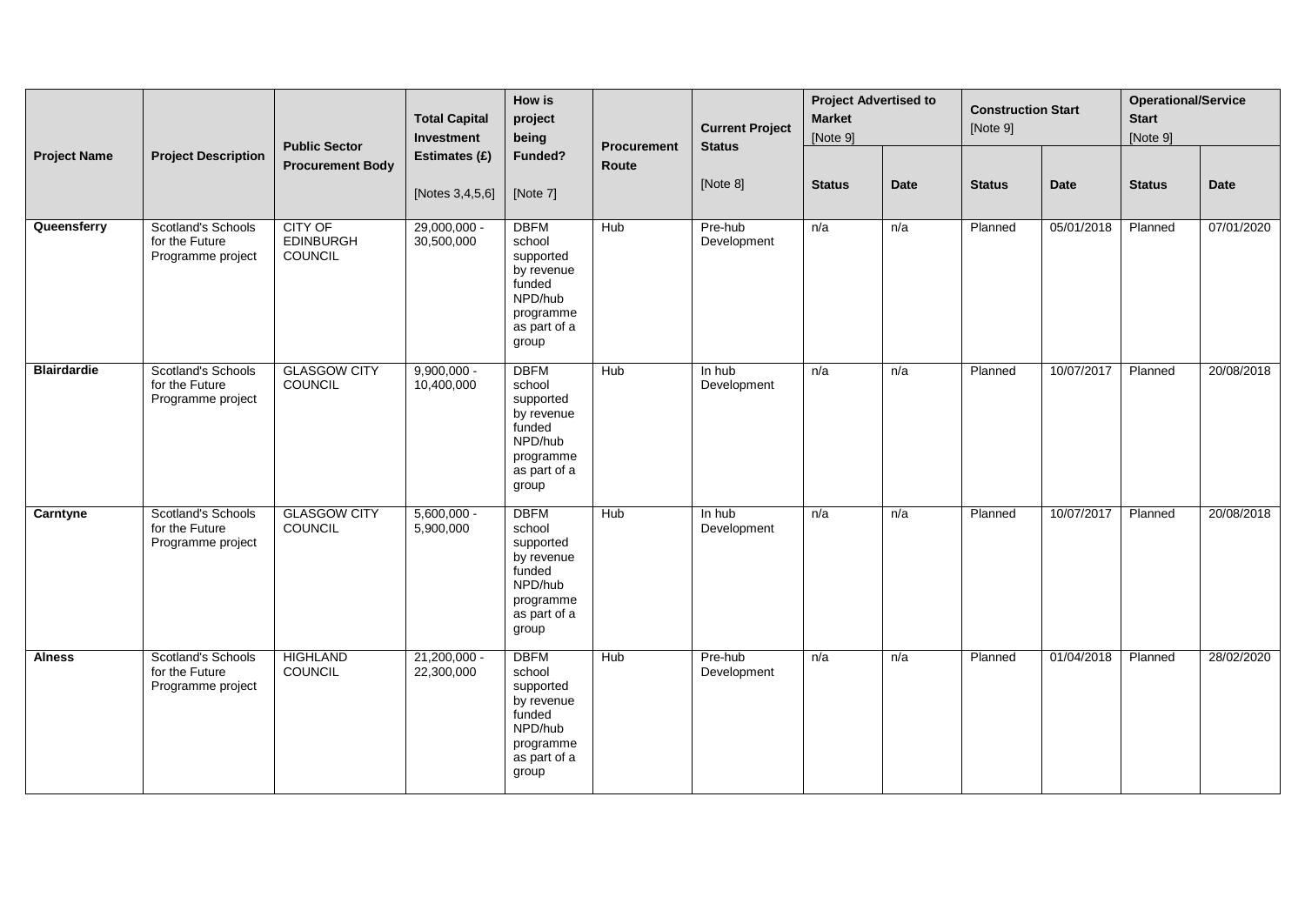|                                                                        |                                                                  | <b>Public Sector</b>                          | <b>Total Capital</b><br>Investment | <b>How is</b><br>project<br>being                                                                           | <b>Current Project</b><br>Procurement<br><b>Status</b> |                        | <b>Project Advertised to</b><br><b>Market</b><br>[Note 9] |             | <b>Construction Start</b><br>[Note 9] |             | <b>Operational/Service</b><br><b>Start</b><br>[Note 9] |             |
|------------------------------------------------------------------------|------------------------------------------------------------------|-----------------------------------------------|------------------------------------|-------------------------------------------------------------------------------------------------------------|--------------------------------------------------------|------------------------|-----------------------------------------------------------|-------------|---------------------------------------|-------------|--------------------------------------------------------|-------------|
| <b>Project Name</b>                                                    | <b>Project Description</b>                                       | <b>Procurement Body</b>                       | Estimates (£)<br>[Notes 3,4,5,6]   | Funded?<br>[Note 7]                                                                                         | Route                                                  | [Note 8]               | <b>Status</b>                                             | <b>Date</b> | <b>Status</b>                         | <b>Date</b> | <b>Status</b>                                          | <b>Date</b> |
| Kilmalcolm                                                             | <b>Scotland's Schools</b><br>for the Future<br>Programme project | <b>INVERCLYDE</b><br>COUNCIL                  | 4,300,000                          | Capital<br>Funded                                                                                           | <b>Hub</b>                                             | In Construction        | n/a                                                       | n/a         | Completed                             | 19/10/2015  | Planned                                                | 28/10/2016  |
| Lossiemouth<br><b>High School</b>                                      | Scotland's Schools<br>for the Future<br>Programme project        | <b>MORAY COUNCIL</b>                          | $26,000,000 -$<br>27,400,000       | <b>DBFM</b><br>school<br>supported<br>by revenue<br>funded<br>NPD/hub<br>programme<br>as part of a<br>group | Hub                                                    | Pre-hub<br>Development | n/a                                                       | n/a         | Planned                               | 01/03/2018  | Planned                                                | 01/03/2020  |
| Cumbernauld<br>(Previously<br>Cumbernauld<br>High & Abronhill<br>High) | <b>Scotland's Schools</b><br>for the Future<br>Programme project | <b>NORTH</b><br><b>LANARKSHIRE</b><br>COUNCIL | $31,800,000 -$<br>33,400,000       | Revenue<br>funded                                                                                           | <b>Hub</b>                                             | In hub<br>Development  | n/a                                                       | n/a         | Planned                               | 10/07/2017  | Planned                                                | 15/08/2019  |
| <b>St Fergus</b>                                                       | Scotland's Schools<br>for the Future<br>Programme project        | <b>RENFREWSHIRE</b><br><b>COUNCIL</b>         | 5,300,000                          | Capital<br>Funded                                                                                           | Framework                                              | In Construction        | n/a                                                       | n/a         | Completed                             | 14/04/2016  | Planned                                                | 18/04/2017  |
| Queen Margaret                                                         | Scotland's Schools<br>for the Future<br>Programme project        | <b>SOUTH AYRSHIRE</b><br>COUNCIL              | $24,700,000 -$<br>26,000,000       | Revenue<br>funded                                                                                           | Hub                                                    | Pre-hub<br>Development | n/a                                                       | n/a         | Planned                               | 01/10/2017  | Planned                                                | 01/06/2019  |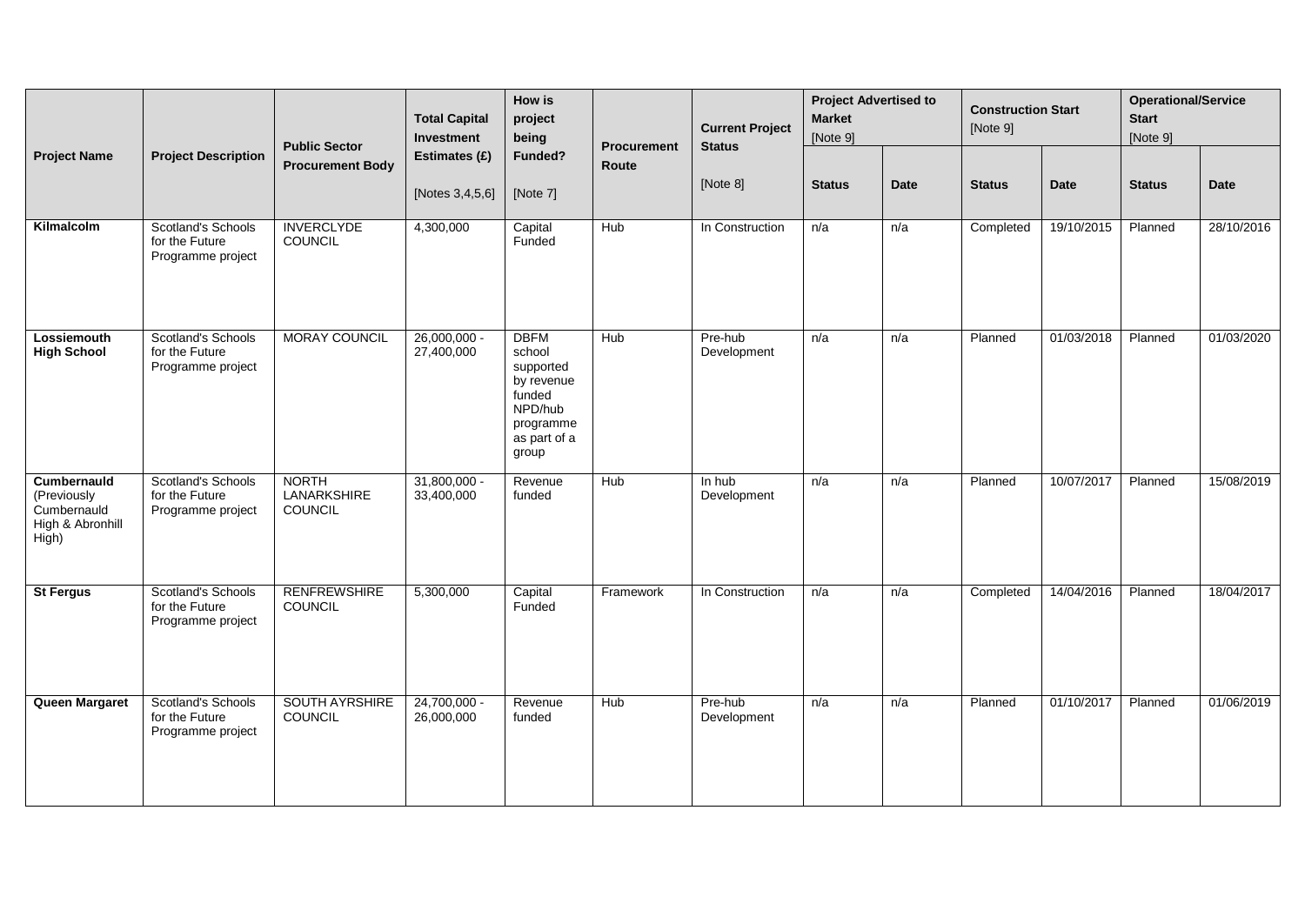|                                                           |                                                                                                                                                  | <b>Public Sector</b>                   | <b>Total Capital</b><br>Investment                                  | How is<br>project<br>being | <b>Procurement</b>                     | <b>Current Project</b>   |               | <b>Status</b> |               | <b>Project Advertised to</b><br><b>Market</b><br>[Note 9] |               | <b>Construction Start</b> | <b>Operational/Service</b><br><b>Start</b><br>[Note 9] |  |
|-----------------------------------------------------------|--------------------------------------------------------------------------------------------------------------------------------------------------|----------------------------------------|---------------------------------------------------------------------|----------------------------|----------------------------------------|--------------------------|---------------|---------------|---------------|-----------------------------------------------------------|---------------|---------------------------|--------------------------------------------------------|--|
| <b>Project Name</b>                                       | <b>Project Description</b>                                                                                                                       | <b>Procurement Body</b>                | Estimates (£)<br>[Notes 3,4,5,6]                                    | Funded?<br>[Note 7]        | Route                                  | [Note 8]                 | <b>Status</b> | Date          | <b>Status</b> | Date                                                      | <b>Status</b> | Date                      |                                                        |  |
| <b>Burnside</b>                                           | <b>Scotland's Schools</b><br>for the Future<br>Programme project                                                                                 | <b>SOUTH</b><br>LANARKSHIRE<br>COUNCIL | 7,700,000                                                           | Capital<br>Funded          | Framework                              | In Construction          | n/a           | n/a           | Completed     | 09/11/2015                                                | Planned       | 10/03/2017                |                                                        |  |
| <b>Ayrshire College</b><br>Kilmarnock<br>Campus           | Campus relocation                                                                                                                                | <b>AYRSHIRE</b><br>COLLEGE             | 53,600,000<br>(revenue<br>funded<br>element:<br>48,500,000)         | Revenue<br>Funded          | NPD (Non<br>Profit<br>Distributing)    | In Construction          | Completed     | 28/03/2012    | Completed     | 25/06/2014                                                | Planned       | 24/10/2016                |                                                        |  |
| <b>City of Glasgow</b><br>College                         | To create a new<br>estate for the City of<br>Glasgow College;<br>formed in 2010<br>through the merger<br>of three former city<br>centre colleges | <b>CITY OF</b><br>GLASGOW<br>COLLEGE   | 228,600,000<br>(revenue<br>funded<br>element:<br>193,000,000)       | Revenue<br><b>Funded</b>   | NPD (Non<br>Profit<br>Distributing)    | Operational<br>[Note 13] | Completed     | 02/12/2011    | Completed     | 30/08/2013                                                | Planned       | 14/08/2017<br>[Note 13]   |                                                        |  |
| <b>Fife College</b><br>(Dunfermline<br>Campus)            | New build in<br>Dunfermline.                                                                                                                     | FIFE COLLEGE                           | 86,000,000<br><i>(revenue)</i><br>funded<br>element:<br>70,000,000) | Revenue<br>funded          | NPD (Non<br>Profit<br>Distributing)    | <b>OBC</b> Approved      | Planned       | 01/03/2017    | Planned       | 01/07/2018                                                | Planned       | 01/08/2020                |                                                        |  |
| <b>Forth Valley</b><br><b>College (Falkirk</b><br>Campus) | New build to replace<br>the existing FVC<br>Falkirk campus,<br>which is no longer<br>fit-for purpose.                                            | <b>FORTH VALLEY</b><br>COLLEGE         | 83,000,000                                                          | Capital<br>Funded          | Conventional<br>Capital<br>Procurement | <b>OBC</b> Approved      | Planned       | 01/11/2016    | Planned       | 01/09/2017                                                | Planned       | 01/10/2019                |                                                        |  |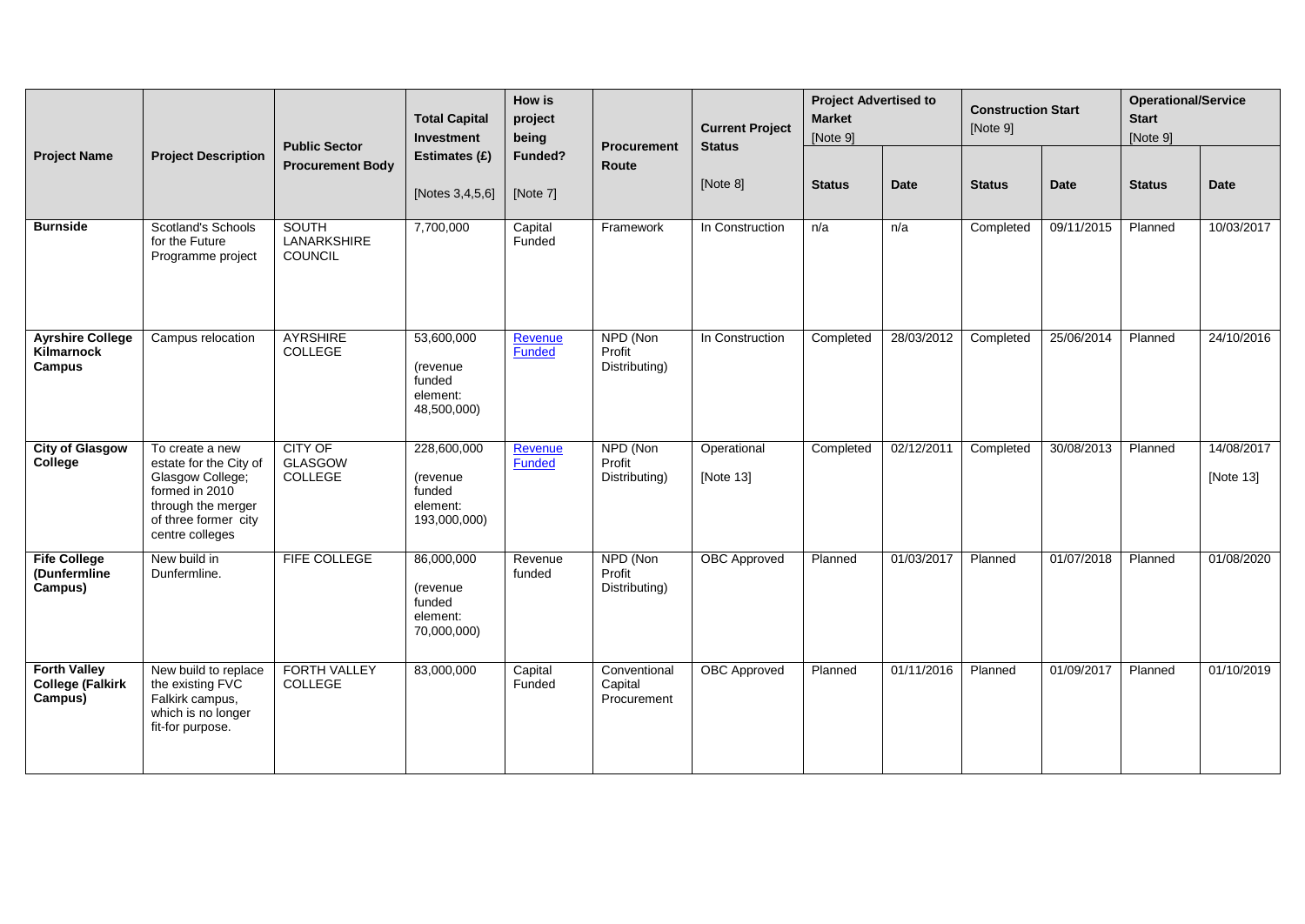|                       |                                                                                                                                                                                                                                                                                                                                                                                                                                    | <b>Public Sector</b>                     | <b>Total Capital</b><br>Investment | How is<br>project<br>being | Procurement<br>Route                   | <b>Current Project</b><br><b>Status</b> | <b>Project Advertised to</b><br><b>Market</b><br>[Note 9] |             | <b>Construction Start</b><br>[Note 9] |            | <b>Operational/Service</b><br><b>Start</b><br>[Note 9] |             |
|-----------------------|------------------------------------------------------------------------------------------------------------------------------------------------------------------------------------------------------------------------------------------------------------------------------------------------------------------------------------------------------------------------------------------------------------------------------------|------------------------------------------|------------------------------------|----------------------------|----------------------------------------|-----------------------------------------|-----------------------------------------------------------|-------------|---------------------------------------|------------|--------------------------------------------------------|-------------|
| <b>Project Name</b>   | <b>Project Description</b>                                                                                                                                                                                                                                                                                                                                                                                                         | <b>Procurement Body</b>                  | Estimates (£)<br>[Notes 3,4,5,6]   | Funded?<br>[Note 7]        |                                        | [Note 8]                                | <b>Status</b>                                             | <b>Date</b> | <b>Status</b>                         | Date       | <b>Status</b>                                          | <b>Date</b> |
| <b>V&amp;A Dundee</b> | Construction of new<br>building on Dundee<br>Waterfront. The V&A<br>Dundee will be an<br>international centre<br>of 21st century<br>design.                                                                                                                                                                                                                                                                                        | <b>DUNDEE CITY</b><br>COUNCIL            | 80,100,000                         | Capital<br>Funded          | Conventional<br>Capital<br>Procurement | In Construction                         | Completed                                                 | 16/08/2013  | Completed                             | 05/03/2015 | Planned                                                | 30/06/2018  |
| <b>HMP Highland</b>   | By replacing an old<br>and unfit prison,<br>HMP Highland will<br>provide a fit-for-<br>purpose community<br>facing prison, which<br>supports the<br>Government's<br>objective of reducing<br>the risk of prisoners<br>reoffending on<br>release from<br>custody.                                                                                                                                                                   | <b>SCOTTISH PRISON</b><br><b>SERVICE</b> | 66,000,000                         | Capital<br>Funded          | Conventional<br>Capital<br>Procurement | In Preparation                          | Planned                                                   | 31/03/2017  | Planned                               | 15/10/2018 | Planned                                                | 03/08/2020  |
| <b>HMP Glasgow</b>    | By replacing an old<br>and unfit prison,<br>HMP Glasgow will<br>provide a fit-for-<br>purpose community<br>facing prison, which<br>supports the<br>Government's<br>objective of reducing<br>the risk of prisoners<br>reoffending on<br>release from<br>custody. SPS will<br>award a contract for<br>the design and<br>construction of HMP<br>Glasgow either on<br>the site of HMP<br>Barlinnie or a site to<br>be acquired by SPS. | <b>SCOTTISH PRISON</b><br><b>SERVICE</b> | 170,000,000                        | Capital<br>Funded          | Conventional<br>Capital<br>Procurement | In Preparation                          | Planned                                                   | 01/06/2018  | Planned                               | 01/04/2020 | Planned                                                | 02/10/2023  |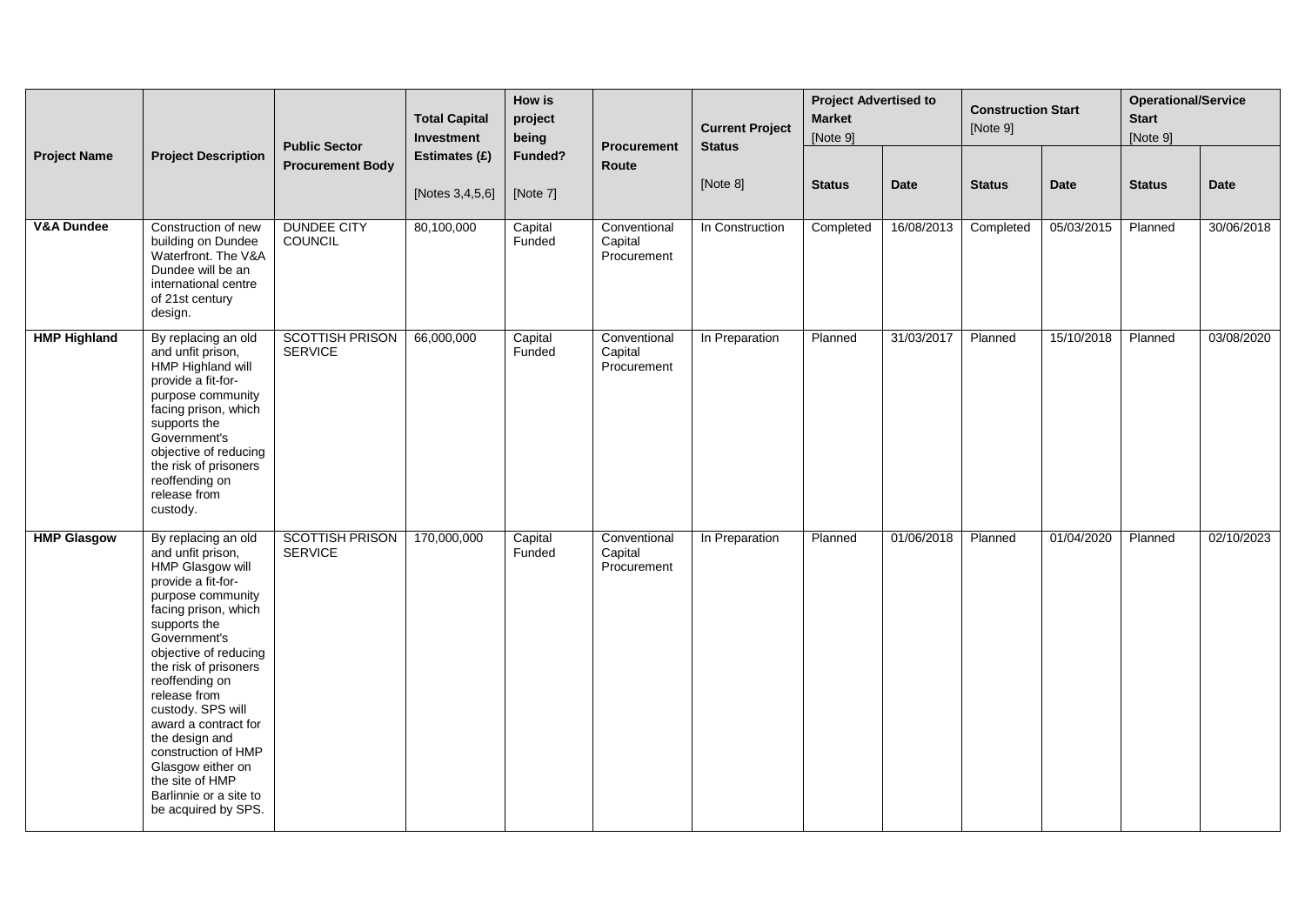|                                                           |                                                                                                                                                                                                                                                  | <b>Public Sector</b>                     | <b>Total Capital</b><br>Investment | How is<br>project<br>being | <b>Procurement</b><br>Funded?<br><b>Route</b> | <b>Current Project</b><br><b>Status</b> | <b>Project Advertised to</b><br><b>Market</b><br>[Note 9] |             | <b>Construction Start</b><br>[Note 9] |             | <b>Operational/Service</b><br><b>Start</b><br>[Note 9] |             |
|-----------------------------------------------------------|--------------------------------------------------------------------------------------------------------------------------------------------------------------------------------------------------------------------------------------------------|------------------------------------------|------------------------------------|----------------------------|-----------------------------------------------|-----------------------------------------|-----------------------------------------------------------|-------------|---------------------------------------|-------------|--------------------------------------------------------|-------------|
| <b>Project Name</b>                                       | <b>Project Description</b>                                                                                                                                                                                                                       | <b>Procurement Body</b>                  | Estimates (£)<br>[Notes 3,4,5,6]   | [Note 7]                   |                                               | [Note 8]                                | <b>Status</b>                                             | <b>Date</b> | <b>Status</b>                         | <b>Date</b> | <b>Status</b>                                          | <b>Date</b> |
| <b>National Facility</b><br>for Women<br><b>Offenders</b> | Construction of a<br>new national facility<br>which forms part of<br>the Scottish<br>Government's vision<br>for the management<br>of women in<br>custody.                                                                                        | <b>SCOTTISH PRISON</b><br><b>SERVICE</b> | 45,000,000                         | Capital<br>Funded          | Conventional<br>Capital<br>Procurement        | In Preparation                          | Planned                                                   | 01/11/2016  | Planned                               | 01/10/2018  | Planned                                                | 01/10/2020  |
| <b>HMP Greenock</b><br>(R)                                | By replacing an old<br>and unfit prison,<br>HMP Greenock (R)<br>will provide a fit-for-<br>purpose prison,<br>which supports the<br>Government's<br>objective of reducing<br>the risk of prisoners<br>reoffending on<br>release from<br>custody. | <b>SCOTTISH PRISON</b><br><b>SERVICE</b> | 75,000,000                         | Capital<br>Funded          | Conventional<br>Capital<br>Procurement        | In Preparation                          | Planned                                                   | 16/01/2017  | Planned                               | 01/10/2018  | Planned                                                | 29/01/2021  |
| <b>Inverness</b><br><b>Justice Centre</b>                 | Provision of first<br>Justice Centre in<br>Scotland                                                                                                                                                                                              | <b>SCOTTISH COURT</b><br><b>SERVICE</b>  | 23,500,000                         | Capital<br>Funded          | Framework                                     | <b>OBC</b> Approved                     | n/a                                                       | n/a         | Planned                               | 01/05/2017  | Planned                                                | 01/04/2019  |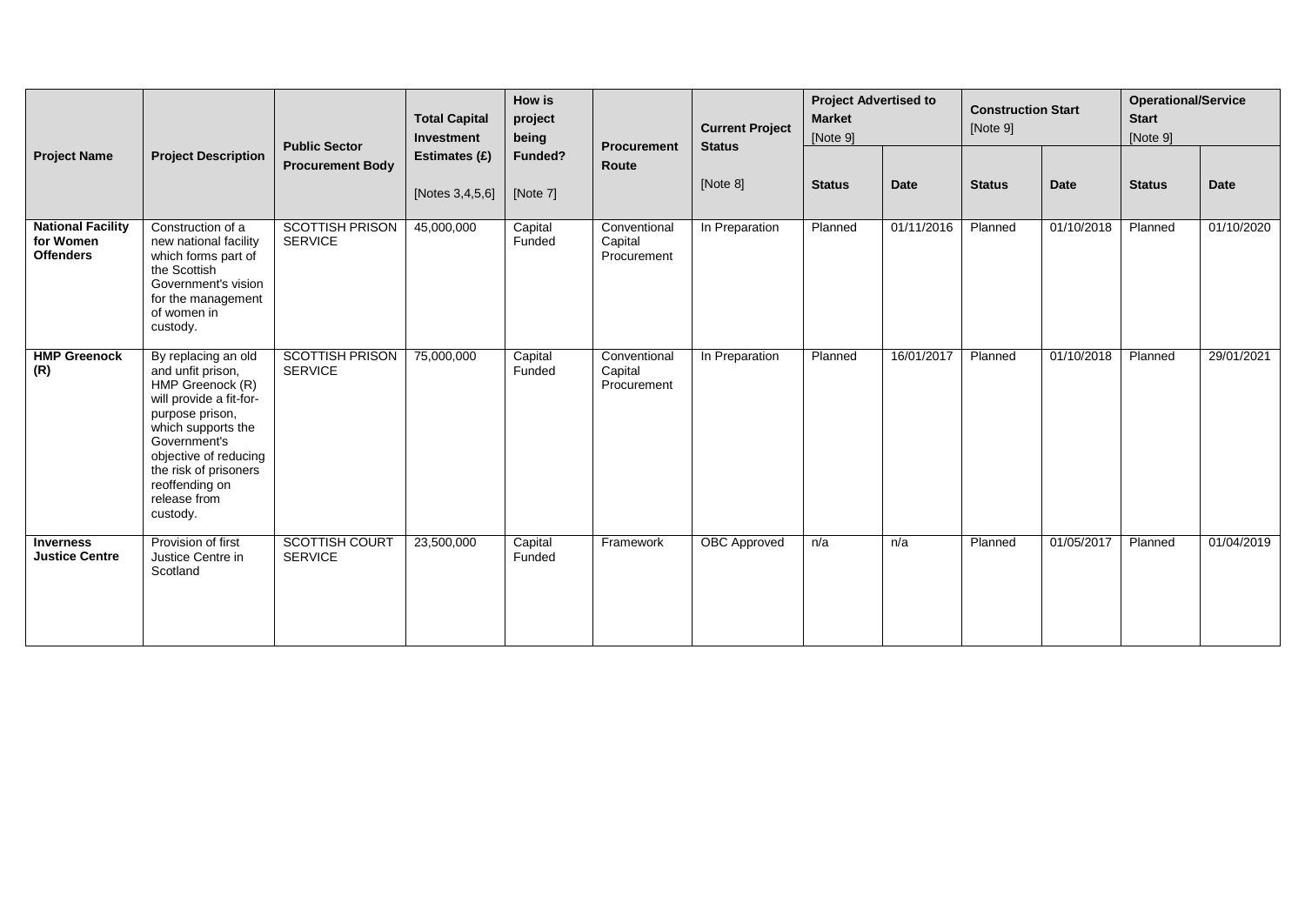#### **Notes relating to the updated IIP Project Pipeline**

1. The 'IIP - Project Pipeline' relates to those projects with a capital value of £20 million or more where the Scottish Government has a lead role in procurement or funding. It also includes school projects which are being delivered through the Scotland's Schools for the Future Programme and those health projects being taken forward through the Scotlandwide 'hub' initiative which form part of the Scottish Government's current revenue funded £3.5 billion NPD/hub investment programme. The majority of the information relates to that as of 31 August 2016. However if there has been a significant change in the status of a project between this date and 30 September 2016, then information relating to that project has been updated as is relevant.

2. The following projects within the previously published pipeline in March 2016 are now operational and are subsequently no longer included:

- NHS Ayrshire and Arran Acute Mental Health & North Ayrshire Community Hospital;
- NHS Greater Glasgow and Clyde Maryhill Health Centre;
- NHS Greater Glasgow and Clyde Eastwood Health & Care Centre;
- NHS Lanarkshire Primary Care Health Centres;
- James Gillespie's High School, City of Edinburgh Council;
- North Uist Primary School, Comhairle nan Eilean Siar / Western Isles Council;
- Harris Academy, Dundee City Council:
- Levenmouth High School, Fife Council;
- Glendale Primary School, Glasgow City Council;
- Inverness Royal Academy, Highland Council;
- Greenfaulds High School, North Lanarkshire Council;
- Lenzie / Lenzie Moss Primary School, East Dunbartonshire Council.

3. The Total Capital Investment estimates include the construction contract costs and any associated capital funded costs such as land acquisition and enabling works (e.g. demolition and utilities diversions). For revenue funded projects which have associated capital funded costs, the revenue funded contract values representing the value of the Scottish Government funded construction activity associated with the project have also been included in brackets within the Total Capital Investment costs. These have been included in order to provide transparency around delivery of the current revenue funded £3.5 billion NPD/hub investment programme. For all projects in development through Scotland's Schools for the Future programme, the Total Capital Investment relates to the estimated project cost of each school based on the metrics used for the Programme (these figures do not include additional related capital elements incurred by local authorities for additional works which are out with the scope of the programme). For those school projects which are in construction, the total actual costs are provided where finalised, (these include additional related capital elements incurred by local authorities for additional works which are out with the scope of the programme).

4. Estimated costs for individual projects will change until the project has reached completion. Cost estimates for individual projects may rise or fall for a number of reasons, including: changes to the scope of the project; incurring unanticipated or additional costs for preparatory works; costs arising from unavoidable delay to projects; and increases in input costs and construction prices.

5. An estimate for inflation over the delivery period is included. Exceptions include those projects where it is too early to provide an estimate, those projects where costs are contractually fixed and those projects where costs relate to a specific year (e.g. 2014 prices). How inflation is managed will vary between contracts and will depend on how far the project has progressed in its delivery.

6. All figures rounded to the nearest £100,000.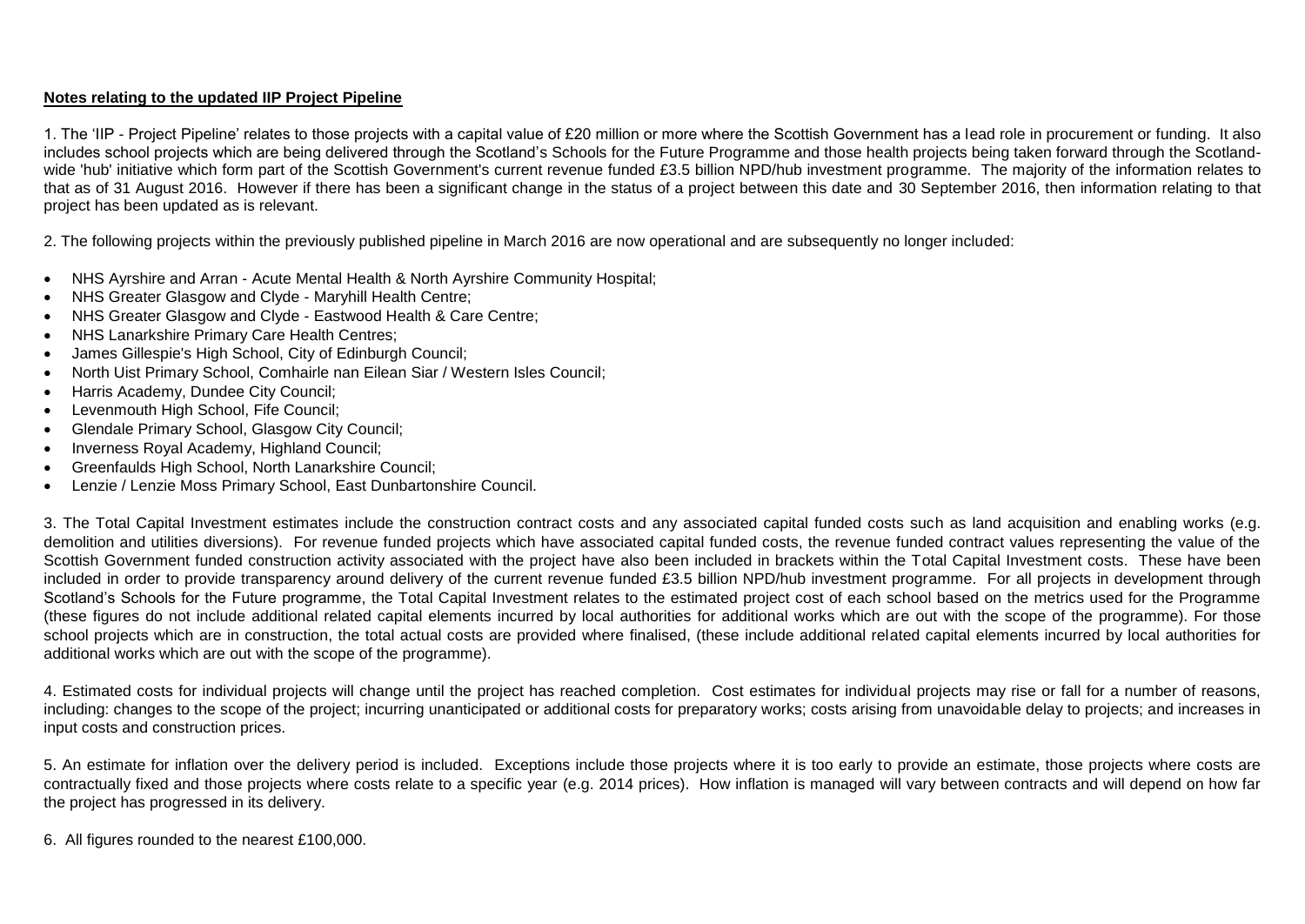7. For revenue funded NPD/hub projects which have reached financial close and are in construction, links have been provided to the schedule of estimated unitary payment charges (where finalised for publication) which will be paid over the lifetime of the contracts. Note that DBFM is an acronym for Design, Build, Finance & Maintain and that D&B is an acronym for Design & Build.

8. Those projects which do not yet have an Outline Business Case approved (or equivalent) have been marked as 'In Preparation' with the exception of those projects being procured by way of the hub initiative. Those projects being procured by way of the hub initiative which are not yet in construction have been marked as the following:

- 'Pre hub Development' (a new project request has not yet been received by hubco from procuring local authority); or
- 'In hub Development' (a new project request has been submitted to hubco from procuring local authority and project is continuing through hub development process).

Estimated delivery dates for these projects are provided where known.

9. Project milestones relate to the principal construction contract for each of the projects included. Contracting and procurement processes vary for those projects being delivered by way of Network Rail, the hub initiative or Framework Agreements. Consequently these projects have 'n/a' (not applicable) for 'Project Advertised to Market'. Estimated delivery dates for projects are provided where known. Timescale estimates for individual projects may be lengthened or shortened for a number of reasons, including: changes to the scope of the projects; unanticipated or unavoidable delays to construction; unanticipated or unavoidable delays in the procurement process; and the impact of considerations around affordability for the procuring authority.

10. A90/A96 Haudagain Junction Improvement - estimated costs have not been included as statutory procedures are not completed. Draft Orders for the scheme were published in June 2015 with Transport Scotland currently trying to resolve objections received. A Public Local Inquiry may be required to resolve outstanding objections.

11. Redesign of Mental Health Facilities Argyll & Bute – the project is currently on hold as there has been a review of both clinical and support services which have had a significant impact upon requirements for any potential new build. The requirements are much reduced from the previous proposal. The next step will be a re-evaluation of requirements based on the service reviews followed by an option appraisal.

12. City of Glasgow College - As of August 2016, the project is operational following the City Centre Campus opening (Riverside Campus having been in operation since August 2015). There are still phased external works remaining to be completed for both campuses and these will be fully completed by 2017 (Riverside, October 2016 and City Centre, August 2017).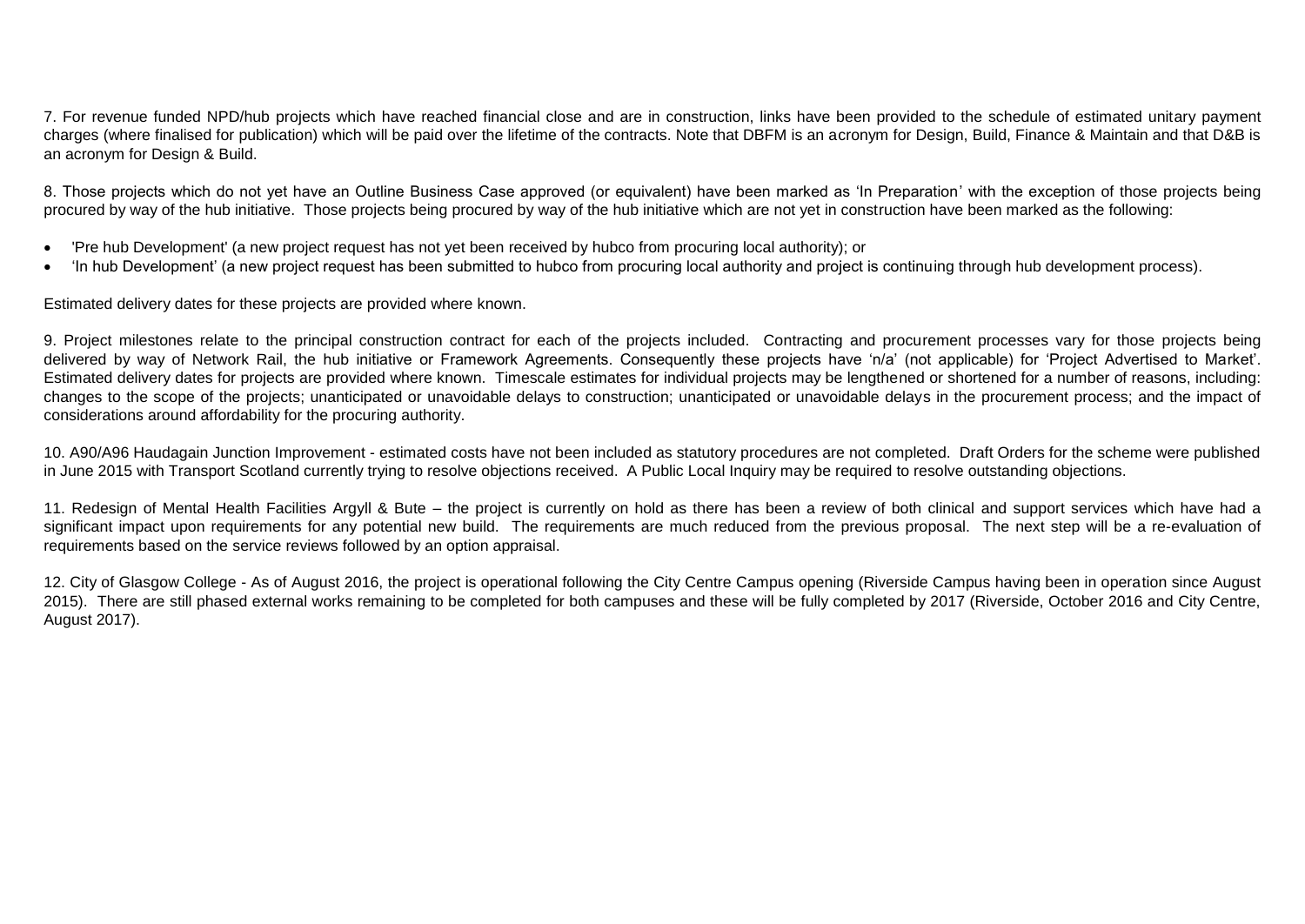#### **Annex B: Infrastructure Investment Plan Progress Update**

The following information is provided for projects with a capital value of £20 million or more which are at the Outline Business Case approved stage or beyond. It also includes school projects in construction with a capital value of £20 million or more which are being delivered by Scotland's Schools for the Future Programme as well as those health projects in construction with a capital value of £20 million or more which are being delivered by the Scotland-wide 'hub' initiative and which form part of the Scottish Government's current revenue funded £3.5 billion NPD/hub investment programme. The majority of the information relates to that as of 31 August 2016. However, if there has been a significant change in the status of any project between then and 30 September 2016, then information relating to that project has been updated.

#### **Transport**

| Project                                            | <b>Progress at February 2016</b>                                                                                                                                                                                                          | <b>Progress at August 2016</b>                                                                                                                                                                                                  |
|----------------------------------------------------|-------------------------------------------------------------------------------------------------------------------------------------------------------------------------------------------------------------------------------------------|---------------------------------------------------------------------------------------------------------------------------------------------------------------------------------------------------------------------------------|
| M8 M73 M74 Motorway<br><b>Improvements Project</b> | The total cost of the project is estimated to be £439 million,<br>of which the NPD (Non Profit Distributing) contract value is<br>£310 million.                                                                                           | The total cost of the project is estimated to be £439 million,<br>of which the NPD (Non Profit Distributing) contract value is<br>£310 million.                                                                                 |
|                                                    | As per previous report, the project is in construction and<br>progressing in accordance with the FBC (Full Business<br>Case), with the road opening expected at end of April 2017.                                                        | As per previous report, the project is in construction and<br>progressing in accordance with the FBC (Full Business<br>Case), with the road opening expected at end of April 2017.                                              |
| <b>Forth Replacement Crossing</b>                  | The FBC estimated that the total cost of the project would be<br>between £1.45 billion - £1.6 billion and that it would be<br>operational by the end of 2016. The project is in construction<br>and progressing on time and under budget. | The FBC estimated that the total cost of the project would be<br>between £1.45 billion - £1.6 billion and that it would be<br>operational by the end of 2016. The project is currently<br>under construction.                   |
|                                                    | Further to the 2016-17 Draft Budget in December 2015, the<br>cost range was revised down to £1.325 billion - £1.35 billion<br>due to inflation being lower than previously estimated,<br>together with good project governance.           | Further to the 2016-17 Draft Budget in December 2015, the<br>cost range was revised down to £1.325 billion - £1.35 billion<br>due to inflation being lower than previously estimated,<br>together with good project governance. |
|                                                    | A cumulative total of £245 million worth of savings have<br>been released on the Forth Replacement Crossing project<br>since construction started in June 2011.                                                                           | A cumulative total of £245 million worth of savings have<br>been released on the Forth Replacement Crossing project<br>since construction started in June 2011.                                                                 |
|                                                    |                                                                                                                                                                                                                                           | A Ministerial announcement was made on 8 June 2016 to<br>inform Parliament that due to greater adverse weather than<br>anticipated, the target date for opening would now be May                                                |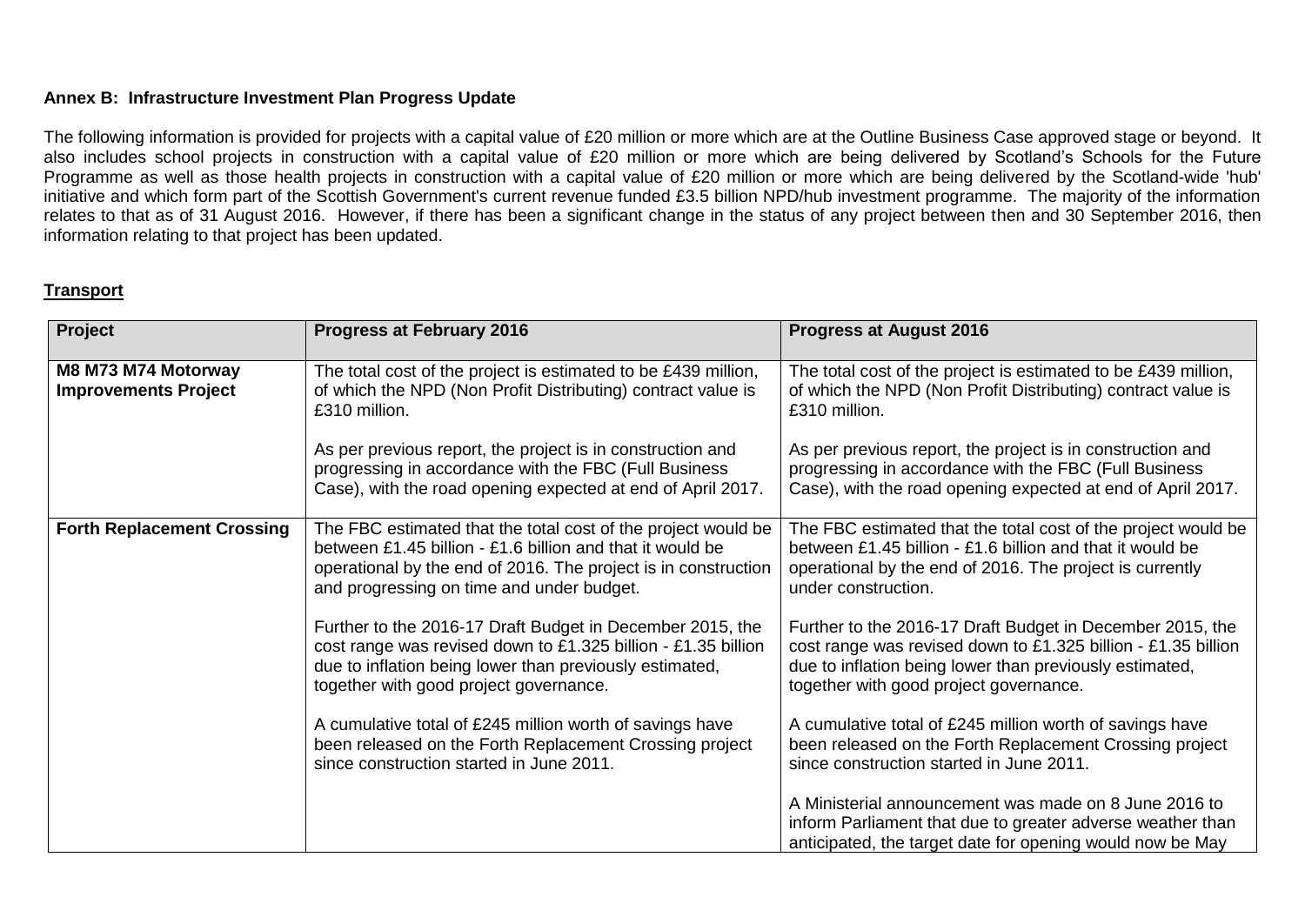| <b>Project</b>                                                                 | <b>Progress at February 2016</b>                                                                                                                                                                                                                                                                                                                                            | <b>Progress at August 2016</b>                                                                                                                                                                                                                                                                                                                                                                                                                                                                                                                                                                                                                                                                                                                                                                                                                                                                                                                                |
|--------------------------------------------------------------------------------|-----------------------------------------------------------------------------------------------------------------------------------------------------------------------------------------------------------------------------------------------------------------------------------------------------------------------------------------------------------------------------|---------------------------------------------------------------------------------------------------------------------------------------------------------------------------------------------------------------------------------------------------------------------------------------------------------------------------------------------------------------------------------------------------------------------------------------------------------------------------------------------------------------------------------------------------------------------------------------------------------------------------------------------------------------------------------------------------------------------------------------------------------------------------------------------------------------------------------------------------------------------------------------------------------------------------------------------------------------|
|                                                                                |                                                                                                                                                                                                                                                                                                                                                                             | 2017. This still being ahead of the contract completion date<br>of June 2017.                                                                                                                                                                                                                                                                                                                                                                                                                                                                                                                                                                                                                                                                                                                                                                                                                                                                                 |
| <b>Edinburgh Glasgow</b><br><b>Improvement Programme</b><br><b>EGIP</b>        | The FBC published in January 2014 outlines that the cost of<br>the first phase of the programme is £742 million and that it<br>will be delivered by March 2019.<br>As per previous report, the project is progressing on time<br>and on budget and the main electrification of the Edinburgh-<br>Glasgow route is planned to be completed by 31 December<br>2016.           | The overall programme remains predicated on delivery by<br>March 2019 as previously reported. Network Rail has<br>however informed Transport Scotland that contrary to<br>previous assurances that the Edinburgh-Glasgow line<br>electric services previously planned for introduction in<br>December 2016, will now not be ready for electric services<br>until July 2017. The implications of this delay is likely to<br>increase programme cost beyond the previous estimate of<br>£742 million set out in the EGIP FBC.<br>At Ministers instruction, an intensive Transport Scotland led<br>review is now underway. This work is expected to conclude<br>by end of September 2016 following which Transport<br>Minister has made clear his intention to bring senior Network<br>Rail officials before the Rural Economy and Connectivity<br>Committee to set out clearly when they will deliver the<br>promised improvements and how much they will cost. |
| A90 Aberdeen Western<br><b>Peripheral Route / Balmedie-</b><br><b>Tipperty</b> | The total cost of the project is estimated to be £745 million,<br>of which the NPD (Non Profit Distributing) contract value is<br>£469 million (at 2012 prices).                                                                                                                                                                                                            | The total cost of the project is estimated to be £745 million,<br>of which the NPD (Non Profit Distributing) contract value is<br>£469 million (at 2012 prices).                                                                                                                                                                                                                                                                                                                                                                                                                                                                                                                                                                                                                                                                                                                                                                                              |
|                                                                                | As per previous report, the project is in construction and<br>progressing in accordance with FBC, and it is expected the<br>project will be fully operational by winter 2017.                                                                                                                                                                                               | As per previous report, the project is in construction and<br>progressing in accordance with FBC, and it is expected the<br>project will be fully operational by winter 2017.                                                                                                                                                                                                                                                                                                                                                                                                                                                                                                                                                                                                                                                                                                                                                                                 |
| <b>A9 Kincraig to Dalraddy</b>                                                 | The total cost of the project is estimated to be £45 million, of<br>which the construction contract is £35 million (other costs<br>relate to items such as utility diversion, scheme preparation,<br>ground investigation and advance works packages).<br>The project is in construction and works are currently on<br>programme and to budget with the new road opening in | The total cost of the project is estimated to be £45 million, of<br>which the construction contract is £35 million (other costs<br>relate to items such as utility diversion, scheme preparation,<br>ground investigation and advance works packages).<br>As per previous report, the project is in construction and<br>works are currently on programme and to budget with the                                                                                                                                                                                                                                                                                                                                                                                                                                                                                                                                                                               |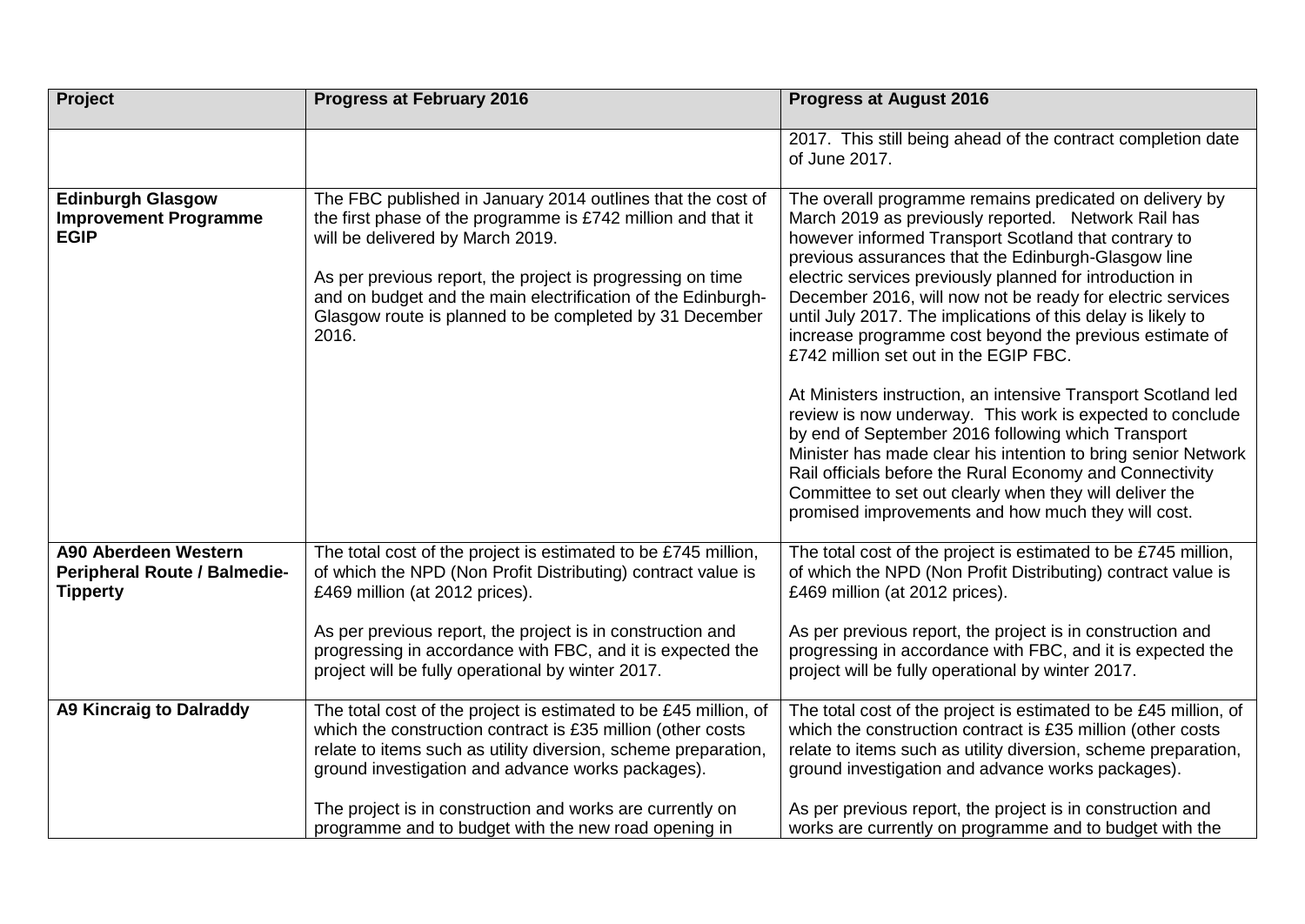| Project                                                             | <b>Progress at February 2016</b>                                                                                                                                                                                                                                                                                                                                                                                                                                                                                                                                                                                                                                              | <b>Progress at August 2016</b>                                                                                                                                                                                                                                                                                                                                                                                                                                                                                                                                                                                                                                                 |
|---------------------------------------------------------------------|-------------------------------------------------------------------------------------------------------------------------------------------------------------------------------------------------------------------------------------------------------------------------------------------------------------------------------------------------------------------------------------------------------------------------------------------------------------------------------------------------------------------------------------------------------------------------------------------------------------------------------------------------------------------------------|--------------------------------------------------------------------------------------------------------------------------------------------------------------------------------------------------------------------------------------------------------------------------------------------------------------------------------------------------------------------------------------------------------------------------------------------------------------------------------------------------------------------------------------------------------------------------------------------------------------------------------------------------------------------------------|
|                                                                     | summer 2017.                                                                                                                                                                                                                                                                                                                                                                                                                                                                                                                                                                                                                                                                  | new road opening in summer 2017.                                                                                                                                                                                                                                                                                                                                                                                                                                                                                                                                                                                                                                               |
| <b>CMAL - Two new 100 metre</b><br>ferries                          | Pre-Qualification Questionnaire issued by CMAL on 15<br>October 2014. Tender was returned on 31 March 2015 and<br>a Preferred Bidder was announced on 31 August 2015.<br>The Contract worth £97 million to build the two 100m 'dual-<br>fuel' ferries for the Clyde and Hebrides Ferry Service<br>(CHFS) was awarded on 16 October 2015. The cutting of<br>the steel ceremony took place on 16 February 2016 and the<br>first ferry is expected to be delivered in May 2018 with the<br>second vessel following a few months later.<br>Each vessel will enter into service following berthing trials,<br>sea trials and crew training - usually 2-3 months after<br>delivery. | Pre-Qualification Questionnaire issued by CMAL on 15<br>October 2014. Tender was returned on 31 March 2015 and<br>a Preferred Bidder was announced on 31 August 2015.<br>The Contract worth £97 million to build the two 100m 'dual-<br>fuel' ferries for the Clyde and Hebrides Ferry Service (CHFS)<br>was awarded on 16 October 2015. The cutting of the steel<br>ceremony took place on 16 February 2016 and the first ferry<br>is expected to be delivered in July 2018 with the second<br>vessel following a few months later.<br>Each vessel will enter into service following berthing trials,<br>sea trials and crew training - usually 2-3 months after<br>delivery. |
| <b>A737 Dalry Bypass</b>                                            | N/A                                                                                                                                                                                                                                                                                                                                                                                                                                                                                                                                                                                                                                                                           | The Orders for the scheme were made in December 2015<br>which completed the statutory authorisation process. The<br>project is currently in procurement and is progressing in<br>accordance with OBC (Outline Business Case). It is<br>expected the project will be fully operational by winter 2018-<br>19.                                                                                                                                                                                                                                                                                                                                                                   |
| <b>Stirling Dunblane Alloa Rail</b><br><b>Electrification (SDA)</b> | N/A                                                                                                                                                                                                                                                                                                                                                                                                                                                                                                                                                                                                                                                                           | Currently remains on programme for introduction of services<br>in December 2018. Appraised as part of the EGIP FBC,<br>with SDA (Stirling Dunblane Alloa) predicated on a £92.8<br>million AFC (Anticipated Final Cost). The Office of Rail and<br>Road (ORR) subsequently determined £105 million efficient<br>cost in October 2014.<br>Network Rail have now reported to Transport Scotland<br>advising significant cost increases across all Rail projects<br>including SDA. At Ministers instruction an intensive<br>Transports Scotland led review is now underway. This work<br>is expected to conclude by end of September 2016 following                               |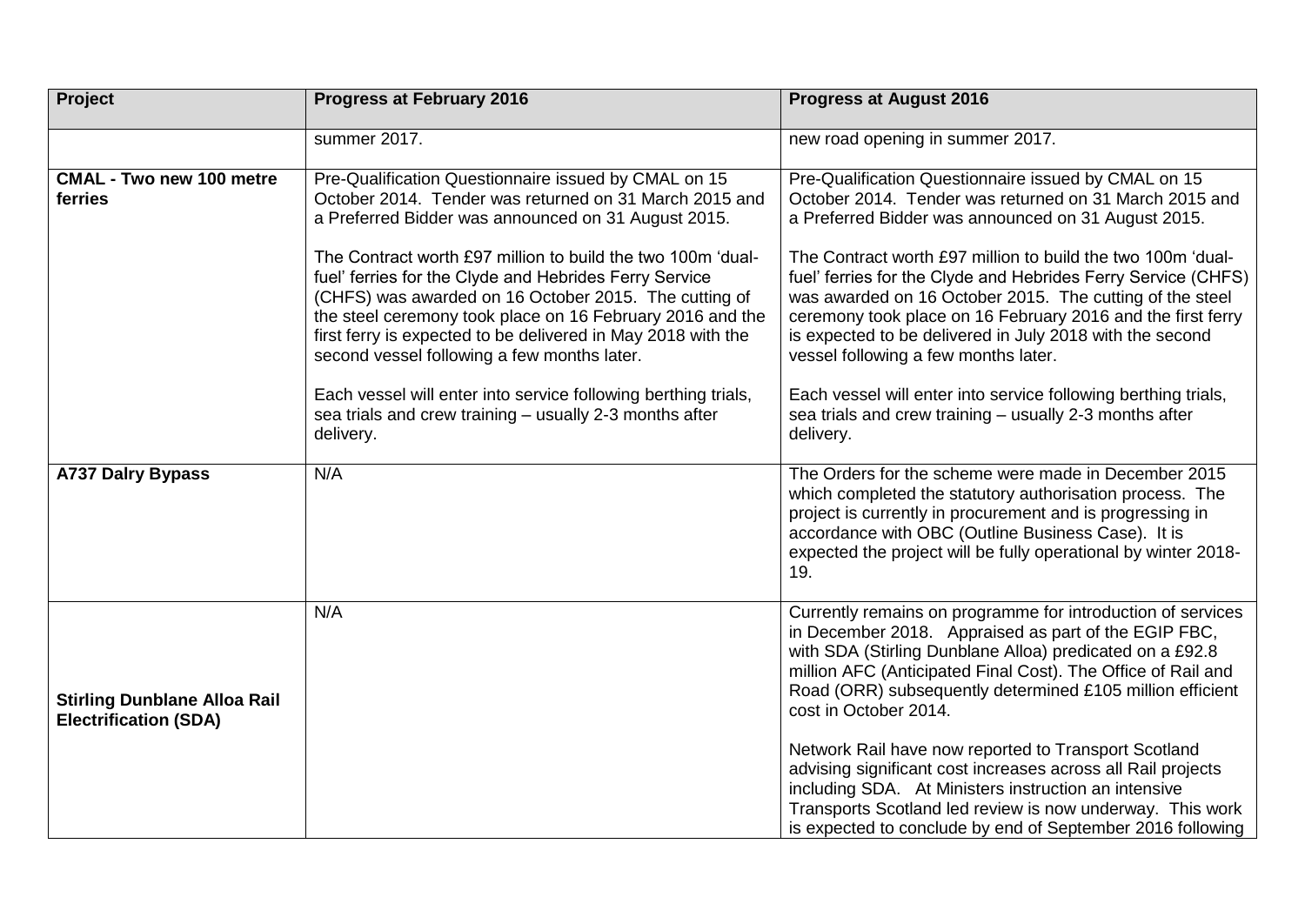| <b>Project</b> | <b>Progress at February 2016</b> | <b>Progress at August 2016</b>                                                                                                                                                                                                                                            |
|----------------|----------------------------------|---------------------------------------------------------------------------------------------------------------------------------------------------------------------------------------------------------------------------------------------------------------------------|
|                |                                  | which the Transport Minister has made clear his intention to<br>bring senior Network Rail officials before the Rural Economy<br>and Connectivity Committee to set out clearly when Network<br>Rail will deliver the promised improvements and how much<br>they will cost. |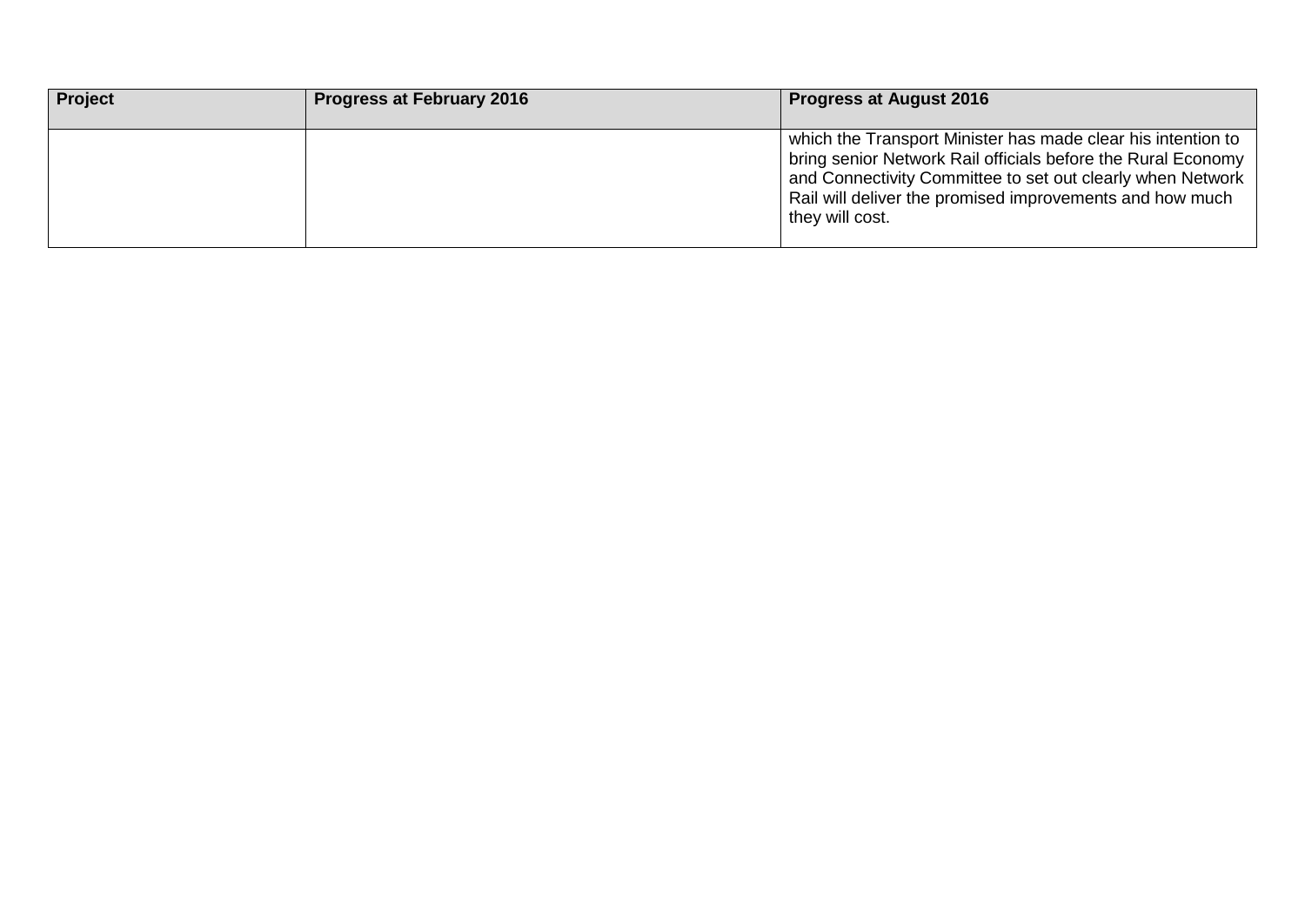# **Health**

| Project                                                                                                           | <b>Progress at February 2016</b>                                                                                                                                                                                   | <b>Progress at August 2016</b>                                                                                                                                                                                                                     |
|-------------------------------------------------------------------------------------------------------------------|--------------------------------------------------------------------------------------------------------------------------------------------------------------------------------------------------------------------|----------------------------------------------------------------------------------------------------------------------------------------------------------------------------------------------------------------------------------------------------|
| NHS Ayrshire & Arran -<br><b>Building For Better Care</b>                                                         | The FBC for the project outlines that the total cost of the<br>project will be £27.6 million and that it will be complete and<br>handed over by end of January 2017.                                               | The FBC for the project outlines that the total cost of the<br>project will be £27.6 million and that it will be complete and<br>handed over by end of January 2017.                                                                               |
|                                                                                                                   | The project is progressing on budget. A detailed<br>commissioning plan has been worked through and a revised<br>operational date set for April 2017.                                                               | The project is progressing on budget. As confirmed in<br>previous report, a detailed commissioning plan has been<br>worked through and a revised operational date set for April<br>2017.                                                           |
| <b>NHS Ayrshire &amp; Arran - Acute</b><br><b>Mental Health &amp; North</b><br><b>Ayrshire Community Hospital</b> | The FBC for the project outlines that the total cost of the<br>project will be £54.8 million (of which the NPD contract value<br>is £46.6 million).                                                                | The FBC for the project outlined that the total cost of the<br>project would be £54.8 million (of which the NPD contract<br>value was £46.6 million).                                                                                              |
|                                                                                                                   | ProjectCo hand the building over to the Board on 29 March<br>2016. Phased occupation will commence and run until the<br>end of May 2016.                                                                           | ProjectCo handed the building over to the Board on 1 April<br>2016. Phased occupation ran until the end of May 2016.                                                                                                                               |
|                                                                                                                   | The project is progressing on time and on budget.                                                                                                                                                                  | Phase 2 (additional car parking / landscaping) of the project<br>was handed over on the 5 September 2016.                                                                                                                                          |
|                                                                                                                   |                                                                                                                                                                                                                    | The project is now complete and was delivered on time and<br>on budget.                                                                                                                                                                            |
| <b>NHS Dumfries and Galloway -</b><br><b>Acute Services</b><br><b>Redevelopment Project</b>                       | The FBC Addendum for the project outlines that the total<br>cost of the project will be £275.5 million and that it will be<br>operational by December 2017.                                                        | The FBC Addendum for the project outlines that the total<br>cost of the project will be £275.5m and that it will be<br>operational by December 2017.                                                                                               |
|                                                                                                                   | The project is progressing on time and on budget.                                                                                                                                                                  | As per previous report, the project is in construction and is<br>progressing on time and on budget.                                                                                                                                                |
| <b>NHS Orkney New Hospital</b><br>and Healthcare Facilities                                                       | The Outline Business Case (OBC) sets out that the total<br>project cost is estimated to be £67.5 million, of which the<br>NPD contract is £59 million and that it is expected to be<br>operational in summer 2018. | The OBC sets out that the total project cost is estimated to<br>be £67.5 million, of which the NPD contract is £59 million<br>and that it is expected to be operational in summer 2018.<br>Project procurement was paused in November 2015 pending |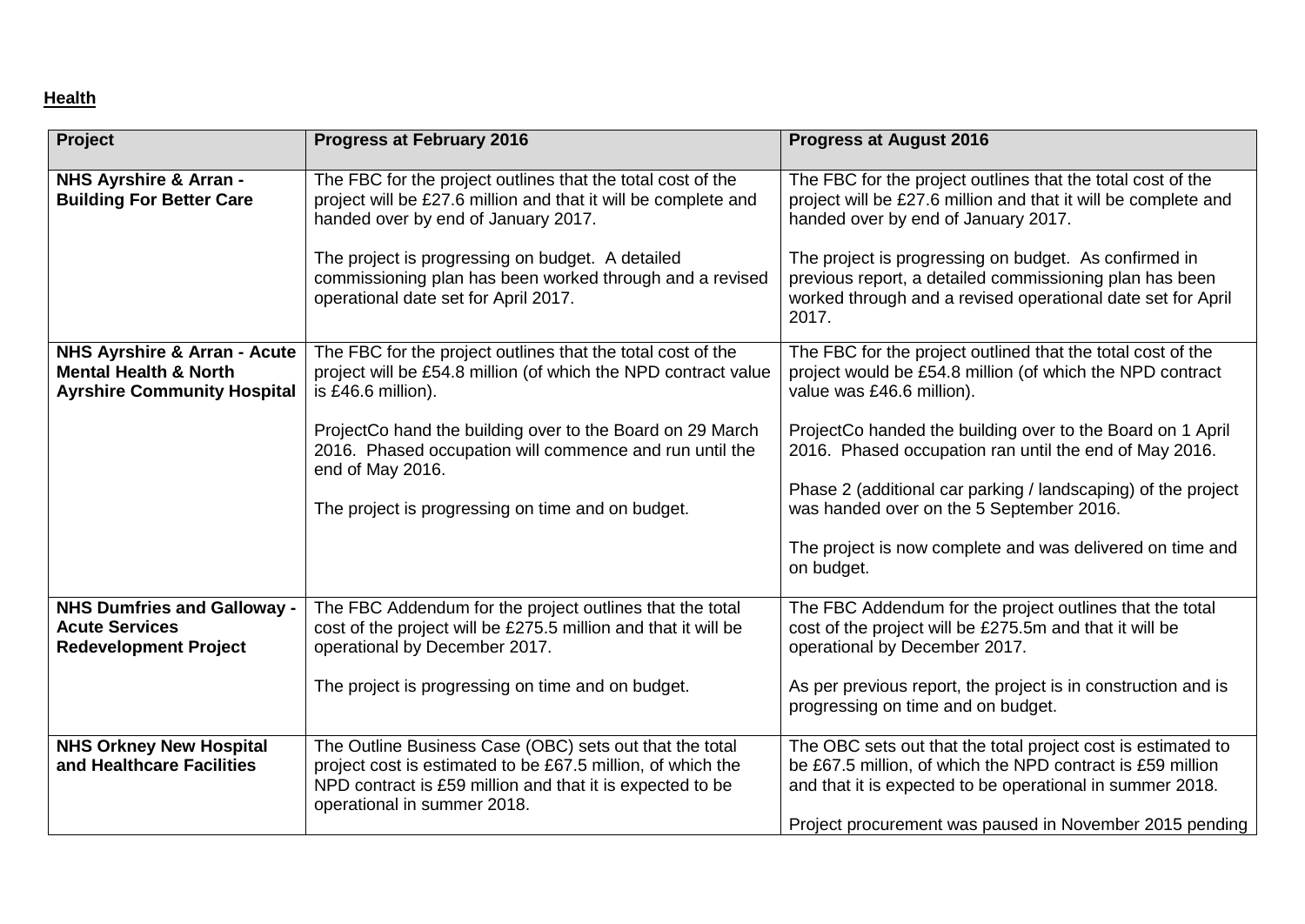| <b>Project</b>                                                                                                      | <b>Progress at February 2016</b>                                                                                                                                                                                                                                                                                                                    | <b>Progress at August 2016</b>                                                                                                                                                                                                                                                                                                                                                                                                   |
|---------------------------------------------------------------------------------------------------------------------|-----------------------------------------------------------------------------------------------------------------------------------------------------------------------------------------------------------------------------------------------------------------------------------------------------------------------------------------------------|----------------------------------------------------------------------------------------------------------------------------------------------------------------------------------------------------------------------------------------------------------------------------------------------------------------------------------------------------------------------------------------------------------------------------------|
|                                                                                                                     | Project procurement was paused in November 2015<br>pending advice on how to proceed in light of the new ESA10<br>rules and emerging guidance.                                                                                                                                                                                                       | advice on how to proceed in light of the new ESA10 rules<br>and emerging guidance.<br>The Scottish Government Draft Budget 2016-17 published in                                                                                                                                                                                                                                                                                  |
|                                                                                                                     | The Scottish Government Draft Budget 2016-17 published in<br>December 2015, confirmed capital budget cover would be<br>available for the project to proceed within its current<br>procurement.                                                                                                                                                      | December 2015, confirmed capital budget cover would be<br>available for the project to proceed within its current<br>procurement.                                                                                                                                                                                                                                                                                                |
|                                                                                                                     | Based on the budget allocation the Board has revised its<br>procurement timetable and the best estimate at present is<br>that the facility is expected to be operational in Autumn<br>2018. This however is subject to winter conditions<br>experienced during the two construction winter periods and<br>will require careful scheduling of works. | Based on the budget allocation the Board has revised its<br>procurement timetable and the best estimate at present is<br>that the facility is expected to be completed in Autumn 2018<br>and operational by end of February 2019 following<br>operational commissioning. This however is subject to<br>winter conditions experienced during the two construction<br>winter periods and will require careful scheduling of works. |
| <b>Scottish National Blood</b><br><b>Transfusion Service National</b><br><b>Centre</b>                              | The FBC for the project outlines that the total cost of the<br>project will be £38.1 million (of which the NPD contract value<br>is £33.3 million).                                                                                                                                                                                                 | The FBC for the project outlines that the total cost of the<br>project will be £38.1 million (of which the NPD contract value<br>is £33.3 million).                                                                                                                                                                                                                                                                              |
|                                                                                                                     | As per previous report, the project is in construction and<br>remains on programme to complete by the contract date of<br>10 November 2016 and will be operational by March 2017.<br>The project is running on time and on budget.                                                                                                                  | As per previous report, the project is in construction and<br>remains on programme to complete by the contract date of<br>10 November 2016 and will be operational by March 2017.<br>The project is running on time and on budget.                                                                                                                                                                                               |
| <b>NHS Lothian - Royal Hospital</b><br>for Sick Children /<br><b>Department of Clinical</b><br><b>Neurosciences</b> | The FBC for the project outlines that the total cost of the<br>project will be £230 million (of which the NPD contract value<br>is £150 million) and that it is scheduled to open in<br>September 2017.                                                                                                                                             | The FBC for the project outlines that the total cost of the<br>project will be £230 million (of which the NPD contract value<br>is £150 million) and that it is scheduled to open in<br>September 2017.                                                                                                                                                                                                                          |
|                                                                                                                     | As per previous report, the project is progressing on time<br>and on budget.                                                                                                                                                                                                                                                                        | The construction programme is now approximately 6 months<br>behind schedule due to two of the contractors entering<br>administration.                                                                                                                                                                                                                                                                                            |
|                                                                                                                     |                                                                                                                                                                                                                                                                                                                                                     | A revised new programme will be confirmed by November<br>2016.                                                                                                                                                                                                                                                                                                                                                                   |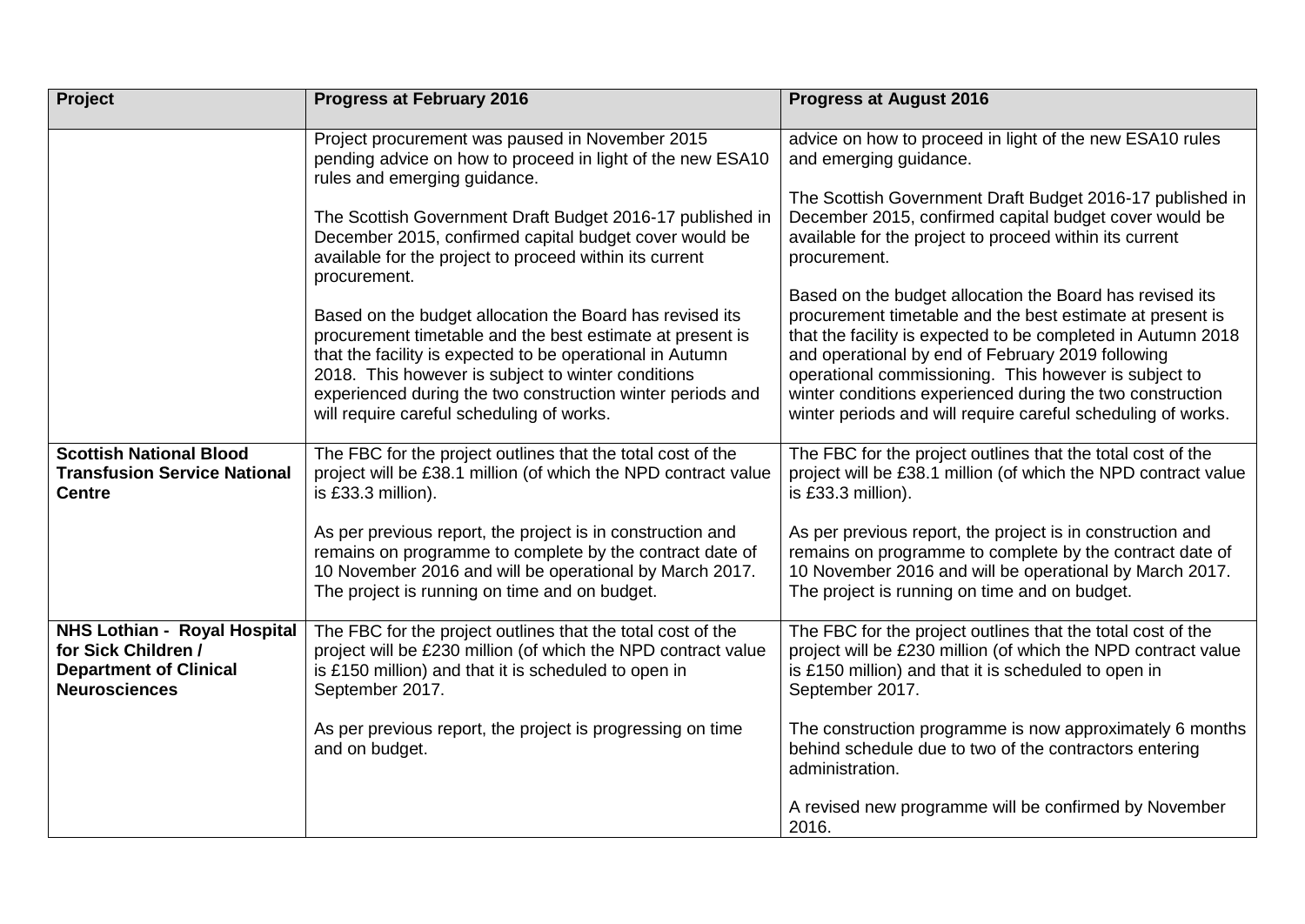| Project                                                                                                | <b>Progress at February 2016</b>                                                                                                                                                                 | <b>Progress at August 2016</b>                                                                                                                                                       |
|--------------------------------------------------------------------------------------------------------|--------------------------------------------------------------------------------------------------------------------------------------------------------------------------------------------------|--------------------------------------------------------------------------------------------------------------------------------------------------------------------------------------|
|                                                                                                        |                                                                                                                                                                                                  |                                                                                                                                                                                      |
| <b>NHS Lothian -</b><br><b>Redevelopment of Royal</b><br><b>Edinburgh Hospital Campus -</b><br>Phase 1 | The FBC for the project outlines a total cost of £49 million<br>and operational date of September 2016.<br>The new facility is in construction and is programmed to                              | The FBC for the project outlines a total cost of £49 million<br>and operational date of September 2016.<br>As per previous report, the new facility is in construction and           |
|                                                                                                        | open in December 2016. Since construction start the project<br>is progressing to programme and budget.                                                                                           | is programmed to open in December 2016. Since<br>construction start the project is progressing to programme<br>and budget.                                                           |
| <b>NHS Lanarkshire Primary</b><br><b>Care Health Centres</b>                                           | The project which is in construction is progressing to plan<br>with all three Health Centres now opened and delivering<br>services.                                                              | The project which is now fully operational was completed to<br>plan.                                                                                                                 |
|                                                                                                        | The phased occupancy of the centres was successfully<br>concluded with Kilsyth opening in April 2015, Hunter Health<br>Centre East Kilbride in June 2015 and Wishaw in<br>August/September 2015. | The phased occupancy of the centres was concluded with<br>Kilsyth opening in April 2015, Hunter Health Centre. East<br>Kilbride in June 2015 and Wishaw in August/September<br>2015. |
|                                                                                                        | Thereafter works will continue to complete the car parking to<br>support the East Kilbride & Wishaw facilities with this being<br>concluded in early 2016.                                       | Final completion of associated car parking works was<br>concluded in May 2016.                                                                                                       |
| <b>NHS Lothian Partnership</b><br><b>Centre Bundle</b>                                                 | N/A                                                                                                                                                                                              | The FBC Addendum for the project outlines a total cost of<br>£34.2 million and an operational date of summer to autumn<br>2017.                                                      |
|                                                                                                        |                                                                                                                                                                                                  | Since construction start in May 2016, the project is<br>progressing to programme and budget.                                                                                         |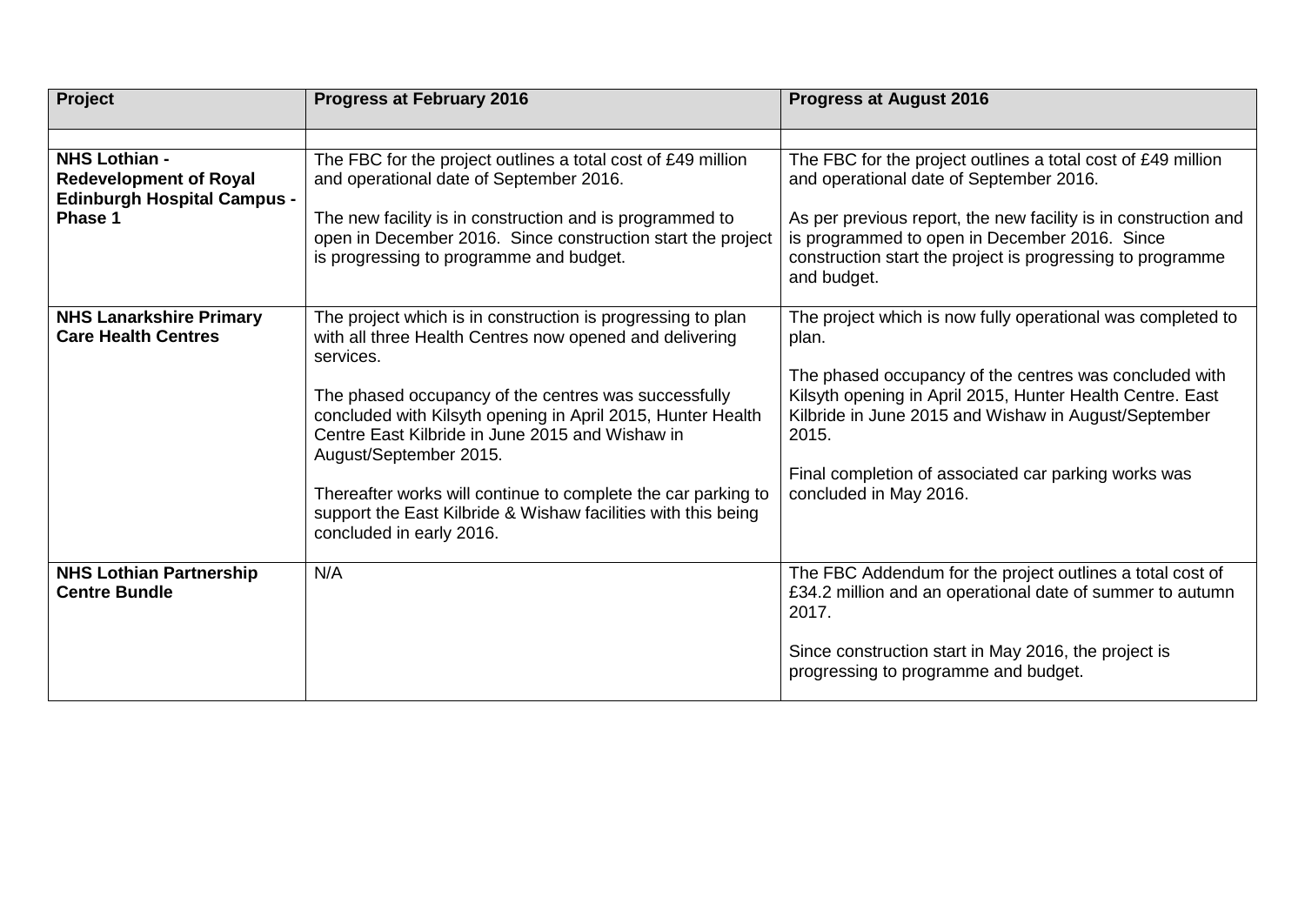# **Schools**

| <b>Project</b>                                                                | <b>Progress at February 2016</b>                                                                                                                                                                                                                                                                                                                                                                                                                                                                     | <b>Progress at August 2016</b>                                                                                                                                                                                                                                                                                                                                                                                                                                                                                                                   |
|-------------------------------------------------------------------------------|------------------------------------------------------------------------------------------------------------------------------------------------------------------------------------------------------------------------------------------------------------------------------------------------------------------------------------------------------------------------------------------------------------------------------------------------------------------------------------------------------|--------------------------------------------------------------------------------------------------------------------------------------------------------------------------------------------------------------------------------------------------------------------------------------------------------------------------------------------------------------------------------------------------------------------------------------------------------------------------------------------------------------------------------------------------|
| <b>James Gillespie's High</b><br><b>School</b><br>(City of Edinburgh Council) | The project which is in construction is being delivered by<br>City of Edinburgh Council as part of Scotland's Schools for<br>the Future programme.<br>As per previous report, the Scottish Government is<br>expecting to contribute £20.3 million towards the £33.9<br>million project which is on track to be opened to pupils by<br>August 2016. We are reporting on August 2016 as full<br>service availability; however Phase I saw a new teaching<br>block finished and occupied in April 2015. | The project was delivered by City of Edinburgh Council as<br>part of Scotland's Schools for the Future programme.<br>The project opened to pupils in August 2016 and was<br>completed on time and on budget. The Scottish<br>Government contributed £20.3 million towards the £38.4<br>million project (revenue funded element £33.9 million).<br>The total project cost in previous report has now been<br>updated to include associated capital funded costs relating<br>to internal fees, offsite road works and pre-Financial Close<br>fees. |
| <b>Boroughmuir High School</b><br>(City of Edinburgh Council)                 | The project which is in construction is being delivered by<br>City of Edinburgh Council as part of Scotland's Schools for<br>the Future programme.<br>The Scottish Government is expecting to contribute £17.2<br>million towards the £32 million project which is on track to be<br>opened to pupils by October 2016.                                                                                                                                                                               | The project which is in construction is being delivered by<br>City of Edinburgh Council as part of Scotland's Schools for<br>the Future programme.<br>The Scottish Government is expected to contribute £17.2<br>million towards the £32 million project which is on track to be<br>completed in October 2016 with pupils migrating to new<br>school in January 2017.                                                                                                                                                                            |
| <b>Harris Academy</b><br>(Dundee City Council)                                | The project which is in construction is being delivered by<br>Dundee City Council as part of Scotland's Schools for the<br>Future programme.<br>The Scottish Government is expecting to contribute £20.4<br>million towards the £31.8 million project which is on track to<br>be opened to pupils by August 2016.<br>The Scottish Government contribution in previous report has<br>been updated following a rounding adjustment.                                                                    | The project was delivered by Dundee City Council as part of<br>Scotland's Schools for the Future programme.<br>The project opened to pupils in June 2016 and was<br>completed on time and on budget. The Scottish Government<br>contributed £20.4 million towards the £31.8 million project.                                                                                                                                                                                                                                                     |
| <b>Levenmouth High School</b>                                                 | The project which is in construction is being delivered by                                                                                                                                                                                                                                                                                                                                                                                                                                           | The project was delivered by Fife Council as part of                                                                                                                                                                                                                                                                                                                                                                                                                                                                                             |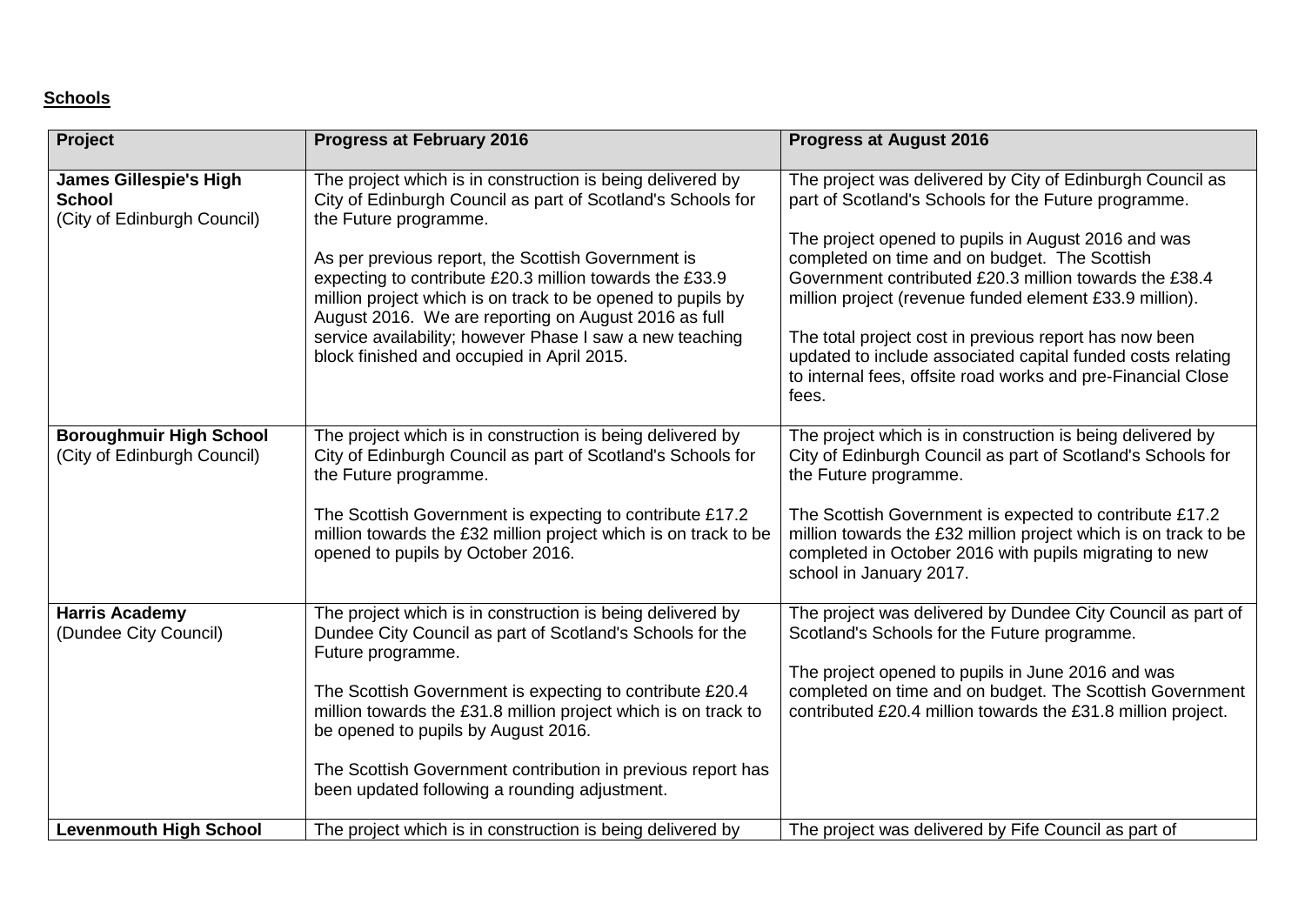| Project                                              | <b>Progress at February 2016</b>                                                                                                                                                                      | <b>Progress at August 2016</b>                                                                                                                                                                                                                                              |
|------------------------------------------------------|-------------------------------------------------------------------------------------------------------------------------------------------------------------------------------------------------------|-----------------------------------------------------------------------------------------------------------------------------------------------------------------------------------------------------------------------------------------------------------------------------|
| (Fife Council)                                       | Fife Council as part of Scotland's Schools for the Future<br>programme.                                                                                                                               | Scotland's Schools for the Future programme.                                                                                                                                                                                                                                |
|                                                      | As per previous report, the Scottish Government is<br>expecting to contribute £25.9 million towards the £38.3<br>million project which is on track to be opened to pupils by<br>August 2016           | The Scottish Government contributed £25.9 million towards<br>the £45.3 million project (revenue funded element £38.3<br>million) which opened to pupils in August 2016 and was<br>completed on time and on budget<br>The total project cost in previous report has now been |
|                                                      |                                                                                                                                                                                                       | updated to include associated capital funded costs relating<br>to pre-Financial Close fees, offsite road works, ICT<br>requirements; demolition and client internal costs.                                                                                                  |
| <b>Wick High School</b><br>(Highland Council)        | The project which is in construction is being delivered by<br>Highland Council as part of Scotland's Schools for the<br>Future programme.                                                             | The project which is in construction is being delivered by<br>Highland Council as part of Scotland's Schools for the<br>Future programme.                                                                                                                                   |
|                                                      | The Scottish Government is expecting to contribute £17.2<br>million towards the £48.5 million project which is on track to<br>be opened to pupils by October 2016 in line with original<br>programme. | The Scottish Government is expecting to contribute £17.2<br>million towards the £53.8 million project (revenue funded<br>element £48.5 million) which is on track to be opened to<br>pupils by October 2016.                                                                |
|                                                      | The Scottish Government contribution in previous report has<br>been updated following a rounding adjustment.                                                                                          | The total project cost in previous report has now been<br>updated to include associated capital funded costs relating<br>to demolition, pre-Financial Close costs, decant, land and<br>internal fees.                                                                       |
| <b>Inverness Royal Academy</b><br>(Highland Council) | The project which is in construction is being delivered by<br>Highland Council as part of Scotland's Schools for the<br>Future programme.                                                             | The project was delivered by Highland Council as part of<br>Scotland's Schools for the Future programme.                                                                                                                                                                    |
|                                                      | The Scottish Government is expecting to contribute £18.7<br>million towards the £35.4 million project which is on track to<br>be opened to pupils by August 2016.                                     | The project opened to pupils in August 2016 and was<br>completed on time and on budget. The Scottish Government<br>contributed £18.7 million towards the £39 million project.                                                                                               |
|                                                      | The Scottish Government contribution in previous report has<br>been updated following a rounding adjustment.                                                                                          | The total project cost in previous report has now been<br>updated to include costs relating to internal fees, offsite road<br>works and pre-Financial Close fees.                                                                                                           |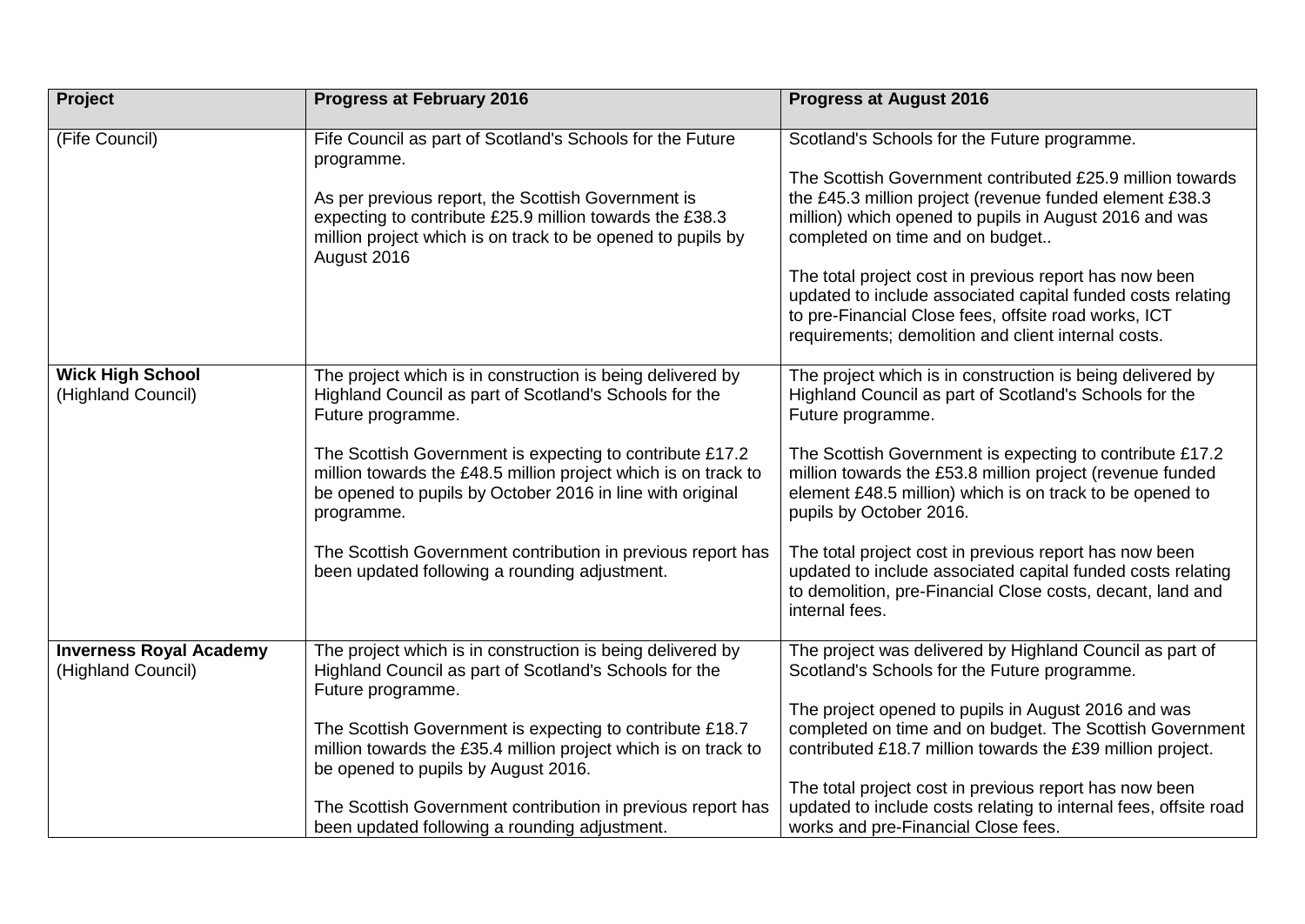| Project                                                       | <b>Progress at February 2016</b>                                                                                                                                                                                                                                                                                                                                                                                                                                                                                                                                                                 | <b>Progress at August 2016</b>                                                                                                                                                                                                                                                                                                                                                                                                                                                                                                                                      |
|---------------------------------------------------------------|--------------------------------------------------------------------------------------------------------------------------------------------------------------------------------------------------------------------------------------------------------------------------------------------------------------------------------------------------------------------------------------------------------------------------------------------------------------------------------------------------------------------------------------------------------------------------------------------------|---------------------------------------------------------------------------------------------------------------------------------------------------------------------------------------------------------------------------------------------------------------------------------------------------------------------------------------------------------------------------------------------------------------------------------------------------------------------------------------------------------------------------------------------------------------------|
|                                                               | The total project cost in previous report has been updated to<br>reflect the hub Stage 2 submission and client direct costs<br>being clarified.                                                                                                                                                                                                                                                                                                                                                                                                                                                  |                                                                                                                                                                                                                                                                                                                                                                                                                                                                                                                                                                     |
| <b>Garnock Academy</b><br>(North Ayrshire Council)            | The project which is in construction is being delivered by<br>North Ayrshire Council as part of Scotland's Schools for the<br>Future programme.<br>The Scottish Government is expecting to contribute £18.8<br>million towards the £40 million project which is on track to be<br>opened to pupils by January 2017.<br>The Scottish Government contribution in previous report has<br>been updated following a rounding adjustment.<br>The total project cost in previous report has been updated to<br>reflect additional aspects of the project which are funded by<br>North Ayrshire Council. | The project which is in construction is being delivered by<br>North Ayrshire Council as part of Scotland's Schools for the<br>Future programme.<br>The Scottish Government is expecting to contribute £18.8<br>million towards the £42.2 million project which is on track to<br>be opened to pupils by January 2017.<br>The total project cost in previous report has now been<br>updated to include revised costs received from the local<br>authority.                                                                                                           |
| <b>Greenfaulds High School</b><br>(North Lanarkshire Council) | The project which is in construction is being delivered by<br>North Lanarkshire Council as part of Scotland's Schools for<br>the Future programme.<br>The Scottish Government is expecting to contribute £20.2<br>million towards the £31.8 million project which is on track to<br>be opened to pupils by September 2016.<br>The Scottish Government contribution in previous report has<br>been updated following a rounding adjustment.                                                                                                                                                       | The project was delivered by North Lanarkshire Council as<br>part of Scotland's Schools for the Future programme. The<br>project opened to pupils in September 2016 and was<br>completed on time and on budget.<br>The Scottish Government contributed £20.2 million towards<br>the £32.1 million project (revenue funded element £31.8<br>million).<br>The total project cost in previous report has now been<br>updated to include associated capital funded costs relating<br>to pre-Financial Close fees, title searches and building<br>warrant/planning fees. |
| <b>Forfar Community Campus</b><br>(Angus Council)             | The project which is in construction is being delivered by<br>Angus Council as part of Scotland's Schools for the Future                                                                                                                                                                                                                                                                                                                                                                                                                                                                         | The project which is in construction is being delivered by<br>Angus Council as part of Scotland's Schools for the Future                                                                                                                                                                                                                                                                                                                                                                                                                                            |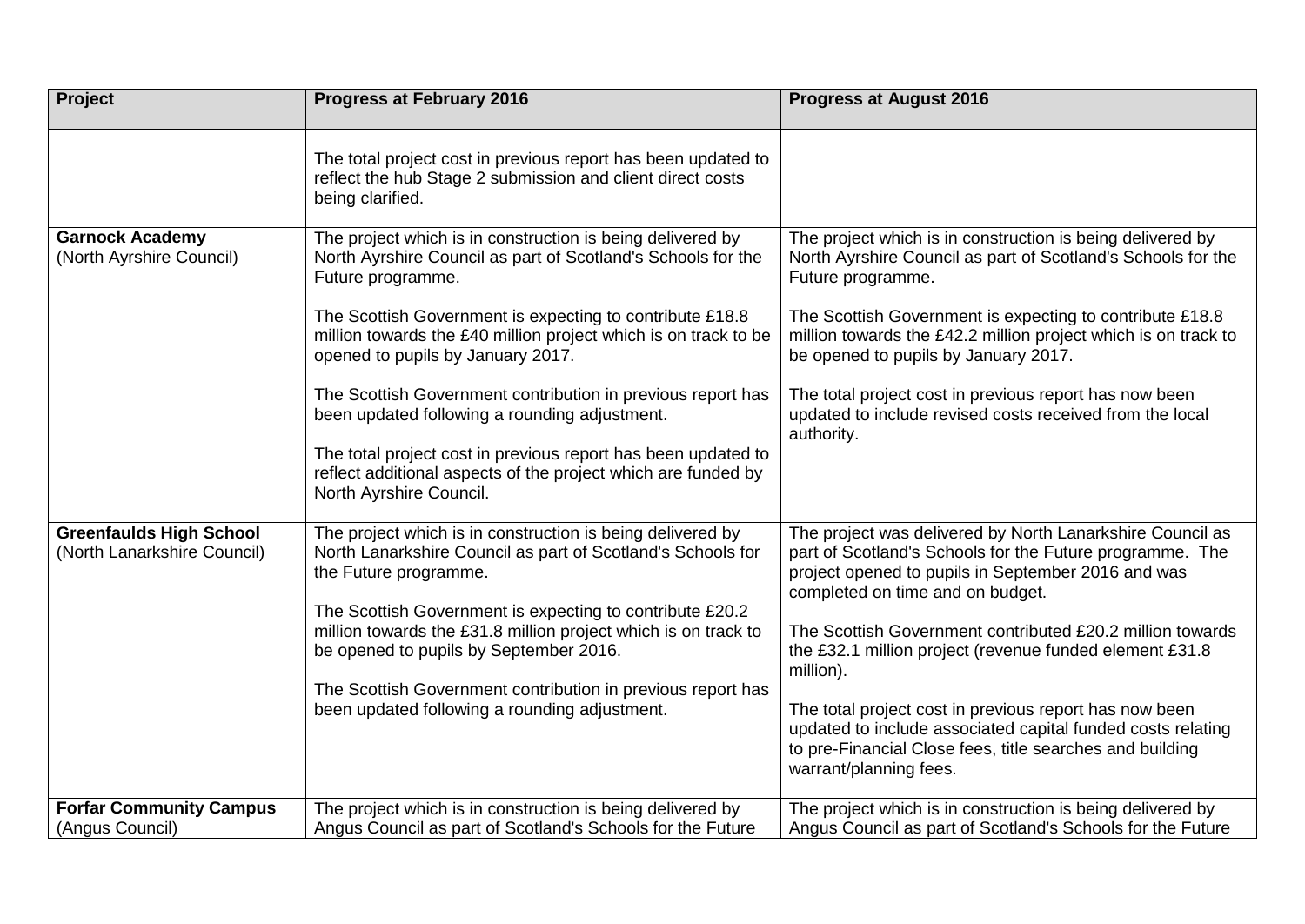| Project                                                   | <b>Progress at February 2016</b>                                                                                                                                                                                                                                                                                               | <b>Progress at August 2016</b>                                                                                                                                                                                                                                         |
|-----------------------------------------------------------|--------------------------------------------------------------------------------------------------------------------------------------------------------------------------------------------------------------------------------------------------------------------------------------------------------------------------------|------------------------------------------------------------------------------------------------------------------------------------------------------------------------------------------------------------------------------------------------------------------------|
|                                                           | programme.                                                                                                                                                                                                                                                                                                                     | programme.                                                                                                                                                                                                                                                             |
|                                                           | The Scottish Government is expecting to contribute £20.9<br>million towards the £37.2 million project which is on track to<br>be opened to pupils by February 2017.<br>The total project cost in previous report has been updated to<br>include fees paid direct to hubCo pre-Financial Close. The                             | The Scottish Government is expected to contribute £20.9<br>million towards the £38.3 million project (revenue funded<br>element £34.7 million) which is on track to be opened to<br>pupils in February 2017.<br>The total project cost in previous report has now been |
|                                                           | total project cost excludes client direct costs and will be<br>subject to a further update.                                                                                                                                                                                                                                    | updated to include associated capital funded costs relating<br>to pre-Financial Close fees, demolition of existing facilities,<br>drainage works, decant and council internal costs.                                                                                   |
| <b>Anderson High School</b><br>(Shetland Islands Council) | The project which is in construction is being delivered by<br>Shetland Islands Council as part of Scotland's Schools for<br>the Future programme.                                                                                                                                                                              | The project which is in construction is being delivered by<br>Shetland Islands Council as part of Scotland's Schools for<br>the Future programme.                                                                                                                      |
|                                                           | The Scottish Government will contribute £35.9 million<br>towards the £55.8 million project which is on track to be<br>opened to pupils by October 2017.<br>The Scottish Government contribution in previous report has                                                                                                         | The Scottish Government will contribute £35.9 million<br>towards the £64.4 million project (revenue funded element<br>£40.6 million) which is on track to be opened to pupils by<br>September 2017.                                                                    |
|                                                           | been updated following a rounding adjustment.                                                                                                                                                                                                                                                                                  | The total project cost in previous report has now been<br>updated to include associated capital funded costs relating                                                                                                                                                  |
|                                                           | The total project cost in previous report has been updated to<br>include the Student Halls of Residence which is being taken<br>forward by way of a DBDA (Design and Build Development<br>Agreement). The total project cost in previous report only<br>included the school DBFM (Design, Build, Finance &<br>Maintain) value. | to offsite road works, demolition, infrastructure requirements,<br>construction of halls of residence, land purchase, pre-<br>Financial Close fees and internal client costs.                                                                                          |
|                                                           | Previous operational date of August 2017 was incorrect.                                                                                                                                                                                                                                                                        |                                                                                                                                                                                                                                                                        |
| <b>Marr College</b><br>(South Ayrshire Council)           | The project which is in construction is being delivered by<br>South Ayrshire Council as part of Scotland's Schools for the<br>Future programme.                                                                                                                                                                                | The project which is in construction is being delivered by<br>South Ayrshire Council as part of Scotland's Schools for the<br>Future programme.                                                                                                                        |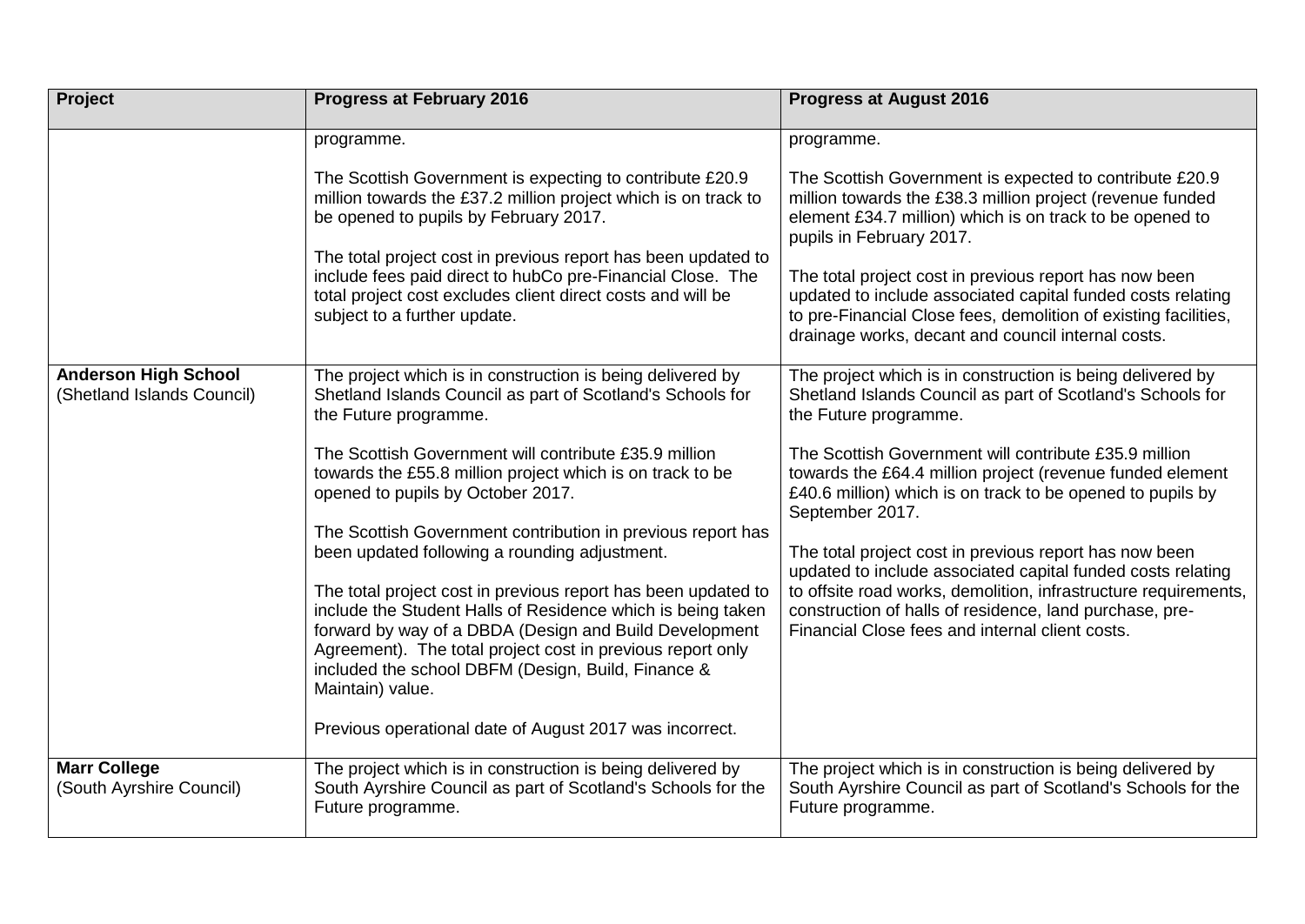| <b>Project</b>                                                          | <b>Progress at February 2016</b>                                                                                                                                   | <b>Progress at August 2016</b>                                                                                                                                                                                                |
|-------------------------------------------------------------------------|--------------------------------------------------------------------------------------------------------------------------------------------------------------------|-------------------------------------------------------------------------------------------------------------------------------------------------------------------------------------------------------------------------------|
|                                                                         | The Scottish Government will contribute £18.5 million<br>towards the £37.1 million project which is on track to be<br>opened to pupils by January 2018.            | The Scottish Government will contribute £18.5 million<br>towards the £37 million project which is on track to be<br>opened to pupils by January 2018.                                                                         |
|                                                                         | The Scottish Government contribution in previous report has<br>been updated following a rounding adjustment.                                                       | The total project cost in previous report has been updated<br>following a revised figure from South Ayrshire Council.                                                                                                         |
|                                                                         | The total project cost in previous report has been updated to<br>reflect additional aspects of the project which are funded by<br>South Ayrshire Council.          |                                                                                                                                                                                                                               |
| <b>Dalbeattie Learning Campus</b><br>(Dumfries and Galloway<br>Council) | The project which is now in construction is being delivered<br>by Dumfries & Galloway Council as part of Scotland's<br>Schools for the Future programme.           | The project which is in construction is being delivered by<br>Dumfries & Galloway Council as part of Scotland's Schools<br>for the Future programme.                                                                          |
|                                                                         | The Scottish Government will contribute £7.8 million towards<br>the £24.8 million project which is on track to be opened to<br>pupils by October 2017.             | The Scottish Government will contribute £7.8 million towards<br>the £25.8 million project (revenue funded element £24.8<br>million) which is on track to open to pupils in October 2017.                                      |
|                                                                         | The total project cost includes additional aspects of the<br>Learning Campus which are funded by Dumfries and<br>Galloway Council.                                 | The total project cost in previous report has now been<br>updated to include associated capital funded costs relating<br>to pre-Financial Close fees, land purchase, offsite road<br>works, consultant fees and decant costs. |
| <b>Baldragon Academy</b><br>(Dundee City Council)                       | The project which is now in construction is being delivered<br>by Dundee City Council as part of Scotland's Schools for the<br>Future programme.                   | The project which is in construction is being delivered by<br>Dundee City Council as part of Scotland's Schools for the<br>Future programme.                                                                                  |
|                                                                         | The Scottish Government is expecting to contribute £19.5<br>million towards the £28.2 million project which is on track to<br>be opened to pupils by January 2018. | The Scottish Government will contribute £19.5 million<br>towards the £29.1 million project (revenue funded element<br>£28.2 million) which is on track to open to pupils in January<br>2018.                                  |
|                                                                         |                                                                                                                                                                    | The total project cost in previous report has now been<br>updated to include associated capital funded costs relating<br>to pre-Financial Close fees, offsite road works, asbestos and                                        |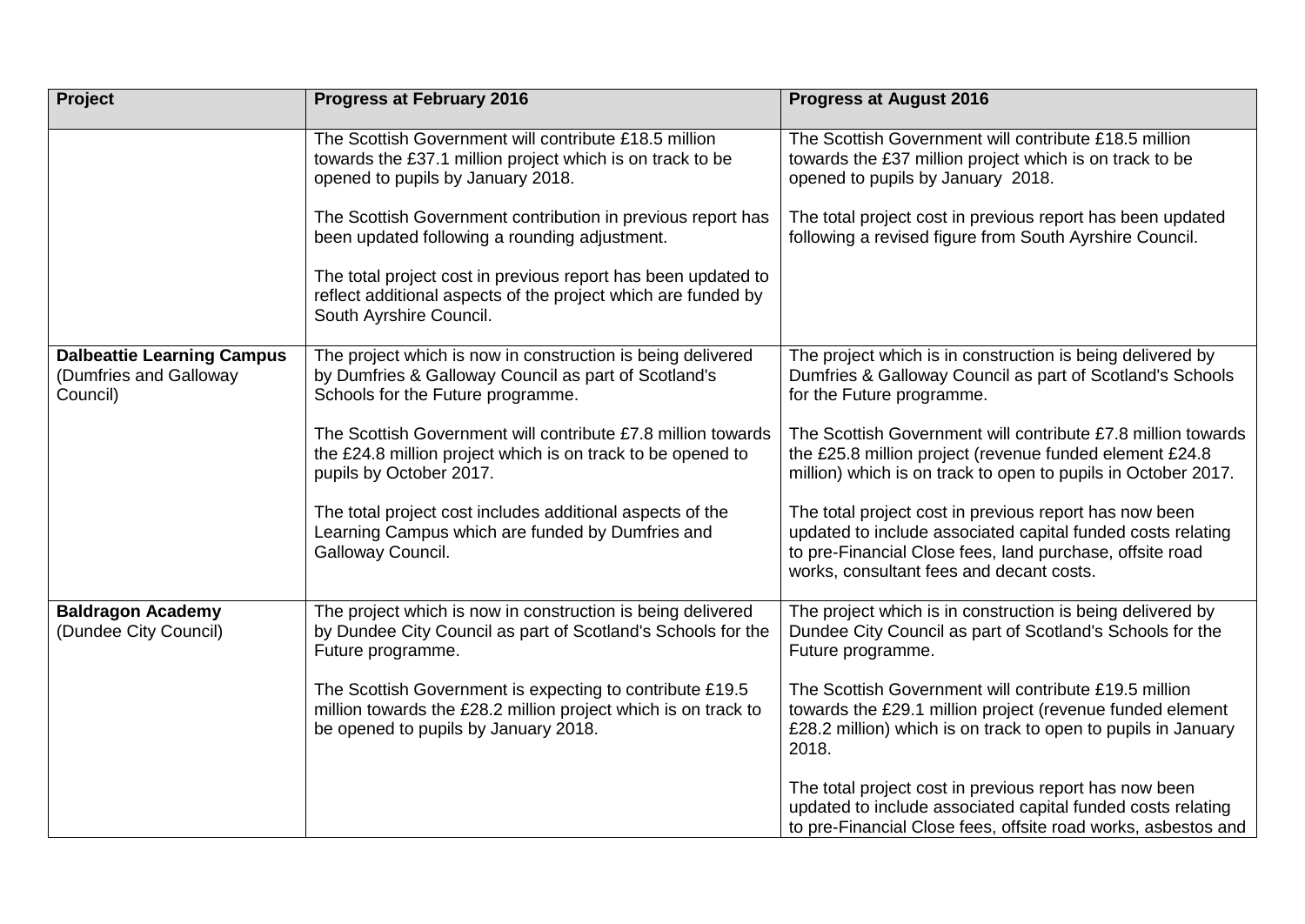| <b>Project</b>                                              | <b>Progress at February 2016</b>                                                                                                                                  | <b>Progress at August 2016</b>                                                                                                                                                                                           |
|-------------------------------------------------------------|-------------------------------------------------------------------------------------------------------------------------------------------------------------------|--------------------------------------------------------------------------------------------------------------------------------------------------------------------------------------------------------------------------|
|                                                             |                                                                                                                                                                   | utility disconnection and client internal costs.                                                                                                                                                                         |
| <b>William McIlvanney Campus</b><br>(East Ayrshire Council) | The project which is now in construction is being delivered<br>by East Ayrshire Council as part of Scotland's Schools for<br>the Future programme.                | The project which is in construction is being delivered by<br>East Ayrshire Council as part of Scotland's Schools for the<br>Future programme.                                                                           |
|                                                             | The Scottish Government will contribute £24.5 million<br>towards the £42.4 million project which is on track to be<br>opened to pupils by March 2018.             | The Scottish Government will contribute £24.5 million<br>towards the £45.1 million project (revenue funded element<br>£42.4 million) which will open to pupils in March 2018.                                            |
|                                                             | The total project cost includes additional aspects of the<br>Campus which are funded by East Ayrshire Council.                                                    | The total project cost in previous report has now been<br>updated to include associated capital funded costs relating<br>to pre-Financial Close fees, offsite road works, ICT<br>requirements and client internal costs. |
| <b>Newbattle Centre</b><br>(Midlothian Council)             | The project which is now in construction is being delivered<br>by Midlothian Council as part of Scotland's Schools for the<br>Future programme.                   | The project which is in construction is being delivered by<br>Midlothian Council as part of Scotland's Schools for the<br>Future programme.                                                                              |
|                                                             | The Scottish Government will contribute £20.3 million<br>towards the £33.8 million project which is on track to be<br>opened to pupils by March 2018.             | The Scottish Government will contribute £20.3 million<br>towards the £35.9 million project (revenue funded element<br>£33.8 million) which is on track to open to pupils in March<br>2018.                               |
|                                                             | The total project cost includes additional aspects of the<br>Centre which are funded by Midlothian Council.                                                       | The total project cost in previous report has now been<br>updated to include associated capital funded costs relating<br>to pre-Financial Close fees, offsite road works, ICT<br>requirements and client internal costs. |
| <b>Clyde Campus</b><br>(Glasgow City Council)               | The project which is now in construction is being delivered<br>by Glasgow Council as part of Scotland's Schools for the<br>Future programme.                      | The project which is in construction is being delivered by<br>Glasgow Council as part of Scotland's Schools for the Future<br>programme.                                                                                 |
|                                                             | The Scottish Government is expected to contribute £6.1<br>million towards the £21.6 million project which is on track to<br>be opened to pupils by November 2017. | The Scottish Government is expected to contribute £6.1<br>million towards the £21.6 million project which is on track to<br>be opened to pupils in October 2017.                                                         |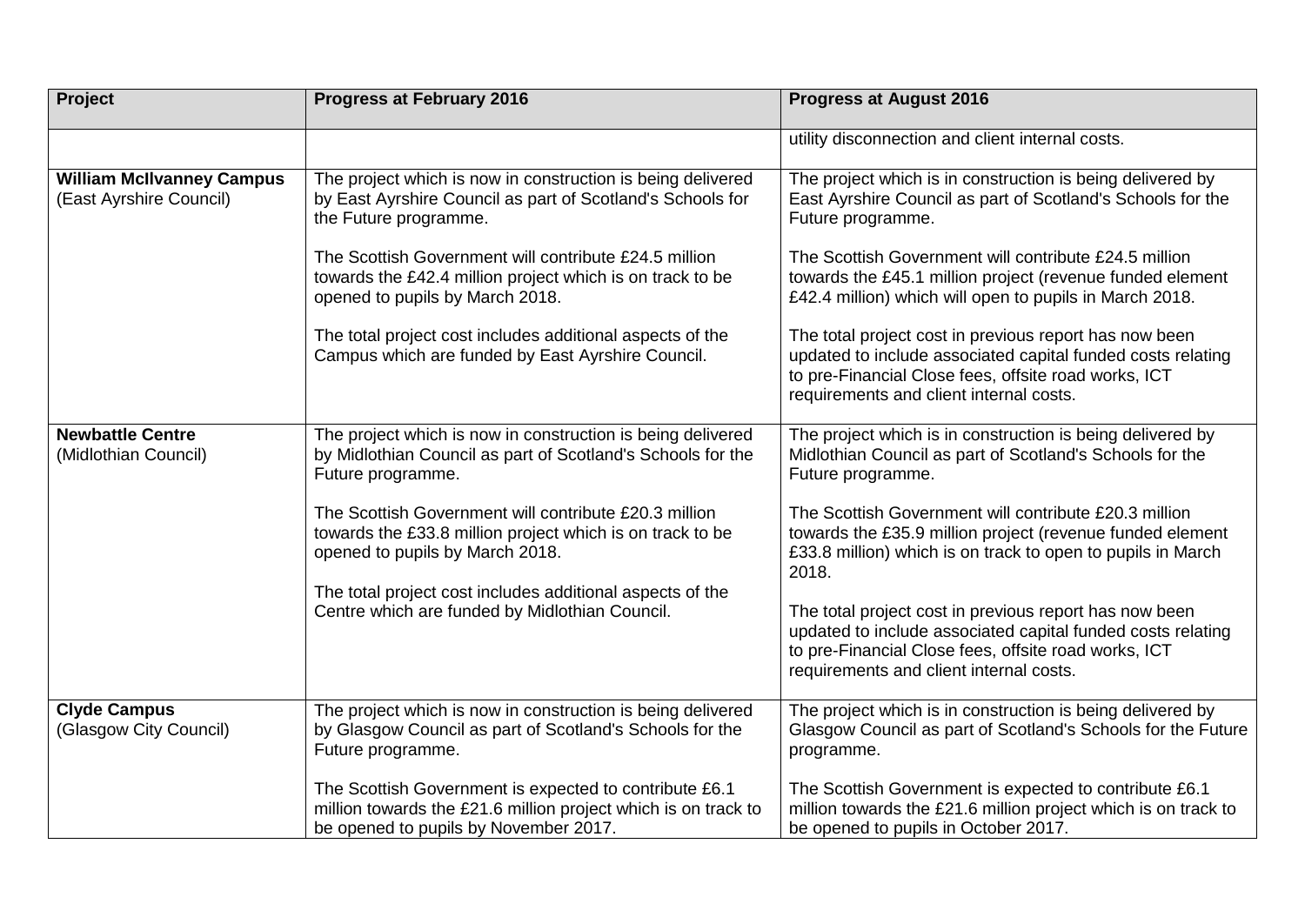| <b>Project</b>                                         | <b>Progress at February 2016</b>                                                                                                                                                                                                                                                                                                                                                                                            | <b>Progress at August 2016</b>                                                                                                                                                                                                                                                                                                                                                                                                                                                                                              |
|--------------------------------------------------------|-----------------------------------------------------------------------------------------------------------------------------------------------------------------------------------------------------------------------------------------------------------------------------------------------------------------------------------------------------------------------------------------------------------------------------|-----------------------------------------------------------------------------------------------------------------------------------------------------------------------------------------------------------------------------------------------------------------------------------------------------------------------------------------------------------------------------------------------------------------------------------------------------------------------------------------------------------------------------|
|                                                        | The total project cost includes additional aspects of the<br>Campus which are funded by Glasgow City Council.                                                                                                                                                                                                                                                                                                               |                                                                                                                                                                                                                                                                                                                                                                                                                                                                                                                             |
| <b>Elgin High School</b><br>(Moray Council)            | The project which is now in construction is being delivered<br>by Moray Council as part of Scotland's Schools for the<br>Future programme.<br>The Scottish Government is expecting to contribute £15.1<br>million towards the £27.7 million project which is on track to<br>be opened to pupils by October 2017.<br>The total project cost includes additional aspects of the<br>project which are funded by Moray Council. | The project which is in construction is being delivered by<br>Moray Council as part of Scotland's Schools for the Future<br>programme.<br>The Scottish Government will contribute £15.1 million<br>towards the £29.5million project (revenue funded element<br>£27.7 million) which is on track to open to pupils in October<br>2017.<br>The total project cost in previous report has now been<br>updated to include associated capital funded costs relating<br>to pre-Financial Close fees, decant, ICT requirements and |
|                                                        |                                                                                                                                                                                                                                                                                                                                                                                                                             | client internal costs.                                                                                                                                                                                                                                                                                                                                                                                                                                                                                                      |
| <b>Kelso High School</b><br>(Scottish Borders Council) | The project which is now in construction is being delivered<br>by Scottish Borders Council as part of Scotland's Schools<br>for the Future programme.                                                                                                                                                                                                                                                                       | The project which is in construction is being delivered by<br>Scottish Borders Council as part of Scotland's Schools for<br>the Future programme.                                                                                                                                                                                                                                                                                                                                                                           |
|                                                        | The Scottish Government will contribute £14 million towards<br>the £20.6 million project which is on track to be opened to<br>pupils by October 2017.                                                                                                                                                                                                                                                                       | The Scottish Government will contribute £14 million towards<br>the £24.6 million project (revenue funded element £21.5<br>million) which is on track to be completed in November 2017<br>with pupils occupying new school in January 2018. Note<br>that he revenue funded element figure of £20.6 million<br>provided in previous update was incorrect.                                                                                                                                                                     |
|                                                        |                                                                                                                                                                                                                                                                                                                                                                                                                             | The total project cost in previous report has now been<br>updated to include associated capital funded costs relating<br>to pre-Financial Close fees, land purchase and client internal<br>costs.                                                                                                                                                                                                                                                                                                                           |
| Ayr Academy<br>(South Ayrshire Council)                | The project which is now in construction is being delivered<br>by South Ayrshire Council as part of Scotland's Schools for                                                                                                                                                                                                                                                                                                  | The project which is in construction is being delivered by<br>South Ayrshire Council as part of Scotland's Schools for the                                                                                                                                                                                                                                                                                                                                                                                                  |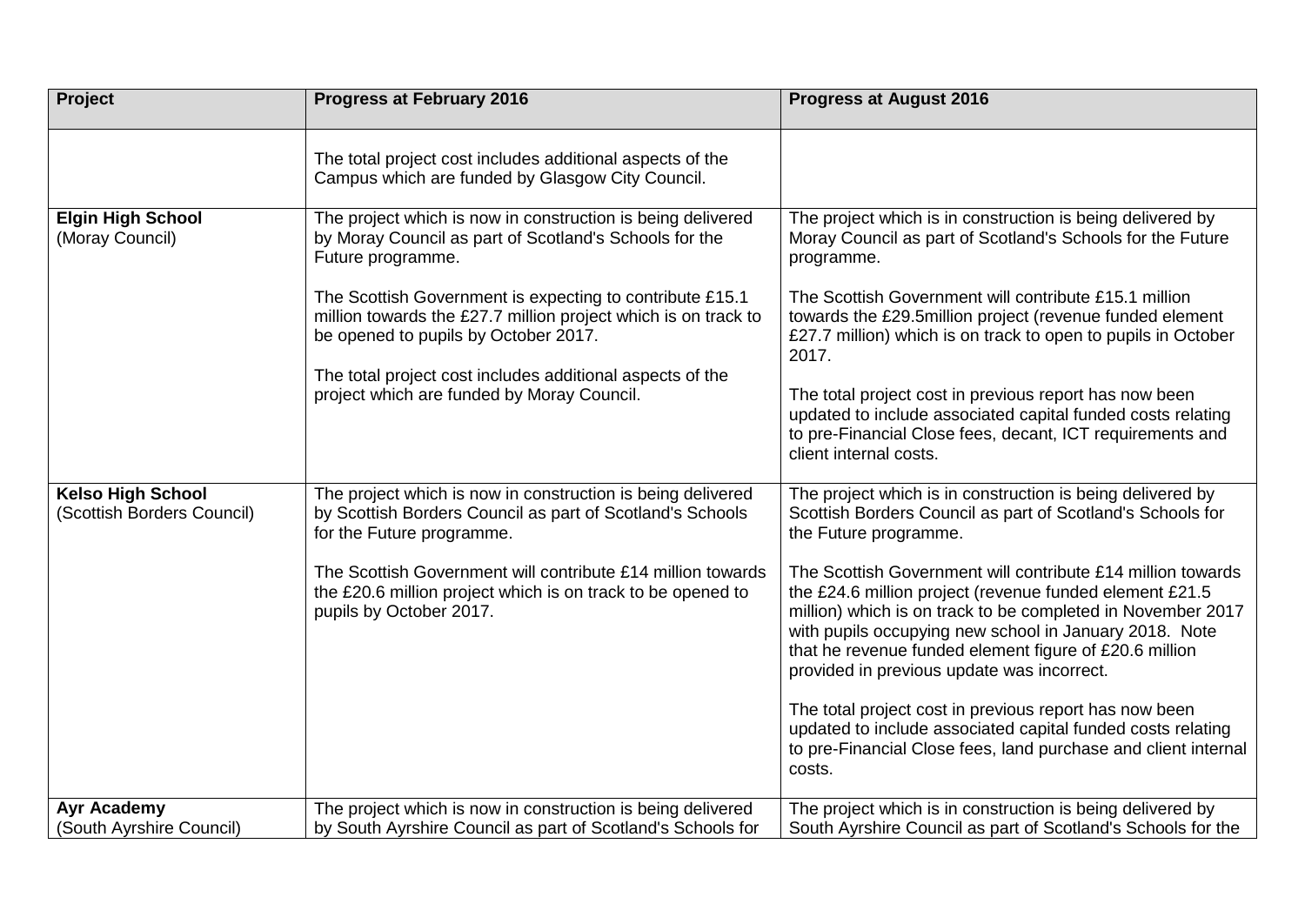| <b>Project</b>                                          | <b>Progress at February 2016</b>                                                                                                                                                                                                                                           | <b>Progress at August 2016</b>                                                                                                                                                                                                                                                                                                                                                                           |
|---------------------------------------------------------|----------------------------------------------------------------------------------------------------------------------------------------------------------------------------------------------------------------------------------------------------------------------------|----------------------------------------------------------------------------------------------------------------------------------------------------------------------------------------------------------------------------------------------------------------------------------------------------------------------------------------------------------------------------------------------------------|
|                                                         | the Future programme.                                                                                                                                                                                                                                                      | Future programme.                                                                                                                                                                                                                                                                                                                                                                                        |
|                                                         | The Scottish Government will contribute £14.5 million<br>towards the £24.4 million project which is on track to be<br>opened to pupils by August 2017.<br>The total project cost includes additional aspects of the<br>project which are funded by South Ayrshire Council. | The Scottish Government will contribute £14.5 million<br>towards the £25.1 million project (revenue funded element<br>£24.4 million) which is on track to be open to pupils by<br>August 2017.<br>The total project cost in previous report has now been<br>updated to include associated capital funded costs relating<br>to pre-Financial Close fees, internal client fees and off site<br>road works. |
| <b>The Waid Academy</b><br>(Fife Council)               | The project which is now in construction is being delivered<br>by Fife Council as part of Scotland's Schools for the Future<br>programme.                                                                                                                                  | The project which is in construction is being delivered by Fife<br>Council as part of Scotland's Schools for the Future<br>programme.                                                                                                                                                                                                                                                                    |
|                                                         | The Scottish Government is expecting to contribute £12.3<br>million towards the £22.2 million project which is on track to<br>be opened to pupils by March 2017.                                                                                                           | The Scottish Government is expected to contribute £12.3<br>million towards the £24 million project which is on track to be<br>opened to pupils in March 2017.                                                                                                                                                                                                                                            |
|                                                         |                                                                                                                                                                                                                                                                            | The total project cost in previous report has now been<br>updated to include associated capital funded costs relating<br>to pre-Financial Close fees, internal client fees and off site<br>road works.                                                                                                                                                                                                   |
| South of the City<br>(Dundee City Council)              | N/A                                                                                                                                                                                                                                                                        | The project which is now in construction is being delivered<br>by Aberdeen City Council as part of Scotland's Schools for<br>the Future programme.                                                                                                                                                                                                                                                       |
|                                                         |                                                                                                                                                                                                                                                                            | The Scottish Government is expected to contribute £27.8<br>million towards the £47.4 million project (revenue funded<br>element £44.5 million) which is on track to be opened to<br>pupils in August 2018.                                                                                                                                                                                               |
| <b>Campbeltown Grammar</b><br>(Argyll and Bute Council) | N/A                                                                                                                                                                                                                                                                        | The project which is now in construction is being delivered<br>by Argyll & Bute Council as part of Scotland's Schools for                                                                                                                                                                                                                                                                                |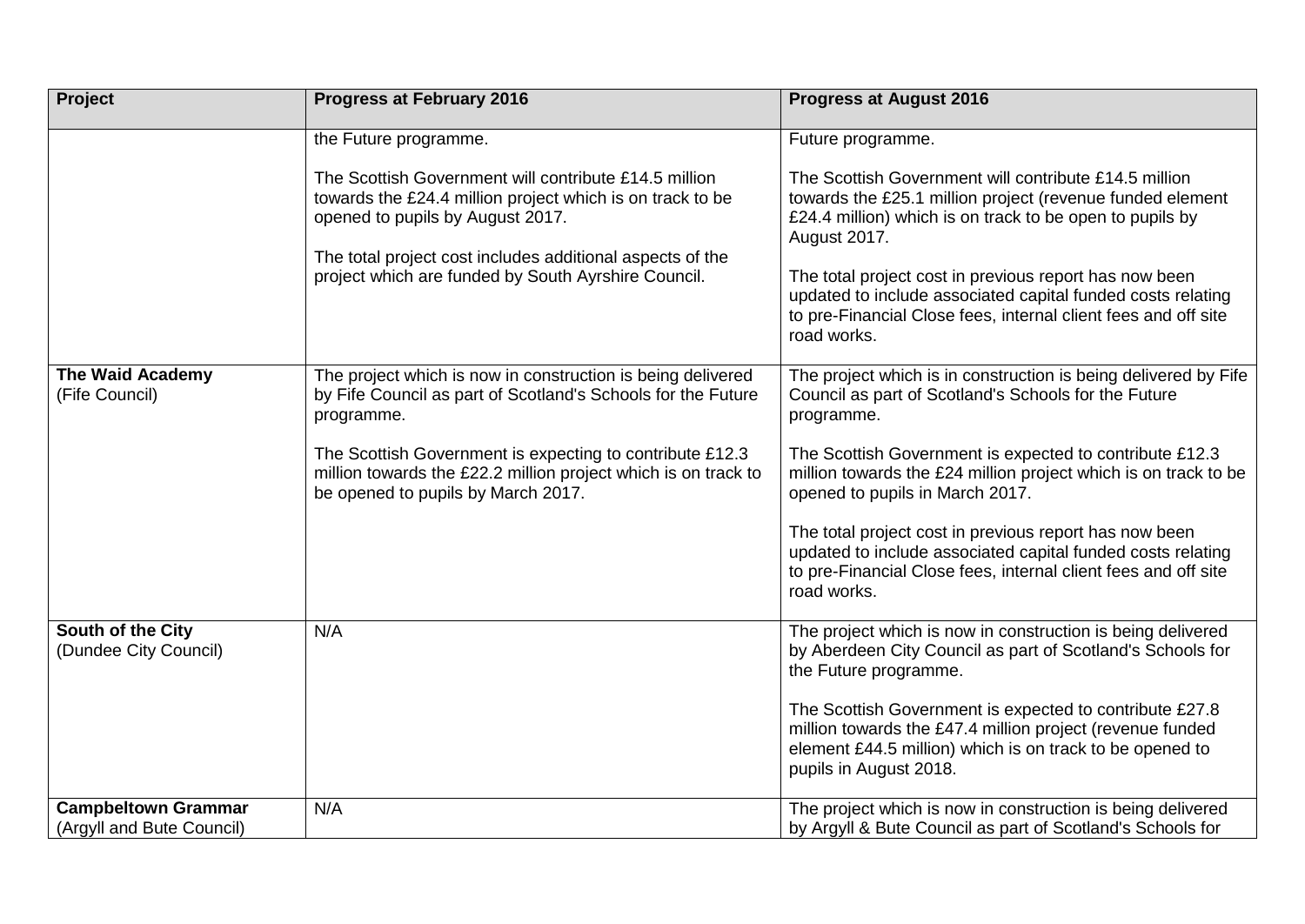| <b>Project</b>                                             | <b>Progress at February 2016</b> | <b>Progress at August 2016</b>                                                                                                                                                                                |
|------------------------------------------------------------|----------------------------------|---------------------------------------------------------------------------------------------------------------------------------------------------------------------------------------------------------------|
|                                                            |                                  | the Future programme.                                                                                                                                                                                         |
|                                                            |                                  | The Scottish Government is expecting to contribute £11.6<br>million towards the £25.7 million project (revenue funded<br>element £23.5 million) which is on track to be opened to<br>pupils by February 2018. |
| <b>Oban High School</b><br>(Argyll and Bute Council)       | N/A                              | The project which is now in construction is being delivered<br>by Argyll & Bute Council as part of Scotland's Schools for<br>the Future programme.                                                            |
|                                                            |                                  | The Scottish Government is expected to contribute £24<br>million towards the £36 million project (revenue funded<br>element £32.7 million) which is on track to be opened to<br>pupils in April 2018.         |
| <b>Barrhead High School</b><br>(East Renfrewshire Council) | N/A                              | The project which is now in construction is being delivered<br>by East Renfrewshire Council as part of Scotland's Schools<br>for the Future programme.                                                        |
|                                                            |                                  | The Scottish Government is expected to contribute £15.5<br>million towards the £27.1 million project (revenue funded<br>element £22.7 million) which is on track to open to pupils in<br>August 2017.         |
| Largs Academy<br>(North Ayrshire Council)                  | N/A                              | The project which is now in construction is being delivered<br>by North Ayrshire Council as part of Scotland's Schools for<br>the Future programme.                                                           |
|                                                            |                                  | The Scottish Government will contribute £19.6 million<br>towards the £51.9 million project (revenue funded element<br>£44.3 million) which is on track to open to pupils in March<br>2018.                    |
| Our Lady & St Patrick's High<br><b>School</b>              | N/A                              | The project which is now in construction is being delivered<br>by West Dunbartonshire Council as part of Scotland's                                                                                           |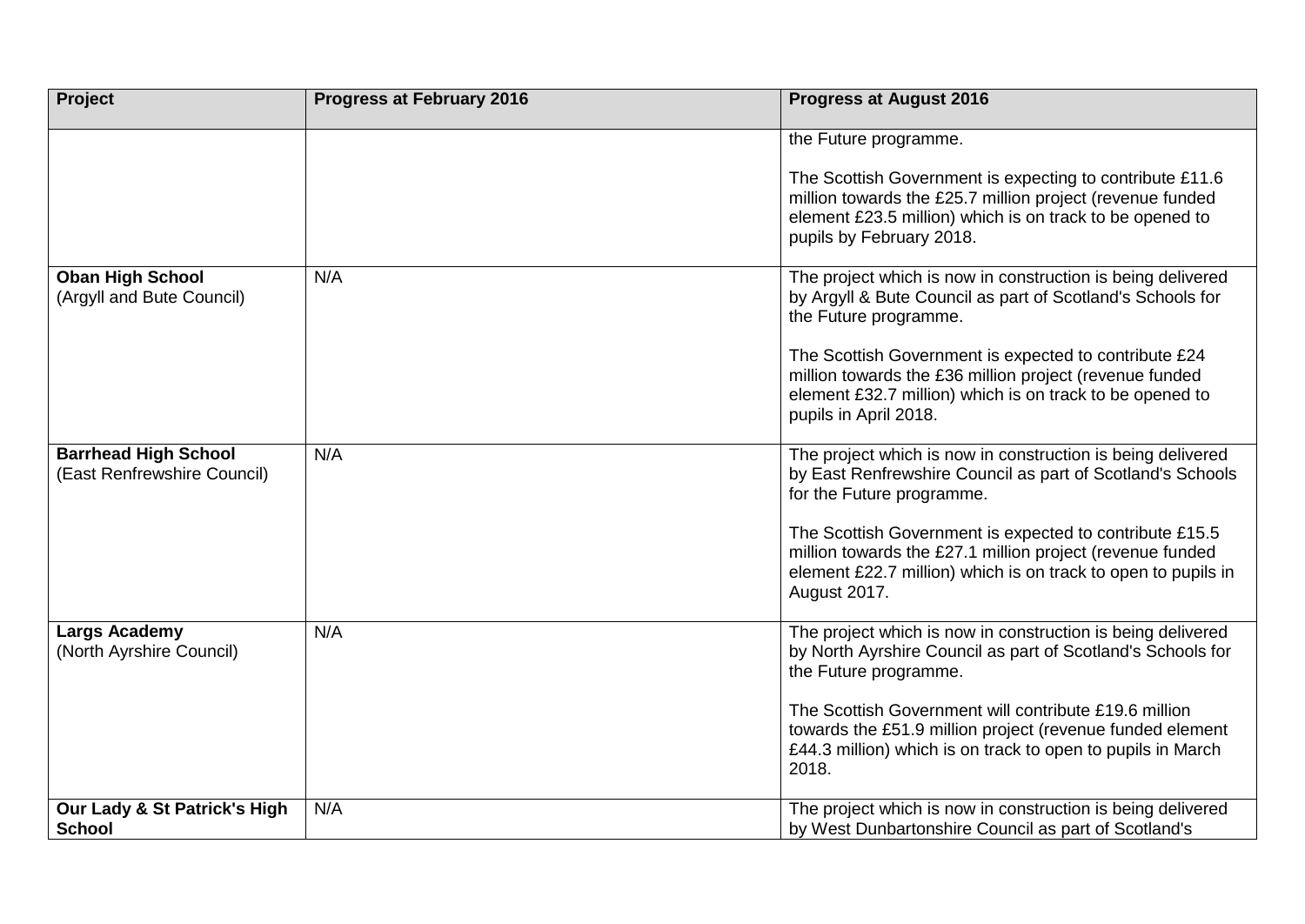| Project                                                  | <b>Progress at February 2016</b> | <b>Progress at August 2016</b>                                                                                                                                                                |
|----------------------------------------------------------|----------------------------------|-----------------------------------------------------------------------------------------------------------------------------------------------------------------------------------------------|
| (West Dunbartonshire Council)                            |                                  | Schools for the Future programme.                                                                                                                                                             |
|                                                          |                                  | The Scottish Government will contribute £17 million towards<br>the £26.7 million project (revenue funded element £25.9<br>million) which is on track to be open to pupils by October<br>2017. |
| <b>West Calder High School</b><br>(West Lothian Council) | N/A                              | The project which is now in construction is being delivered<br>by West Lothian Council as part of Scotland's Schools for<br>the Future programme.                                             |
|                                                          |                                  | The Scottish Government will contribute £20.2 million<br>towards the £38.9m project which is on track to be open to<br>pupils by June 2018.                                                   |

Note: The total school costs are provided where finalised (these include additional related capital elements incurred by local authorities for additional works which are out with the scope of the 'Scotland's Schools for the Future' programme).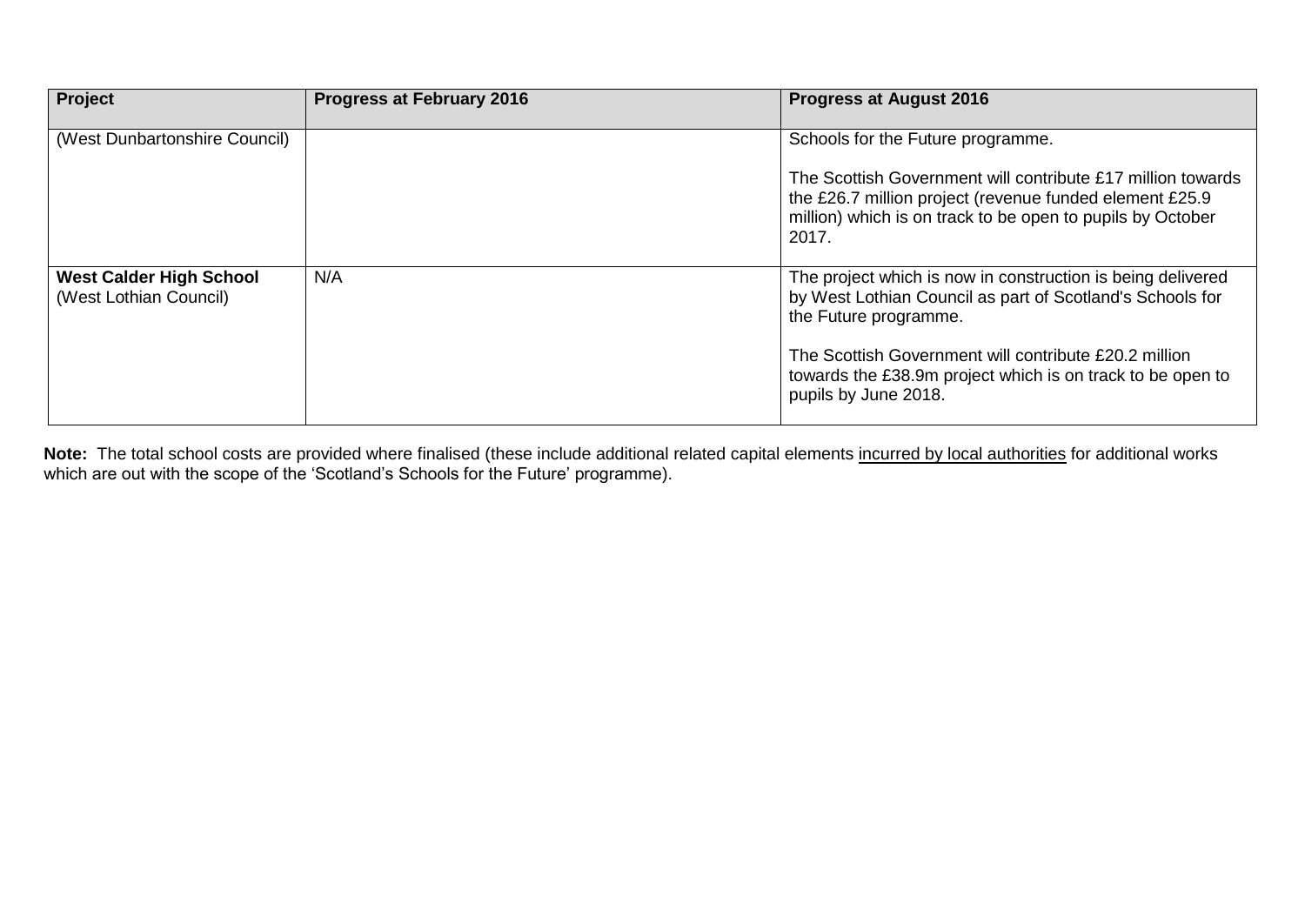# **Further Education**

| <b>Project</b>                                      | <b>Progress at February 2016</b>                                                                                                                                                                                                                                                                                                                                                                                                                                   | <b>Progress at August 2016</b>                                                                                                                                                                                                                                                                                                                                                                                                                                                                                                                                                       |
|-----------------------------------------------------|--------------------------------------------------------------------------------------------------------------------------------------------------------------------------------------------------------------------------------------------------------------------------------------------------------------------------------------------------------------------------------------------------------------------------------------------------------------------|--------------------------------------------------------------------------------------------------------------------------------------------------------------------------------------------------------------------------------------------------------------------------------------------------------------------------------------------------------------------------------------------------------------------------------------------------------------------------------------------------------------------------------------------------------------------------------------|
| <b>Ayrshire College Kilmarnock</b><br><b>Campus</b> | The FBC for the project outlines that the total cost of the<br>project will be £53.6 million of which the NPD contract value<br>is £48.5 million and that it will be operational by May 2016.<br>As per previous report, the project which is in construction is<br>progressing on time and on budget as per FBC programme.                                                                                                                                        | The FBC for the project outlines that the total cost of the<br>project will be £53.6 million of which the NPD contract value<br>is £48.5 million and that it will be operational by May 2016.<br>The College has agreed with their contractor to open the<br>new campus to students in October 2016 rather than as<br>previously planned due to a delay in the construction works.<br>The project remains within budget.                                                                                                                                                             |
| <b>City of Glasgow College</b>                      | The FBC for the project outlines that the total cost of the<br>project will be £228.6 million, of which the NPD contract is<br>£193 million and that it will be fully operational by end of<br>August 2016. The project which is in construction is<br>progressing on time and on budget.<br>As of August 2015 the Riverside Campus was operational.<br>As per previous report, the remaining City Campus is due to<br>open August 2016 consistent with Programme. | The FBC for the project outlines that the total cost of the<br>project will be £228.6 million, of which the NPD contract is<br>£193 million and that it will be fully operational by end of<br>August 2016.<br>The main campus for City of Glasgow opened to students in<br>August 2016 on programme and on budget. The Riverside<br>Campus has been in operation since August 2015.<br>There are still phased external works remaining to be<br>completed for both campuses and these will be fully<br>completed by 2017 (Riverside, October 2016 and City<br>Centre, August 2017). |
| <b>Forth Valley College (Falkirk</b><br>Campus)     | N/A                                                                                                                                                                                                                                                                                                                                                                                                                                                                | The OBC outlines that the total project cost is £83 million, of<br>which the Scottish Government contribution is £70 million.<br>Forth Valley has completed its FBC and is currently going<br>through approval processes.<br>The Forth Valley project was originally announced to be<br>funded as part of the revenue funded NPD programme. A<br>change in the technical rules around NPD type projects and<br>a drive to maintain the Forth Valley College programme                                                                                                                |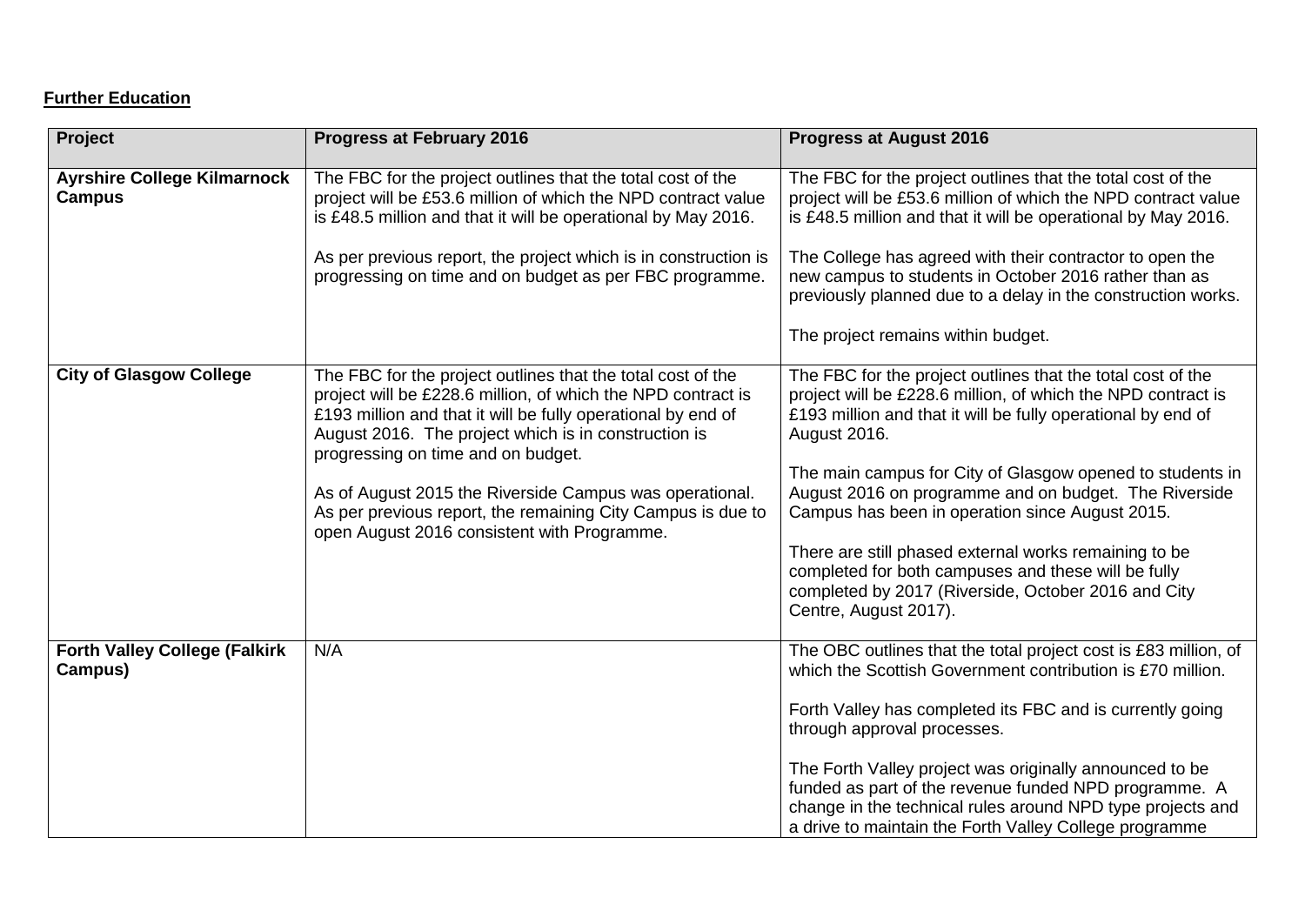| Project                           | <b>Progress at February 2016</b> | <b>Progress at August 2016</b>                                                                                                                            |
|-----------------------------------|----------------------------------|-----------------------------------------------------------------------------------------------------------------------------------------------------------|
|                                   |                                  | means that the project is now progressing using<br>conventional capital procurement.                                                                      |
| <b>Fife College (Dunfermline)</b> | N/A                              | The OBC outlines that the total project cost is £86 million, of<br>which the NPD contract value (and Scottish Government<br>contribution) is £70 million. |
|                                   |                                  | It estimated that the project will be operational by August<br>2020. Fife College is currently preparing a FBC.                                           |

# **Culture and Heritage**

| <b>Project</b>        | <b>Progress at February 2016</b>                                                                                                                                                                                                                                                                                                                                                                                                                                                                                                                                                                                                     | <b>Progress at August 2016</b>                                                                                                                                                                                                                                                                                                                                                                                                                                                                                                                                                                                                             |
|-----------------------|--------------------------------------------------------------------------------------------------------------------------------------------------------------------------------------------------------------------------------------------------------------------------------------------------------------------------------------------------------------------------------------------------------------------------------------------------------------------------------------------------------------------------------------------------------------------------------------------------------------------------------------|--------------------------------------------------------------------------------------------------------------------------------------------------------------------------------------------------------------------------------------------------------------------------------------------------------------------------------------------------------------------------------------------------------------------------------------------------------------------------------------------------------------------------------------------------------------------------------------------------------------------------------------------|
| <b>V&amp;A Dundee</b> | On-site construction activity commenced March 2015,<br>aiming for completion and opening to public in 2018.                                                                                                                                                                                                                                                                                                                                                                                                                                                                                                                          | On-site construction activity commenced March 2015,<br>aiming for completion and opening to public in 2018.                                                                                                                                                                                                                                                                                                                                                                                                                                                                                                                                |
|                       | The construction of V&A Dundee is managed by Dundee<br>City Council who is the contracting authority for the build<br>project. On completion, the building will be leased, by<br>Dundee City Council to Design Dundee Ltd who is<br>responsible for creating the museum experience, the<br>recruitment of experienced staff to manage current and<br>future programmes and exhibitions, and the museum's<br>ongoing financial sustainability.<br>The Scottish Government capital grant for the project of £25<br>million is being provided to Dundee City Council who is the<br>contracting authority for the construction contract. | The construction of V&A Dundee is managed by Dundee<br>City Council which is the contracting authority for the build<br>project. On completion, the building will be leased, by<br>Dundee City Council to Design Dundee Ltd which is<br>responsible for creating the museum experience, the<br>recruitment of experienced staff to manage current and<br>future programmes and exhibitions, and the museum's<br>ongoing financial sustainability.<br>The Scottish Government capital grant for the project of £25<br>million is being provided to Dundee City Council which is the<br>contracting authority for the construction contract. |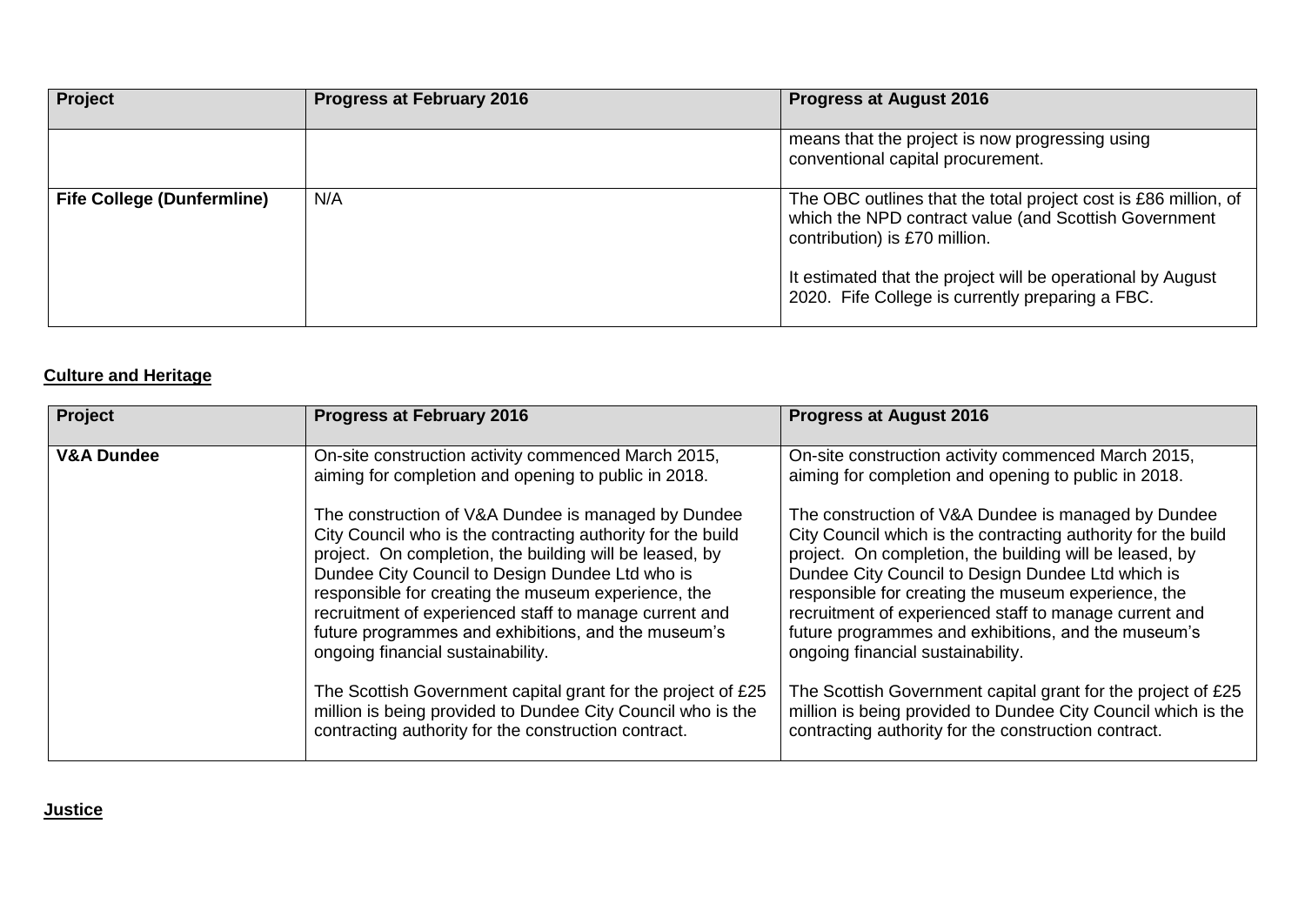| Project                                                | <b>Progress at February 2016</b> | <b>Progress at August 2016</b>                                                                                                                                                                                                                                                                    |
|--------------------------------------------------------|----------------------------------|---------------------------------------------------------------------------------------------------------------------------------------------------------------------------------------------------------------------------------------------------------------------------------------------------|
| <b>National Facility for Women</b><br><b>Offenders</b> | N/A                              | In terms of the Scottish Prisons Service project procedures,<br>Approval Gateway 1 is the first milestone gateway which<br>includes the Business Case and this is still in the process of<br>being finalised. The project however is expected to enter<br>procurement before the end of the 2016. |
| <b>Inverness Justice Centre</b>                        | N/A                              | The OBC was approved in June 2015 with the interim FBC<br>approved in August 2016. The total project cost is £23.5<br>million and the project is expected to be operational from<br>April 2019.<br>Construction is expected to commence in May 2017.                                              |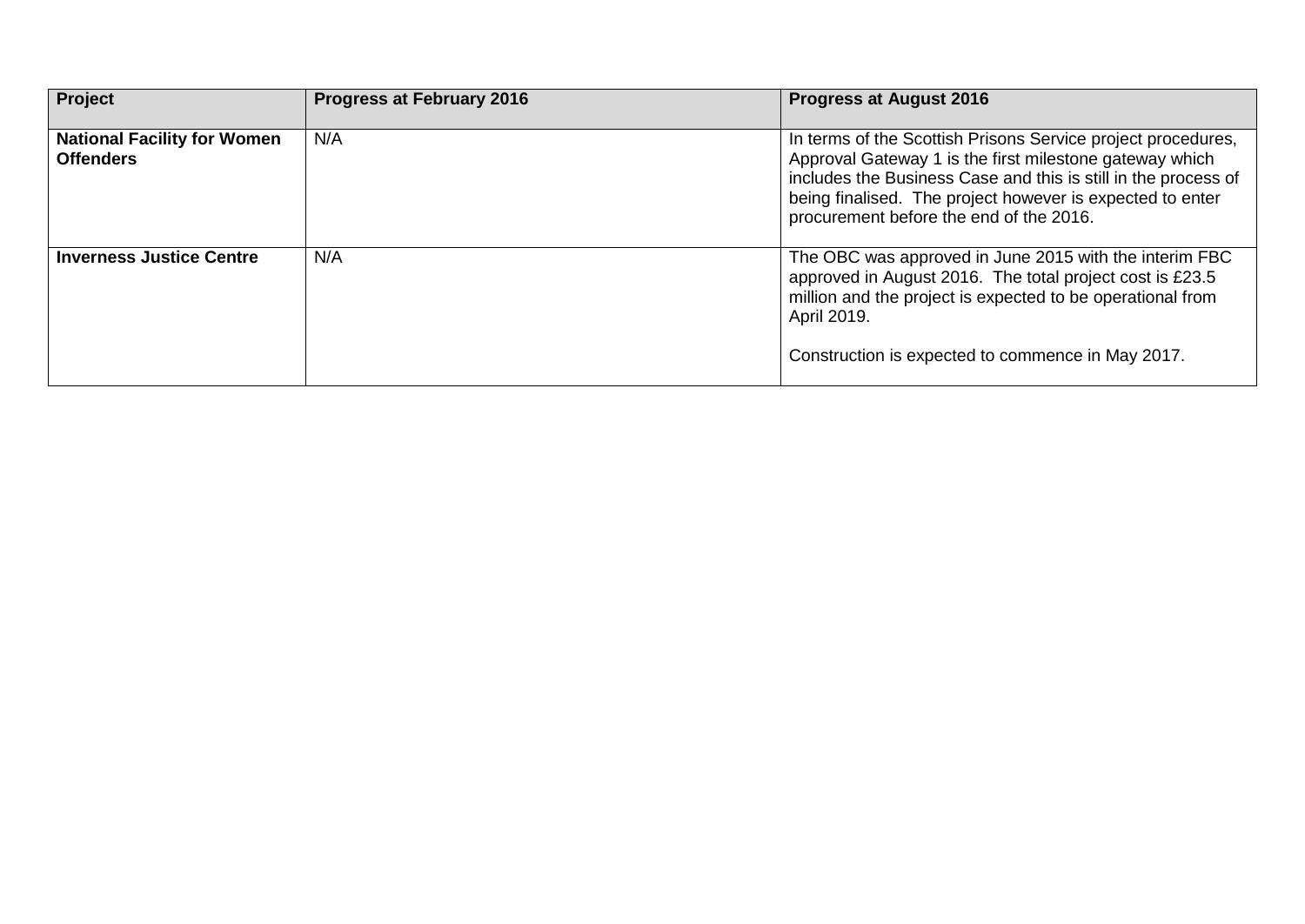## **SUMMARY OF CHANGES NOTE:**

This note summarises key points and changes within Annex B since the previous Scottish Government progress update provided in March 2016.

#### **Projects included within Annex B for first time**

## **A737 Dalry Bypass**

The project involves the construction of a new off-line bypass approximately 3.7km in length to the east of the town of Dalry in North Ayrshire. The construction of this critical infrastructure project will be a key driver in improving economic and employment opportunities in the area by providing better journey time reliability and enhancing connectivity. It will also improve safety by taking traffic away from unsuitable roads. Construction expected to commence in March 2017

#### **Stirling Dunblane Alloa Rail Electrification (SDA)**

The project involves the electrification of 100 single track km of track from Dunblane through Stirling and Alloa connecting to the newly electrified Edinburgh -Glasgow via Falkirk high route at Larbert. The electrification will enable the introduction of new faster electric services on the SDA lines and faster journey times on the Edinburgh Glasgow via Falkirk High route.

#### **NHS Lothian Partnership Centre Bundle**

Project forms part of the revenue funded NPD/hub investment programme and construction has now commenced. The sod cutting ceremony was carried out in July on the North West Edinburgh Partnership Centre in Muirhouse, Edinburgh to officially mark the start of construction work on the first of three health and social care centres in Edinburgh and West Lothian which form the project. The other two being, Allermuir Health Centre (formerly the Firrhill Partnership Centre) and Blackburn in West Lothian.

#### **South of the City, Dundee City Council**

Project forms part of Scotland's Schools for the Future programme and construction has now commenced.

## **Campbeltown Grammar, Argyll and Bute Council**

Project forms part of Scotland's Schools for the Future programme and construction has now commenced.

#### **Oban High School, Argyll and Bute Council**

Project forms part of Scotland's Schools for the Future programme and construction has now commenced.

## **Barrhead High School, East Renfrewshire Council**

Project forms part of Scotland's Schools for the Future programme and construction has now commenced.

#### **Largs Academy, North Ayrshire Council**

Project forms part of Scotland's Schools for the Future programme and construction has now commenced.

#### **Our Lady & St Patrick's High School, West Dunbartonshire Council**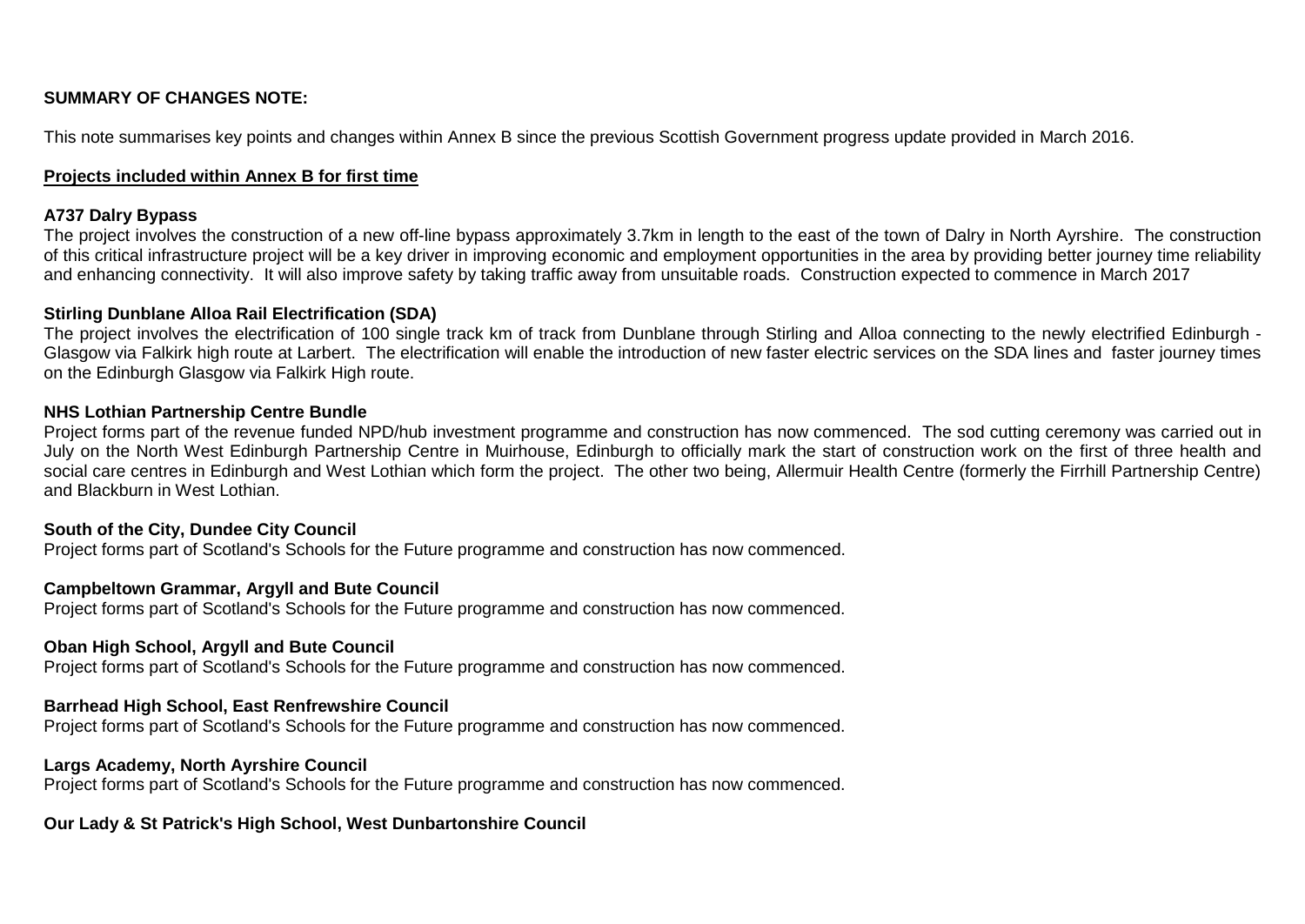Project forms part of Scotland's Schools for the Future programme and construction has now commenced.

#### **West Calder High School, West Lothian Council**

Project forms part of Scotland's Schools for the Future programme and construction has now commenced.

## **Forth Valley College (Falkirk Campus)**

The project involves construction of a new building to replace the existing Forth Valley College Falkirk campus which is no longer fit-for purpose. Construction is expected to commence in September 2017.

## **Fife College (Dunfermline)**

The project involves construction of a new building in Dunfermline.

#### **National Facility for Women Offenders**

The project involves the construction of a new national facility which forms part of the Scottish Government's vision for the management of women in custody

#### **Inverness Justice Centre**

The project involves the provision of the first Justice Centre in Scotland with construction expected to commence in May 2017.

#### **Projects no longer included within Annex B**

The following projects were reported as being completed or operational in the last progress update in March 2016 and are therefore now no longer included:

- **Alford Academy (Aberdeenshire Council);**
- **Brechin High School (Angus Council);**
- **Clyde Valley High School (North Lanarkshire Council).**

## **Notable events relating to projects within Annex B since last update in March 2016**

## **A9 Kincraig to Dalraddy**

From 30 September, road users are now able to drive on the first stretch of new road surfacing to be constructed as part of the A9 Dualling: Kincraig to Dalraddy project. Drivers are now able to follow a new road layout between Kincraig and Dalraddy which will take them onto approximately 4km of newly constructed carriageway. This will then allow the contractor delivering the works to begin work upgrading the existing carriageway. This is an important milestone on the first project to get underway as part of the Scottish Government's A9 dualling programme.

## **A90 Aberdeen Western Peripheral Route/Balmedie-Tipperty**